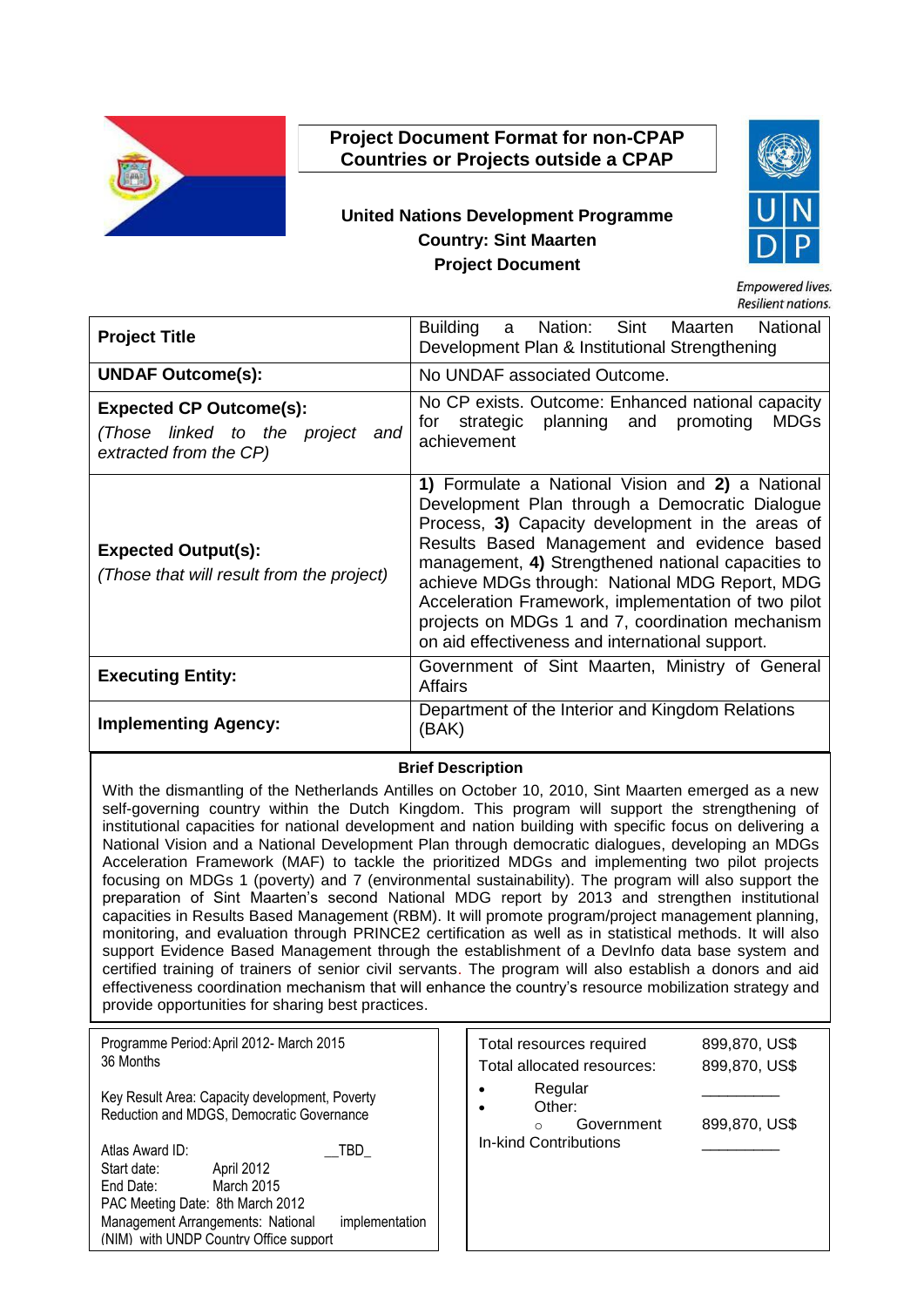

Agreed by (Sint Maarten Government) Mrs. Sarah Wescot-Williams, Prime Minister, Minister of General affairs

Date:

Agreed by (Executing Sint Maarten Entity): Mr. Marc Arnold, Head, Department of the Interior & Kingdom Relations

Date:

Agreed by (UNDP): Mrs. Marcia de Castro, Resident Representative, UNDP Trinidad & Tobago, Suriname, Aruba, Sint Maarten and Curacao

Date: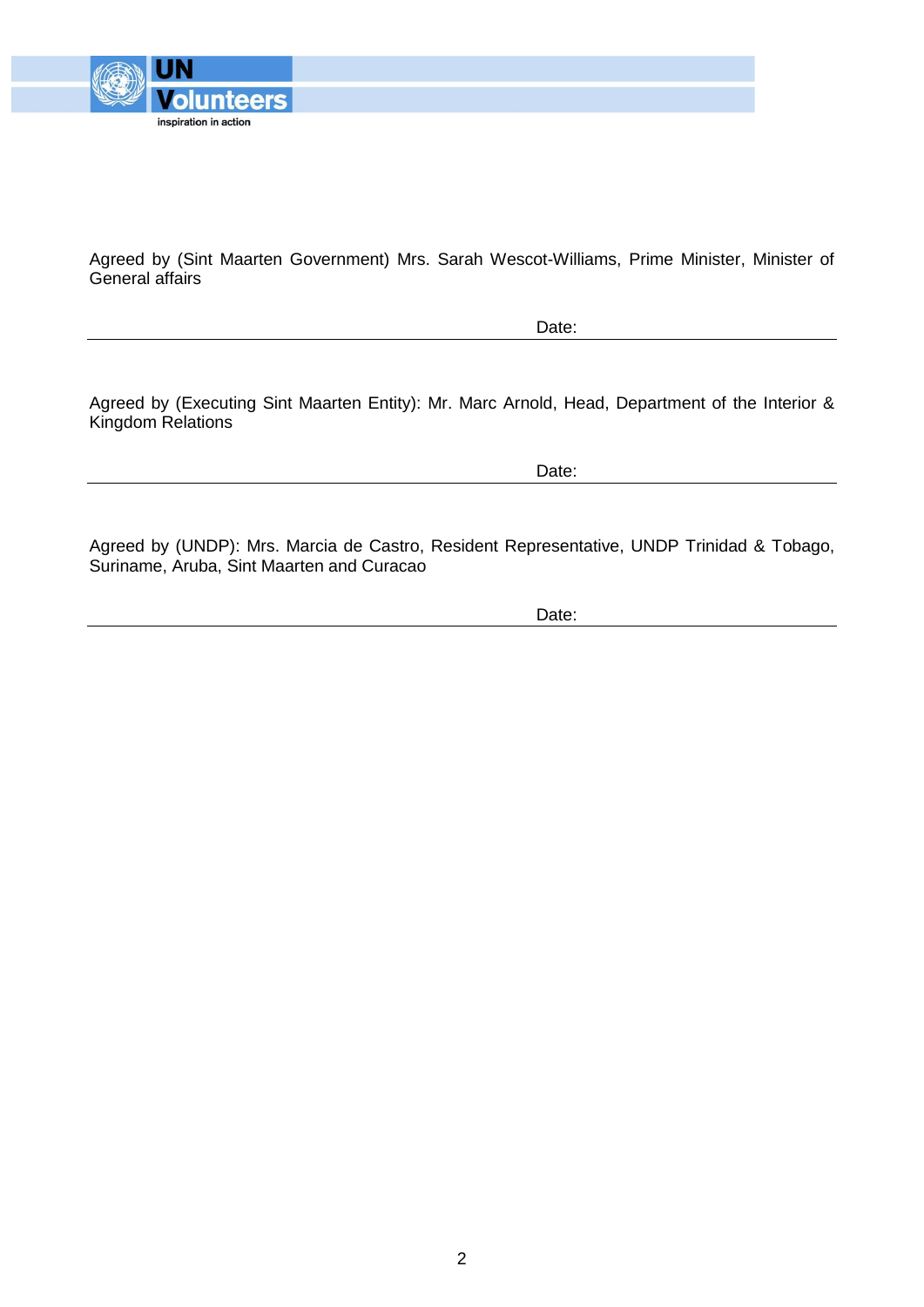

## **I. SITUATION ANALYSIS**

On 10 October 2010, the Netherlands Antilles (consisting of five Dutch Caribbean territories: Curaçao, Bonaire, Saba, St. Eustatius and Sint Maarten) was dissolved. The islands Curaçao and Sint Maarten became autonomous countries within the Kingdom of the Netherlands and now have responsibility for their overall development<sup>1</sup>. Saba, St Eustatius and Bonaire became a direct part of the Netherlands as special municipalities. The Kingdom of the Netherlands now consists of four countries: Aruba, Curaçao, the Netherlands and Sint Maarten.

The government organizational structure of Sint Maarten consists of 7 ministries, each headed by a Minister. The Minister of General Affairs is responsible for development cooperation. This is one of the main tasks of the policy Department of the Interior and Kingdom Relations (BAK). The department of BAK has, amongst others, the task to formulate, monitor and evaluate policies for nation building and overall development and help foster cooperation/partnerships with donors, in particular, the European Union and the UN/UNDP. Within this function, BAK will:

- 1. Engage donors based on the priorities made by Sint Maarten (incorporated in the strategic development plans).
- 2. Execute and lead qualitative and quantitative policy oriented activities (ensuring input of experts from within and outside government) in relation to issues concerning development cooperation.
- 3. Coordinate, develop, execute, monitor and evaluate programs and projects.
- 4. Advice and support governmental and non-governmental entities in relation to development, financing, execution, monitoring and evaluation of programs and projects.
- 5. Represent the government at meetings with bilateral and multilateral partners in development cooperation.

Sint Maarten has a governing programme 2010-2014. Next to the governing programme, the council of ministers has the ambition to establish a strategic vision on the development of Sint Maarten for a much longer period. This national vision will contain analyses of present situation of Sint Maarten and define national development priorities. To build the National Vision, the government will invite the population and different stakeholders to take part in a "democratic dialogue". The National Vision is conceived as a participatory instrument that will identify common aspirations and challenges; it will stimulate economic growth and mobilize foreign direct investment.

The government of the Netherlands, which has been the traditional donor of Sint Maarten, will most likely halt its financial aid in 2012. In addition, further loan allocations from the Dutch government will be contingent on strict financial regulations. It is opportune that the Sint Maarten government commences a resource mobilization initiative by first identifying financial resources available locally and internationally (Donor orientation/coordination) and developing strategies for tapping into them.

The recent political events offer unprecedented chances to build a shared National Vision and a participatory National Development Plan that will address issues that are limiting the social and economic development of SXM. The timing is opportune to promote in Sint Maarten a green and knowledge based economy. Such an approach will increase the awareness to conserve the limited natural resources of the island while maximizing its economic potential.

By nature of its island size, limited economic diversification alternatives make tourism the mainstay of the economy. Many countries in similar situations have used dialogue processes to prepare

 $\overline{a}$ 

 $1$  UNDP T&T is implementing with the government of Curacao a similar project to this project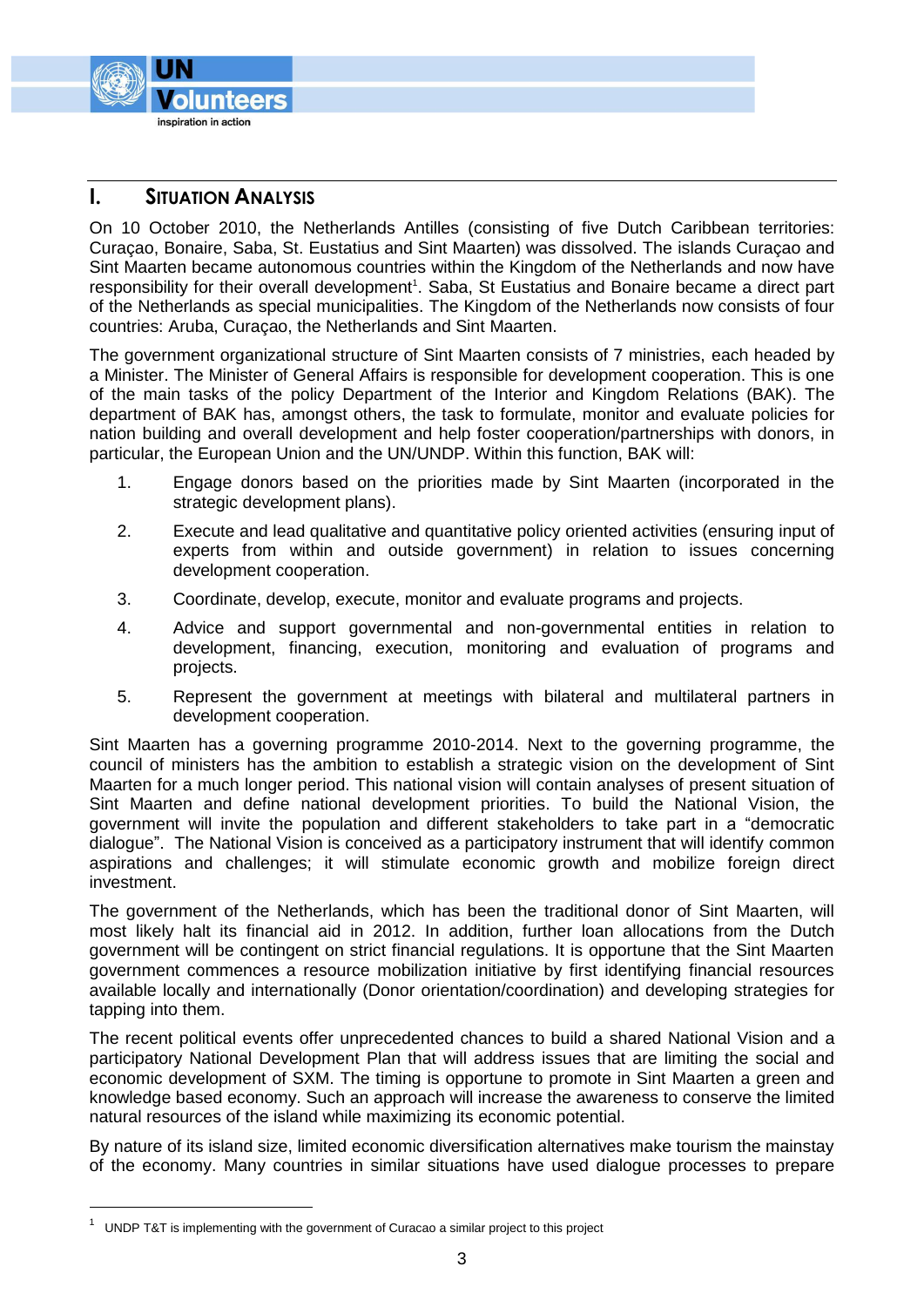

medium to long term strategies in a consultative participatory way. The fundamental objective here would be to reach agreements/consensus with the citizens which would guarantee national capacity in institutional, administrative and political terms in preparation for nation building driven by the Sint Maarten people in a partnership with the government.

In 2009, prior to the dissolution of the Netherlands Antilles, UNDP provided support to the Netherlands Antilles in their transition to their new status in 2010. The project "Capacity Development for Nation Building in the Netherlands Antilles" was funded from programme cost sharing resources for a total sum of USD 354,116. Within the one year period of its implementation the project was able to achieve some important components within the three major outputs summarised below:

- 1. Preparation of the first MDG Report for Sint Maarten and Curacao and training of civil servants in the use of DevInfo software
- 2. Change management methods were used to build capacity for public servants to transition to their new functions within the new constitutional arrangements.
- 3. Capacity was built to assist Government officials to negotiate and interact with the multi-lateral system particularly with the UN System.

The first Millennium Development Goals (MDG) Report for Sint Maarten and Curaçao (published in January 2011) measures the progress of Sint Maarten and Curaçao based on the 8 MDGs, 25 targets and 91 indicators agreed by the Caribbean Community. This report provides a tool for policy making and baseline information for benchmarking progress towards a pathway to better livelihoods.

The report identifies challenges such as the high percentage of school drop out rates, the boy/male problem in education, high youth unemployment, environmental issues, and dwindling Official Development Assistance. These concerns require dedicated policies to be developed, finances allocated for implementation and full political commitment to work together with all relevant sections of society in implementing the recommendations from the report within the framework of a development plan.

The 2010 MDG Report highlights the good results achieved by Sint Maarten in: achieving universal primary education (MDG2), reducing child mortality (MDG4) and improving maternal health (MDG5).

Despite these encouraging results,, important challenges need to be addressed. The Report highlights some difficulties for the achievement of poverty reduction (MDG1) that can be led back to disparities between genders, high youth unemployment and socioeconomic disparities. The analysis of gender equality (MDG3) also shows the persistence of lower income levels among women and their difficulty to integrate some labour sectors.

No updated data are available about HIV/AIDS, but the report underlines the increasing number of Non-Communicable Diseases.

The government of Sint Maarten is particularly concerned about the environment conditions of the country. The report points out "the lack of nature conservation plans, recycling of waste and coral reef protection".

Regarding MDG8, Develop a global partnership for development, Sint Maarten will face the challenge to stop depending on the aid flow coming from the Netherlands and keeping a macroeconomic policy that will avoid the external debt.

The government has expressed full satisfaction with the First MDG Report and emphasized its commitment for the MDG Report to be used as a basis for its National Development Plan. Also in line with its vision for nation building, to work diligently with all relevant stakeholders and citizens to ensure that Sint Maarten complies with achieving the MDGs by 2015.

Advancing objectives toward the MDGs is an important goal in the government's quest for a more socially cohesive and peaceful country.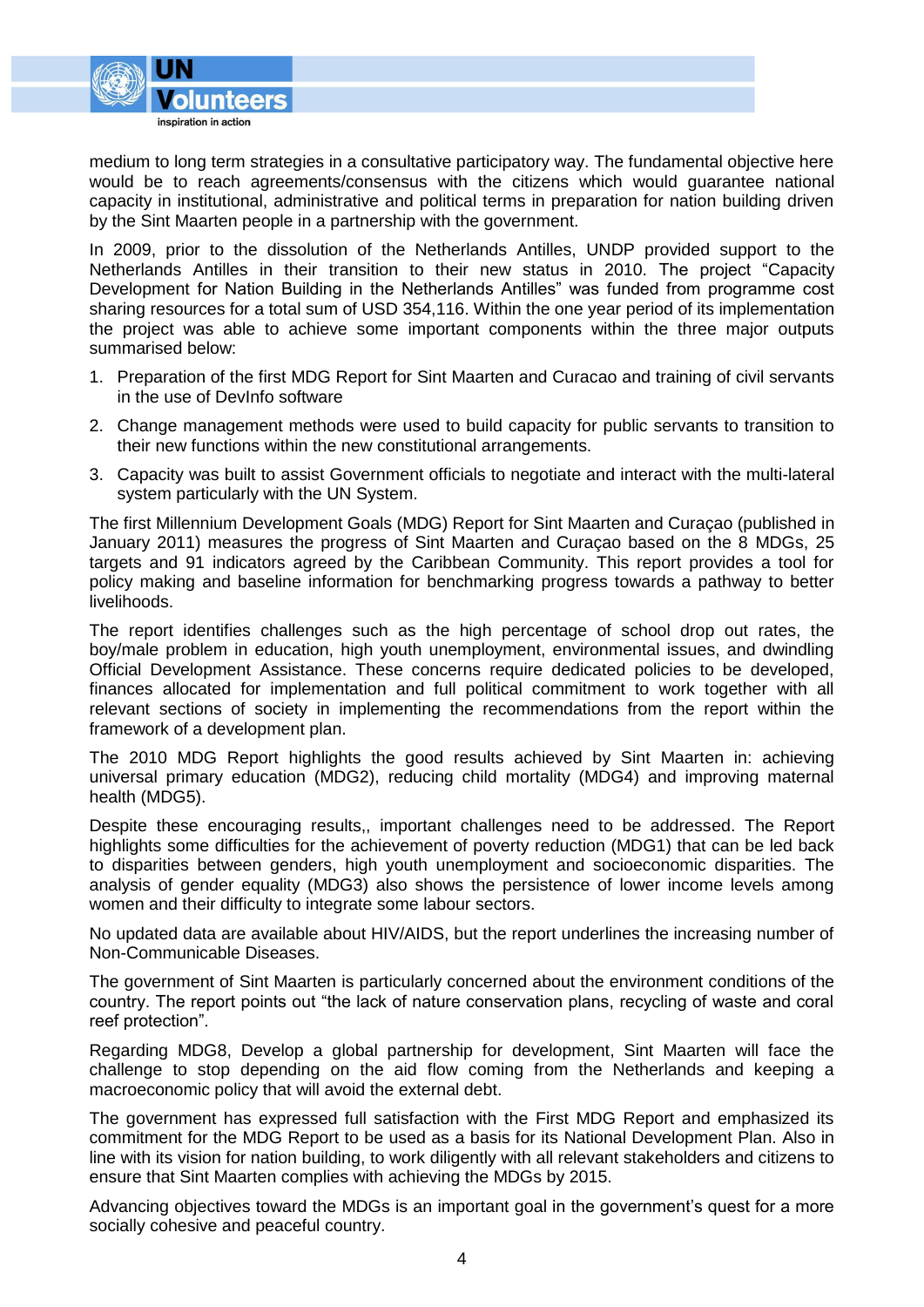

 $\overline{a}$ 

In 2010, efforts were made to train a pool of senior civil servants and to set up a DevInfo database. DevInfo is a web based system that supports democratic governance by facilitating evidencebased policy making, local governance, public administration reform, access to justice, gender equality, and civil society's participation in policy-making. Establishing such a database will allow government at all levels to be able to base policies on quantitative analysis of disaggregated data, with focused attention on socially excluded groups and migrant populations.

This new programme will seek to consolidate the transition process and apply lessons learned from the previous project. The MDG report and the Multi Year Plan of Sint Maarten 2007-2011 will be used as the main pillars on which the country's first National Vision and National Development Plan.

The government of Sint Maarten is seeking the assistance of an experienced institution in cooperation development like the UNDP to provide support in these major initiatives that are critically important to good governance and Nation Building.

Sint Maarten government, also endorsing the recommendations presented into the MDG Report, has decided to promote initiatives aiming to accelerate the progress of MDGs 1 and 7. Considering the nature and the funds of this project, two pilots projects will be financed. The initiatives will be identified using the MAF methodology. The same exercise should permit to the government to reallocate part of its budget to boost the progress towards the prioritized targets.

The letter of intent signed by the Sint Maarten Government and the UNDP agrees that MDG1 and 7 are priority fields that require intervention. Despite this, the project will need to identify specific targets to canalize the limited funds. The identification of targets for the pilots and the reallocation of national resources will be realized trough a participatory process during the first year of the project implementation.

In 2011 an independent evaluation of the "Capacity Development for Nation Building in the Netherlands Antilles" was realized. This project will try to incorporate the recommendations raised from the evaluation<sup>2</sup>;

- $\triangleright$  The project is welcoming the suggestion of disseminate the MDG report as a tool for national development planning and will address it in Output 4.
- $\triangleright$  The project will deliver a knowledge product (good practices manual) on national development strategies, Output 2.
- $\triangleright$  The implementation of an MDG strategy will be articulated to the national development plan (Output 2) and a MAF will be elaborated and 2 pilots executed (Output 4).
- $\triangleright$  Further efforts will be realized to consolidate a DevInfo database and to train public officers to use it to plan new programmes, monitor them and, in general, promote an evidence based policy making culture.

St. Maarten considers UNDP as a professional organization with the specific knowledge to support the country in meeting its own development priorities: obtaining a healthy economy and promoting a socio economic and environmental soundly system of development. Furthermore, as a partner, the UNDP provides SXM not only with technical support, but also procurement services, oversights on the project, exchanging of best practices and information.

In 2012, the Government of Sint Maarten hired KPMG to support the Government to develop a Strategic Economic Development Plan (SEDP). The SEDP will be an important planning tool for the Government. It will frame programmes and projects that could boost economic growth in the period 2012-2020. Before starting the project, it is important that the project team has a wide understanding of the outputs of KPMG. Important synergies can be identified, but it is necessary to take care of a possible overlapping. In collaboration with BAK and the Government of Sint

<sup>2</sup> The Evaluation Report can be found in UNDP Trinidad and Tobago website: [http://www.undp.org.tt/NA/evaluation%20report/Final%20Evaluation%20Report%20Capacity%20Dev%20%20for%20nation%20building](http://www.undp.org.tt/NA/evaluation%20report/Final%20Evaluation%20Report%20Capacity%20Dev%20%20for%20nation%20building%20in%20the%20NEA%2022%20September%202011%20%282%29.pdf) [%20in%20the%20NEA%2022%20September%202011%20%282%29.pdf](http://www.undp.org.tt/NA/evaluation%20report/Final%20Evaluation%20Report%20Capacity%20Dev%20%20for%20nation%20building%20in%20the%20NEA%2022%20September%202011%20%282%29.pdf)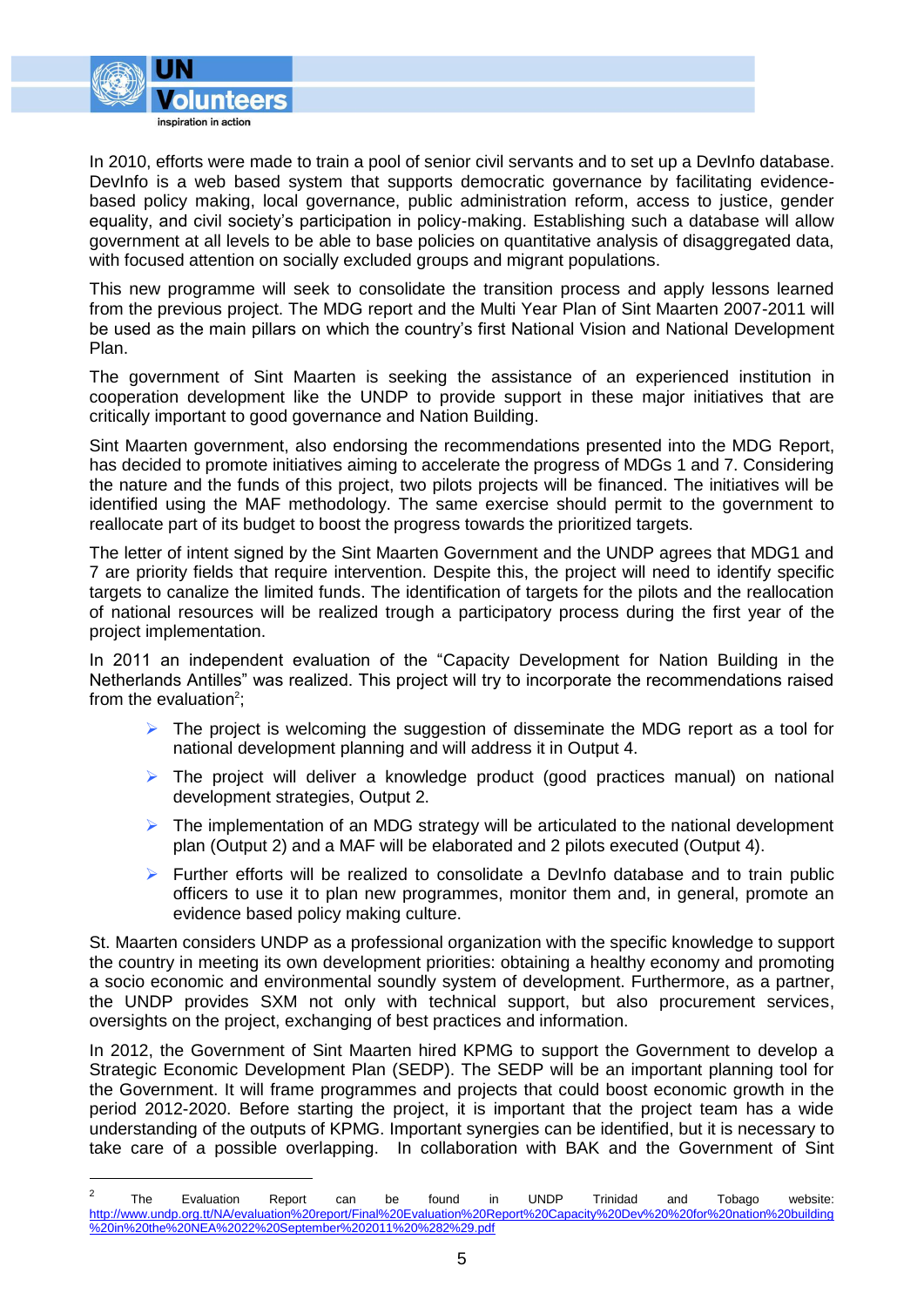

Maarten it will be important to remind stakeholders the differences between the Strategic Economic Development Plan and the National Development Plan including the accompanying participatory process that will be carried out to formulate a National Development Plan.

# **II. STRATEGY**

The Project aims to support the Nation Building process by the means of: 1) Formulation of a National Vision and a 2) National Development Plan through a Democratic Dialogue Process, 3) Capacity Development in the areas of Results Based Management and evidence based management, 4) Strengthen national capacities to achieve MDGs through: 2013 MDG Report, MDG Acceleration Framework (MAF), implementation of two pilot projects on MDGs 1 and 7, coordination mechanism on aid effectiveness and international support.

#### **Output 1**

The major outcome of the project would see the new Nation Sint Maarten with a sound, participatory planning framework (government agencies, NGOs, private sector, the University of St. Maarten and the media will be involved) that takes into account the needs of vulnerable groups and the distinct environmental challenges of the island.

After its independence, Sint Maarten is a Nation that aspires to shape a broadly accepted National Vision. Thorough a process of democratic dialogue, the program will recollect citizenship and different stakeholders' aspirations and condensate them in a common document. The National Vision will summarize an analysis of the Sint Maarten present situation. The National Vision will highlight the national development priorities and establish the main challenges to be addressed. A detailed analysis will be made of all ministries' activities and plans during the first phase of this project. Outcomes of this analysis will show the strengths and weaknesses (SWOT) that will be used as a point of departure for democratic dialogue.

The National Vision (Output 1) will be produced during the first semester of implementation of the project and will constitute the base for a further planning exercise that will lead to a National Development Plan (Output 2).

The National Vision (Output 1) will have the form of a statement document which will include some information about the results of the first part of the democratic dialogues. The information contained in the National Vision will need to be easily communicated.

#### **Output 2**

A sufficient number of democratic dialogues will be planned to ensure national ownership and the inclusion of all sectors and stakeholders in the elaboration of an integral National Development Plan.

The process is intended to help solving complex social, economic and political challenges that existing institutions and formal channels are not adequately addressing. It fosters understanding among participants and seeks to identify new options and develop shared visions while promoting a culture of participation and democracy.

The likelihood of local groups, private sector and civil society drawing on established participatory mechanisms (like public hearings, public advisory committees, and integrated neighbourhood programs) beyond the project in their normal governance process will be increased significantly if these mechanisms are institutionalised.

Integrated national development planning, execution management and budgeting with a strong focus on the development of a new nation will serve as an umbrella for promoting good governance at different levels of society. By strengthening governance capacities through a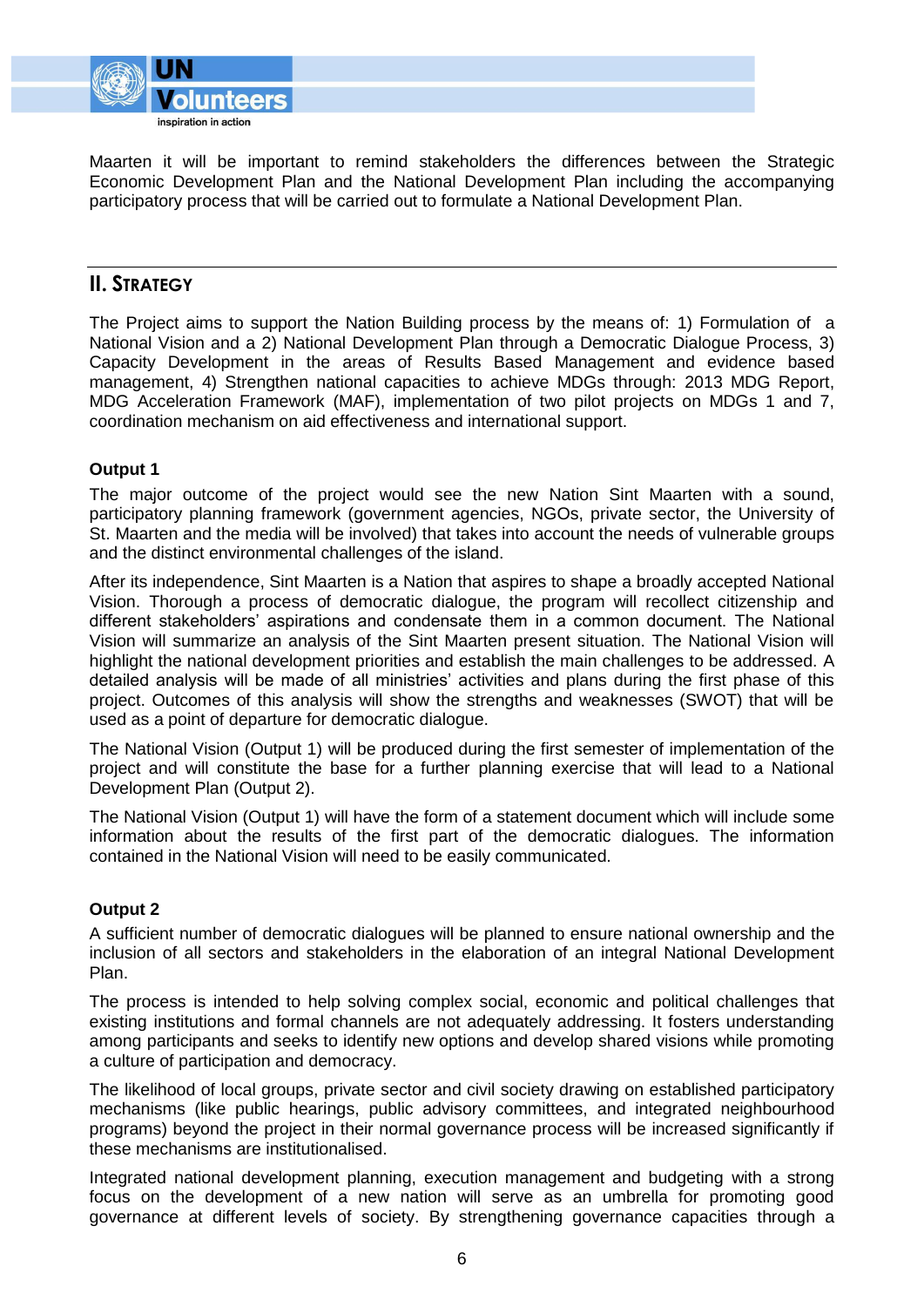

democratic dialogue process that brings together government and the public and private stakeholders, it will create social cohesion and therefore strengthen the nation.

Such a process will serve the purpose of assisting the private sector and civil society actors to selforganize so that, in a partnership with government institutions, can ensure transparency and accountability of government's policies, decision making and action, in particular in the economic, education, health and environment domains. In turn, it will strengthen the capacity of government to respond to private sector and citizens' demands and to provide channels for their participation (institutional and political spaces within which citizens can engage and exercise influence).

The National Development Plan experience will be recollected into a knowledge product that will be disseminated and presented, if possible, in a regional conference. The knowledge product will emphasize on best practices and lessons learned. It will constitute a manual for future exercises of national strategic planning.

#### **Output 3**

Capacity development is a second major outcome in this project, in the areas of Result Based Management and Evidence based management (using DevInfo – Data). Capacity development for program and project management planning, monitoring and evaluation will be achieved through trainings in PRINCE2 methods, evidence based management, and resource mobilisation efforts to assist in the search for alternative funding mechanisms.

The possibilities for either a volunteer or internship program will be looked into, to support the brain gain efforts and overall strategy to help resolve the human resource capacity.

To measure and benchmark Sint Maarten's socio-economic development, a DevInfo database will be implemented. Census 2011 and other relevant statistical information will be fed into the system. A pool of Civil servants will receive DevInfo training (train-the-trainer) in how to use the system.

A knowledge product/tool related to Evidence based management and RBM will be elaborated to spread best practices and highlights in which way the country should proceed to improve both Evidence based management and RBM.

#### **Output 4**

In the framework of the Democratic Dialogue process, an MDG work group will be redefined (during the previous UNDP project an MDG working group was established for the formulation of a MDG Report). The new MDG workgroup will facilitate the second phase of the MDG Project. This new phase will include a MDG Acceleration Framework and work plan as well as the drafting of the second MDG report (before September 2013). The MDG framework consists of 4 steps: identifying the interventions required to meet the MDG targets, indentifying and prioritizing MDG bottlenecks, identify solutions to form an MDG acceleration Compact that aligns and focuses stakeholders and resources on accelerating MDG process and implement and monitor the MDG Acceleration compact to ensure required impact. The MDG acceleration framework will in other words assist St. Maarten to develop action plans by systematically identifying and addressing bottlenecks which will get in the way of MDG progress. As agreed in consultation with the government, the analysis will focus on MDG1 and MDG7. Within these Goals, the prioritized targets will be identified through a participatory process. Funds are set aside for the implementation of two pilot projects. Consultation with the public and private sector will be combined in the democratic dialogue which is defined for the National vision and Development Plan (output 1).

#### **Communication Strategy**

Throughout the entire project a communication strategy will be executed to create awareness and involvement by the general public and other stakeholders: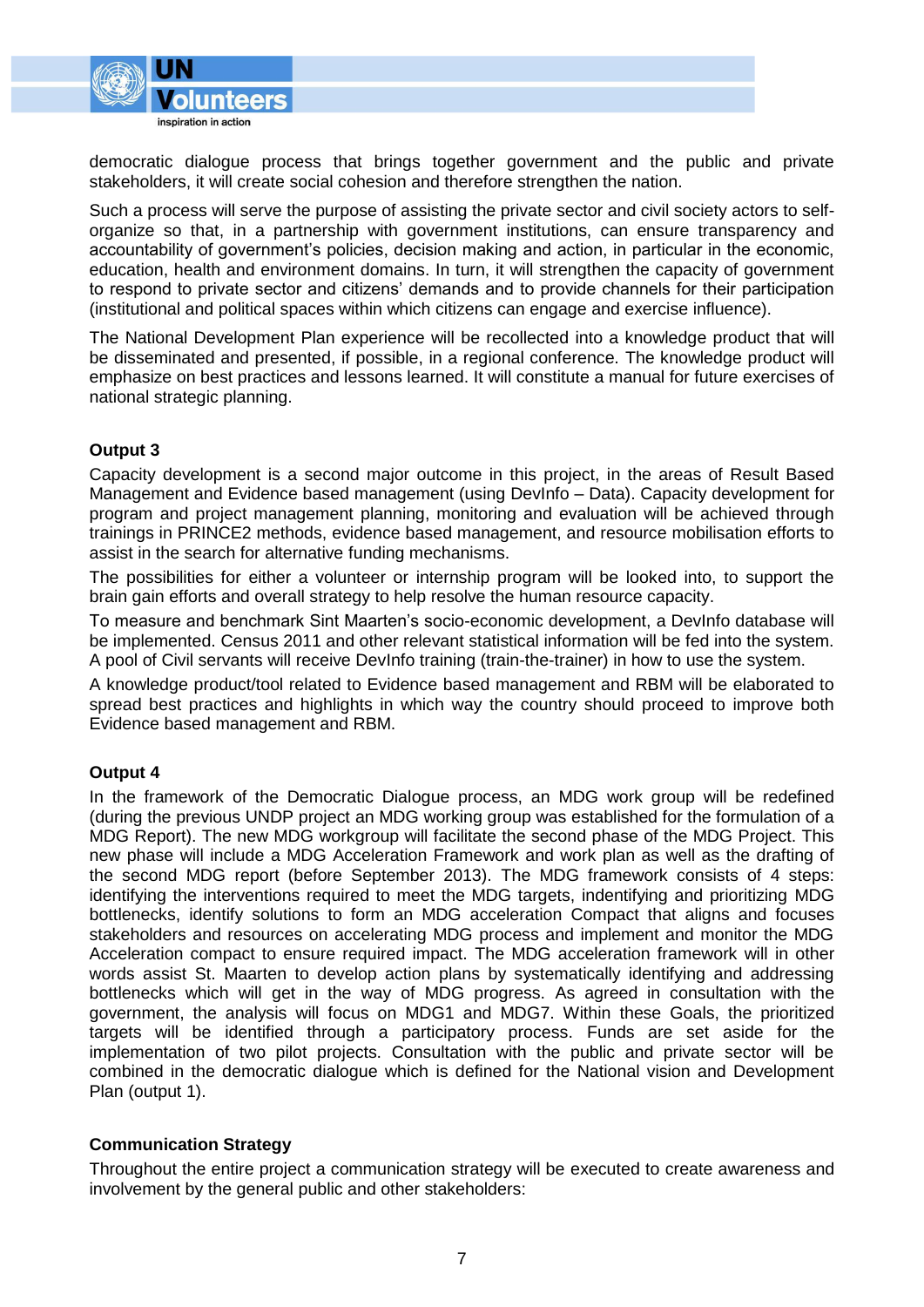

**Output 1 and 2**: Communication awareness on the participatory approach (for National Vision and National Development Plan) and induce involvement and participation towards ownership and enhanced transparency (in government plans and policies, outcome democratic dialogue) and trust in government.

**Output 3**: Strategies to stimulate the use of the DevInfo Database amongst civil servants, researcher's, universities, NGO's, private sector and the general public.

**Output 4**: Promote the first MDG report as a tool for national development planning. Create awareness on the MDG acceleration framework\. Promote south-south or regional cooperation and best practices.

Means used will be the government website, social networks, radio, posters, flyers, newspapers, government TV, press, online communication platforms for dialogue, national and neighbourhood launch activities.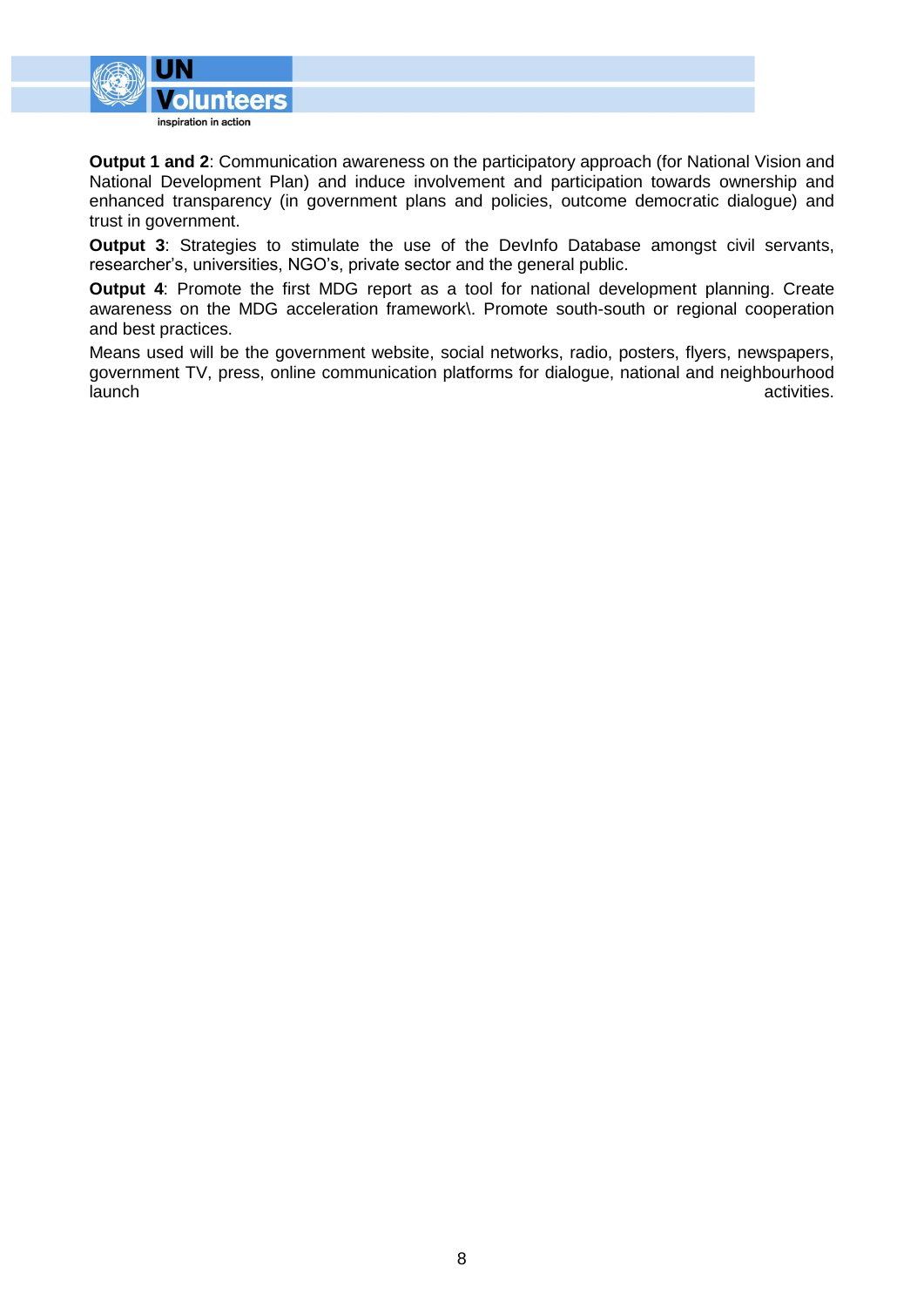# **II. RESULTS AND RESOURCES FRAMEWORK**

**Intended Outcome as stated in the Country Programme Results and Resource Framework: There is no CPD for this country, but the project will contribute to '**Enhancing national capacity for strategic planning and promoting MDGs achievement"

**Outcome indicators as stated in the Country Programme Results and Resources Framework, including baseline and targets:** A National vision and a National Development Plan formulated through participatory process + MDG1 and MDG 7 progress obtained through the implementation of a pilot + MDG Report

**Applicable Key Result Area (from 2012 – 2015 Strategic Plan):** Key result area 1. Promoting inclusive growth, gender equality and MDG achievement

Partnership Strategy: The democratic dialogue that will lead to the formulation of the National Development Plan will promote the participation of NGOs, private sector, line ministries, communities and international agencies. Stakeholders priorities will be shaped into the NDP and partnership will be identified for the development of a national action plan. The project will enhance the coordination among donors and strengthen the partnership among government of Curacao and the international development community.

**Project title and ID (ATLAS Award ID):** Building a Nation: Sint Maarten: National Vision & Development Plan & Institutional Strengthening

| <b>INTENDED OUTPUTS</b>                                                                                                                                                                                                                         | <b>OUTPUT TARGETS FOR</b><br>(YEARS)                                                                                                                                | <b>INDICATIVE ACTIVITIES</b>                                                                                                                                                                                                                                                                                                                                                                                                                                 | <b>RESPONSIBLE</b><br><b>PARTIES</b>                                                                                                                       | <b>INPUTS</b>                                                                                                                                                                                  |
|-------------------------------------------------------------------------------------------------------------------------------------------------------------------------------------------------------------------------------------------------|---------------------------------------------------------------------------------------------------------------------------------------------------------------------|--------------------------------------------------------------------------------------------------------------------------------------------------------------------------------------------------------------------------------------------------------------------------------------------------------------------------------------------------------------------------------------------------------------------------------------------------------------|------------------------------------------------------------------------------------------------------------------------------------------------------------|------------------------------------------------------------------------------------------------------------------------------------------------------------------------------------------------|
| National<br><b>Vision</b><br>Output<br>A<br>through a democratic dialogue<br>process.<br>Baseline;<br>Country Sint Maarten does not have<br>national Country Vision for<br>Development<br><b>Indicators</b>                                     | Targets (year 1):<br>National democratic dialogue<br>process to obtain a National<br>Vision completed.<br>A National Vision document<br>finalized and disseminated. | 1 Activity: Training for 30 public officers and<br>other strategic partners into Democratic<br>Dialogue, UNDP Virtual School.<br><b>Activity:</b><br>Needs<br>2.<br>capacity<br>and<br>assessments of public<br>sector/ministries:<br>SWOT,<br>Plans<br>analysis,<br>mapping,<br>Consolidation<br>systematization.<br>and<br>Overview funding possibilities<br>3. Activity: Planning Democratic Dialogue,<br>Identifying<br>schedule<br>actors,<br>meetings, | <b>Government of Sint</b><br>Maarten / BAK as<br>coordinating<br>Department<br>Line ministries as<br>providers of<br>information<br><b>UNDP:</b> technical | <b>UNV Volunteer</b><br><b>Consultants</b><br>Research assistants<br><b>Trainings</b><br>Workshops<br><b>Online Course</b><br>Communication tools(<br>flyers, brochures, posters,<br>T-Shirts) |
| The new Country Vision is realized<br>through a highly participative<br>process that included all relevant<br>sectors and stakeholders.<br>The new Nation Vision is well<br>known by the population as a result<br>of a communication campaign. |                                                                                                                                                                     | contents, methodology,<br>locations,<br>and<br>materials.<br><b>Activity:</b><br>Democratic<br>Dialogue<br>4.<br>consultations, aprox. 30<br>dialogues in<br>neighbourhoods or with<br>target groups.<br>Acceleration needs will also be discuss in<br>these forums.<br>5. Activity: Communication campaign;<br>website, social media, radio, posters, flyers,<br>newspapers, TV, press releases.<br>platforms<br>Online<br>communication                    | support<br>D-COMM<br><b>Communication Firm</b><br><b>Possibly University</b><br>of SM / Political<br><b>Science Faculty</b>                                | Website/intranet/DevInfo<br>database<br>NDP workgroup in<br>cooperation with the NB<br>workgroup<br>Inter ministerial WG<br>Total costs: 97,000 +<br><b>GMS</b>                                |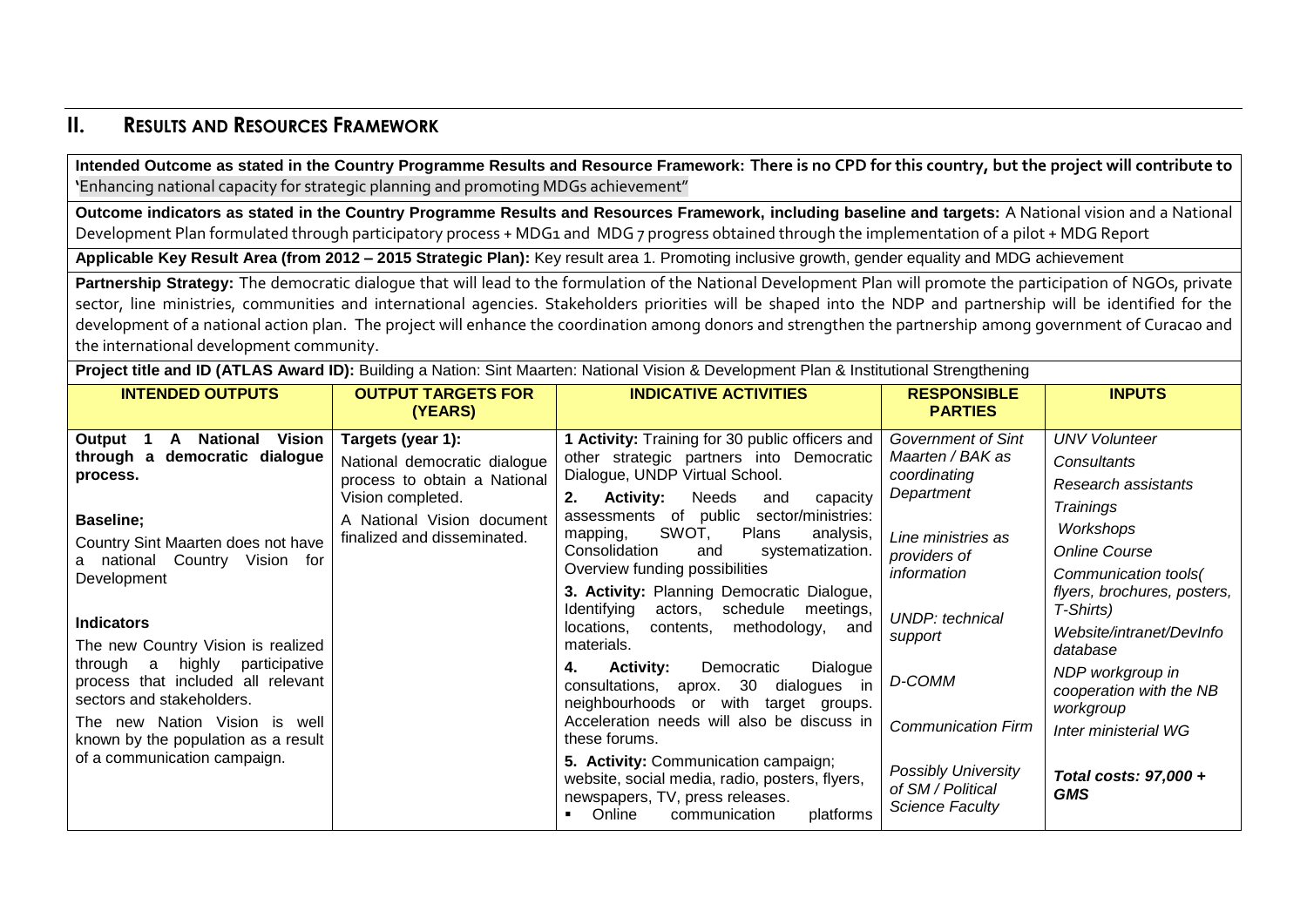

|                                                             |                                                              | developed for dialogue to retrieve input                                         |                            |                                          |
|-------------------------------------------------------------|--------------------------------------------------------------|----------------------------------------------------------------------------------|----------------------------|------------------------------------------|
|                                                             |                                                              | Required staff trained for (online)<br>communication platforms                   |                            |                                          |
|                                                             |                                                              | National and neighbourhoods launch                                               |                            |                                          |
|                                                             |                                                              | activities                                                                       |                            |                                          |
|                                                             |                                                              | 6. Activity: Systematization of the National<br>Vision: publishing and launching |                            |                                          |
| <b>Output 2 A National Development</b>                      | Targets (year 1):                                            | 1.<br><b>Activity:</b><br>Democratic<br>Dialogue                                 | <b>Government of Sint</b>  | <b>UNV Volunteer</b>                     |
| Plan through a<br>democratic                                | National democratic dialogue                                 | consultations, aprox. 30 meetings in                                             | Maarten / BAK as           | Consultants                              |
| dialogue process                                            | process completed                                            | neighbourhoods or with target groups.<br>National Development Plan / Action Plan | coordinating<br>Department | Research assistants                      |
| <b>Baseline</b>                                             | New national development                                     | and MDG Acceleration Initiatives will be also                                    |                            | <b>Trainings</b>                         |
| 1. Government has not defined a                             | systematized<br>plan<br>and<br>launched                      | discussed in these forums.                                                       | Line ministries as         | Workshops                                |
| long term vision on Nation building                         | National development plan                                    | 2. Round of information / feedback regarding                                     | providers of               | Communication tools(                     |
| with indicative short/medium and                            | with execution plan/targets                                  | the 1 <sup>st</sup> draft and Include feedback into final<br>version             | information                | flyers, brochures, posters,<br>T-Shirts) |
| long term priorities for development.                       | and indicators prepared                                      | 3. Activity: Final National Development                                          |                            | Website/intranet/DevInfo                 |
| 2. Existence of a gap between<br>policies and               | Communication<br>awareness                                   | Plan and action plan accepted and approved                                       | <b>UNDP:</b> technical     | database                                 |
| government<br>the<br>general society's priorities.          | campaign developed<br>Participatory platform                 | by institutions for execution                                                    | support                    | NDP workgroup in                         |
|                                                             | that<br>with<br>connects the<br>public                       | 4. Activity: Dissemination<br>campaign:                                          | D-COMM                     | cooperation with the NB                  |
| <b>Indicators:</b>                                          | plans<br>i.e.<br>government                                  | dissemination of NV&DP, user friendly<br>NV&DP, main findings products.          |                            | workgroup                                |
| A. New Nation Development Plan                              | interactive<br>website,                                      | 5. Activity: Evaluation and Systematization                                      | <b>Communication Firm</b>  | Inter ministerial WG                     |
| based on democratic dialogue                                | neighbourhood<br>forums.<br>knowledge platforms, intranet    | of the process: lessons learned best                                             |                            |                                          |
| included<br>that<br>the<br>involvement/participation of all | platform for civil servants                                  | practices and publication.                                                       | <b>Possibly University</b> | Total costs: 156,000 +<br><b>GMS</b>     |
| significant<br>sectors<br>and                               | Targets (year 2)                                             | 6. Activity: Participation in regional event to                                  | of SM / Political          |                                          |
| stakeholders.                                               | Execution plans completed                                    | present Sint Maarten National Development<br>Plan                                | <b>Science Faculty</b>     |                                          |
| B. Communication<br>strategy                                | with financial and human                                     | 7. Activity: Management,<br>monitoring,                                          |                            |                                          |
| developed and executed.                                     | resources assessment.                                        | middle term and final evaluation                                                 |                            |                                          |
|                                                             | Implementation plan National<br>development<br>and<br>nation |                                                                                  |                            |                                          |
|                                                             | building                                                     |                                                                                  |                            |                                          |
|                                                             | Middle<br>evaluation<br>term                                 |                                                                                  |                            |                                          |
|                                                             | realised                                                     |                                                                                  |                            |                                          |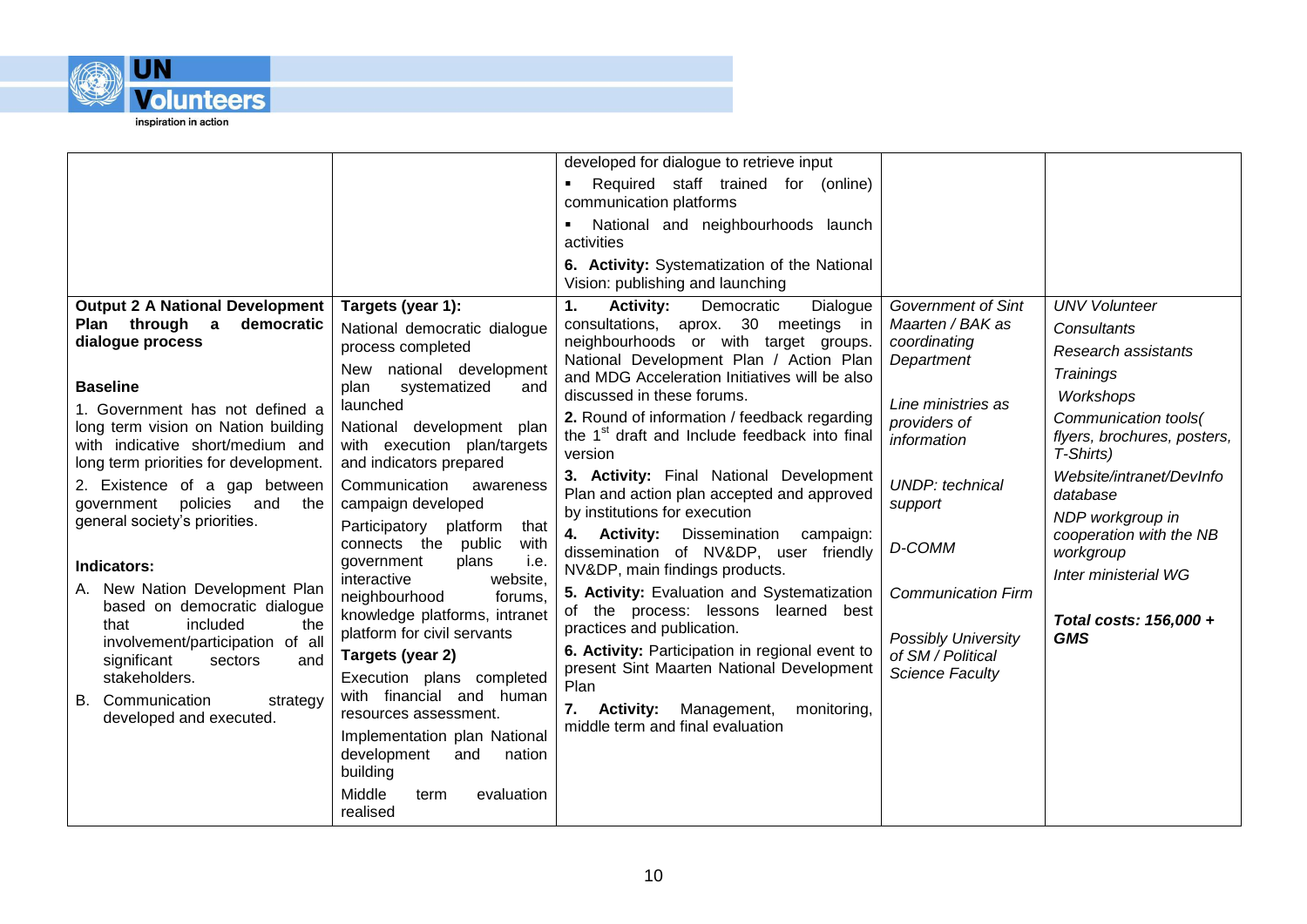

|                                                                                                                                                                                                         | Knowledge<br>Product<br>recollecting the experience<br>published<br>NV&DP Campaign finalised<br>KP disseminated nationally<br>and in an international event                                 |                                                                                                                                                                                                                                                                                                                                              |                                                                                                                       |                                                                                                                 |
|---------------------------------------------------------------------------------------------------------------------------------------------------------------------------------------------------------|---------------------------------------------------------------------------------------------------------------------------------------------------------------------------------------------|----------------------------------------------------------------------------------------------------------------------------------------------------------------------------------------------------------------------------------------------------------------------------------------------------------------------------------------------|-----------------------------------------------------------------------------------------------------------------------|-----------------------------------------------------------------------------------------------------------------|
| <b>Output 3: Capacity development</b><br>in the areas of Result Based<br><b>Management and Evidence based</b><br>management (DevInfo - Data).<br><b>Baseline:</b><br>1. Government officials trained in | Targets (Year 1)<br>Capacities installed for the<br>use and administration of<br>DevInfo databases<br>National<br>socio-economic<br>database - DevInfo platform                             | 1. Activity: Support to feed Devinfo with the<br>results of 2011 Census. Consultant working<br>with STAT. Establishment/installation of<br>DevInfo Data base + collecting and plugging<br>in of all the relevant data for the NDP<br>(Statistical)<br>2. Activity: Devlnfo training of 15 trainers in<br>STAT and other key line ministries. | <b>Government of Sint</b><br>Maarten / BAK as<br>coordinating<br>Department<br>Line ministries to<br>appoint HR to be | <b>UNV Volunteer</b><br><b>PM</b><br>Consultant (Statistician)                                                  |
| use and administration of<br>the⊹<br>DevInfo software<br>2. Minimal project management<br>experience and statistical capacity<br>for research and monitoring of<br>progress<br>Indicators:              | contains data from the 2011<br>Census, is correctly working<br>and accessible Online.<br><b>STAT</b><br>has<br>acquired<br>the<br>capacities to maintain and<br>update the platform DevInfo | 3. Activity. Replication and monitoring of<br>trainings among public institutions / civil<br>society / university / medias<br>4. Activity:<br>Popularize the database:<br>through civil servants, universities, NGOs,<br>private sector, general population. Materials<br>for promotion will be created and distributed.                     | trained and facilitate<br>the workshops<br>UNDP, technical<br>support<br>STAT, for DevInfo<br>related activities      | <b>Travel costs</b><br>Dissemination campaign<br>and popularization of<br>Devinfo materials<br><b>Trainings</b> |
| 1. Trained pool of 15 trainers<br>2. Database populated with 2011<br>Census and other relevant socio-<br>economic information<br>3. 100 civil servants trained in                                       | 15 trainers have been trained<br>replicated<br>have<br>the<br>and<br>the DevInfo<br>of<br>contents<br>training to, at least, 75<br>potential users                                          | <b>5. Activity:</b> RBM study of capacities $=$<br>identify best candidates<br>6. Activity: RBM Assessment of candidates.<br>7. Activity: Training for 100 civil servants in<br>PRINCE2 and RBM: Online course<br>Workshops                                                                                                                  |                                                                                                                       | Workshops<br>Total costs: 473,000 +<br><b>GMS</b>                                                               |
| Prince2 and 60% is successfully<br>certified                                                                                                                                                            | Targets (Year 2):<br>60% of the Civil Servants<br>successfully complete the<br>Prince2 and apply RBM into<br>their daily work                                                               | 8. Activity: RBM Examination and<br>certification<br>9. Activity Follow up and at distance<br>assistance<br>10. Activity: Knowledge Product, document<br>that systematize the experience of DevInfo                                                                                                                                          |                                                                                                                       |                                                                                                                 |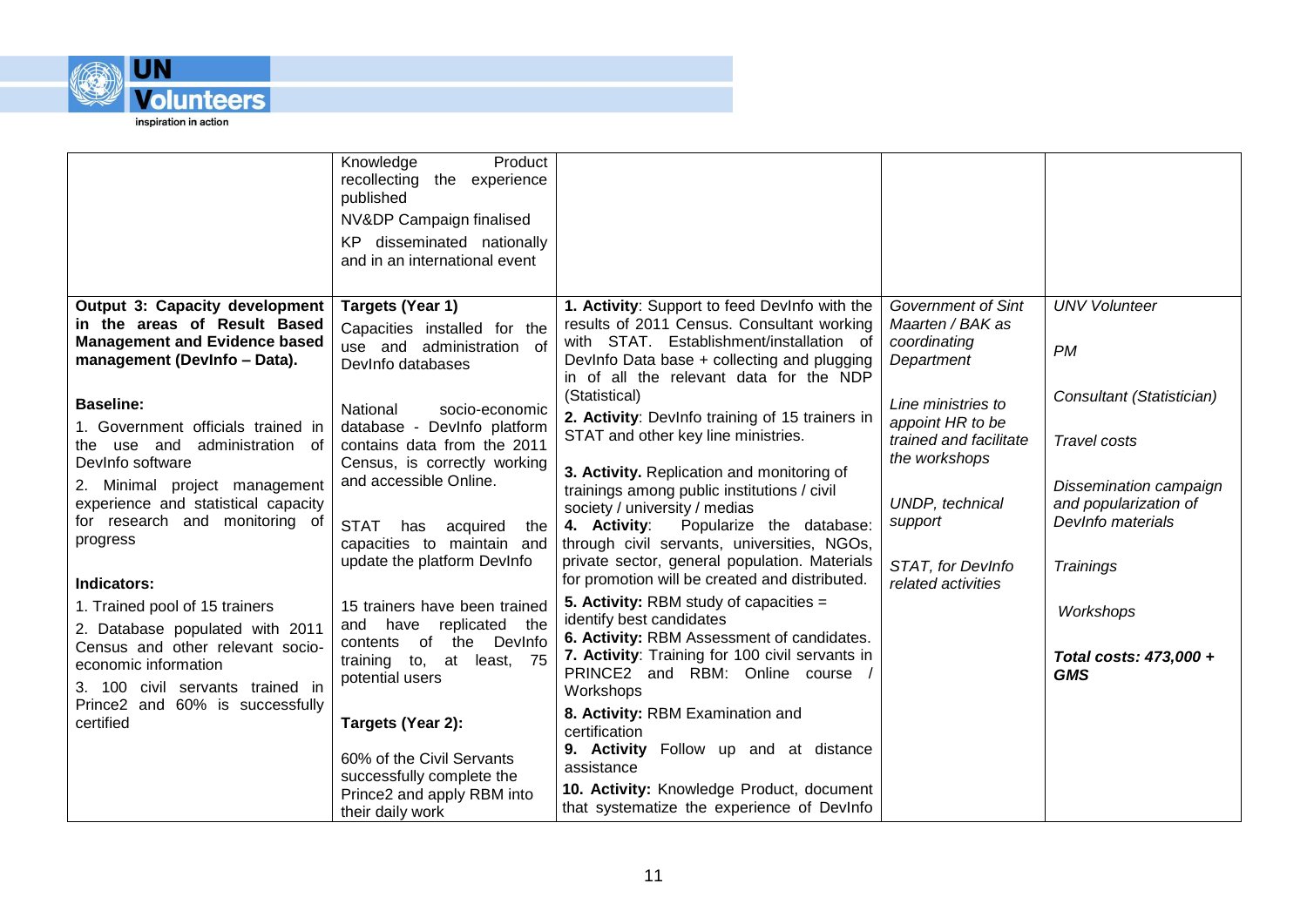

|                                                                                                                                                                                                                                                                                                                                                                                                                                                                                                                                                                                                                                                                                                                                                                                                                                  | One knowledge product that<br>systematizes the experience<br>related to Devinfo use and<br>RBM in SXM, lessons learned<br>and shows the possibilities of<br>further initiatives.                                                                                                                                                                                                                                                                                                                                                                                                                                                                                                    | and RBM.<br>11. Activity: Management,<br>Monitoring,<br>middle term and final evaluation                                                                                                                                                                                                                                                                                                                                                                                                                                                                                                                                                                                                                                                                                                                                                                                                                                                                                                                                                                                                                                                                                                                                                        |                                                                                                                          |                                                                                                                                                                                                                                                         |
|----------------------------------------------------------------------------------------------------------------------------------------------------------------------------------------------------------------------------------------------------------------------------------------------------------------------------------------------------------------------------------------------------------------------------------------------------------------------------------------------------------------------------------------------------------------------------------------------------------------------------------------------------------------------------------------------------------------------------------------------------------------------------------------------------------------------------------|-------------------------------------------------------------------------------------------------------------------------------------------------------------------------------------------------------------------------------------------------------------------------------------------------------------------------------------------------------------------------------------------------------------------------------------------------------------------------------------------------------------------------------------------------------------------------------------------------------------------------------------------------------------------------------------|-------------------------------------------------------------------------------------------------------------------------------------------------------------------------------------------------------------------------------------------------------------------------------------------------------------------------------------------------------------------------------------------------------------------------------------------------------------------------------------------------------------------------------------------------------------------------------------------------------------------------------------------------------------------------------------------------------------------------------------------------------------------------------------------------------------------------------------------------------------------------------------------------------------------------------------------------------------------------------------------------------------------------------------------------------------------------------------------------------------------------------------------------------------------------------------------------------------------------------------------------|--------------------------------------------------------------------------------------------------------------------------|---------------------------------------------------------------------------------------------------------------------------------------------------------------------------------------------------------------------------------------------------------|
| Output 4:<br>Strengthened national capacities<br>to achieve MDGs through:<br>a. MDGs acceleration framework,<br>focused on prioritized targets,<br>established, b. pilots on MDG 1<br>and 7 implemented, c. MDG<br>will<br>Report published and d. a<br>Coordination mechanism on aid<br>Acceleration<br>effectiveness and international<br>$(MAF)$ .<br>support<br><b>Baseline: MDG Report for Curacao</b><br>will<br>and Sint Maarten prepared.<br>Sint Maarten does not have a MAF<br>nor Initiatives specifically oriented to<br>accelerate MDGs<br><b>SXM</b><br>There is not an organism/space to<br>coordination<br>coordinate external support and that<br>could help the alignment between<br>policies<br>government<br>and<br>international support<br>In 2012 development funding from<br>The Netherlands will cease. | Targets (Year 1):<br>Financial gap for funding<br>development goals estimated<br>Using a participatory process<br>embedded with the one<br>related to NV&DP, the project<br>elaborate<br>on<br>a<br><b>MDG</b><br>comprehensive<br>Framework<br>Specific project documents<br>elaborated<br>be<br>with<br>relation to MDGs 1 and 7.<br>Targets (Year 2):<br>established<br>for a<br>that<br>space<br>gathers Government, Donors,<br>Civil Society<br>and<br>other<br>development<br>The<br>actors.<br>Group of International Aid<br>Coordination has a clear<br>strategy, an action plan and a<br>clearly defined division of<br>responsibilities.<br>Final evaluation realised and | 1. Activity: MAF 1 <sup>st</sup> step, Intervention<br>identification:<br>the<br>determine<br>strategic<br>interventions required to achieve MDGs by<br>2015 through participatory process to<br>generate a nationally owned consensus.<br>2. Activity: Strengthening BAK capacities to<br>align and make external<br>coordinate,<br>aid/support more effective: international aid<br>effectiveness training / moderation and<br>negotiation tools.<br>3. Activity: MAF $2^{nd}$<br>step, Bottleneck<br>prioritization:<br>Identify<br>prioritize<br>and<br>bottlenecks<br>preventing<br>the<br>selected<br>interventions<br>implemented<br>from<br>being<br>effectively.<br>4. Activity. Aid resource mobilization. Align<br>and focus stakeholders and resources on<br>acceleration progress toward the MDGs,<br>through a Donors Coordination Strategy /<br>Aid Effectiveness Table<br>5. Activity: MAF 3rd step, Acceleration<br>Solution: select, determine the best solutions<br>for these bottlenecks.<br>6. Activity: MAF 4th step, Create a shared<br>implementation planning and monitoring<br>framework for the acceleration solutions.<br>7. Activity: Consolidate aid and external<br>support effectiveness strategy - south-south | SXM government,<br><b>BAK</b><br><b>UNDP</b><br>Co-founders /<br>International<br>agencies and<br>international partners | The MDG Work group $+$<br>$GIS +$<br><b>UNDP</b> volunteers<br><b>MDG Report Researcher</b><br>Statistician<br><b>Meetings</b><br><b>Dissemination</b><br>Workshops<br><b>MDGs report Hard and</b><br>soft copy<br>Total costs: 115,000 +<br><b>GMS</b> |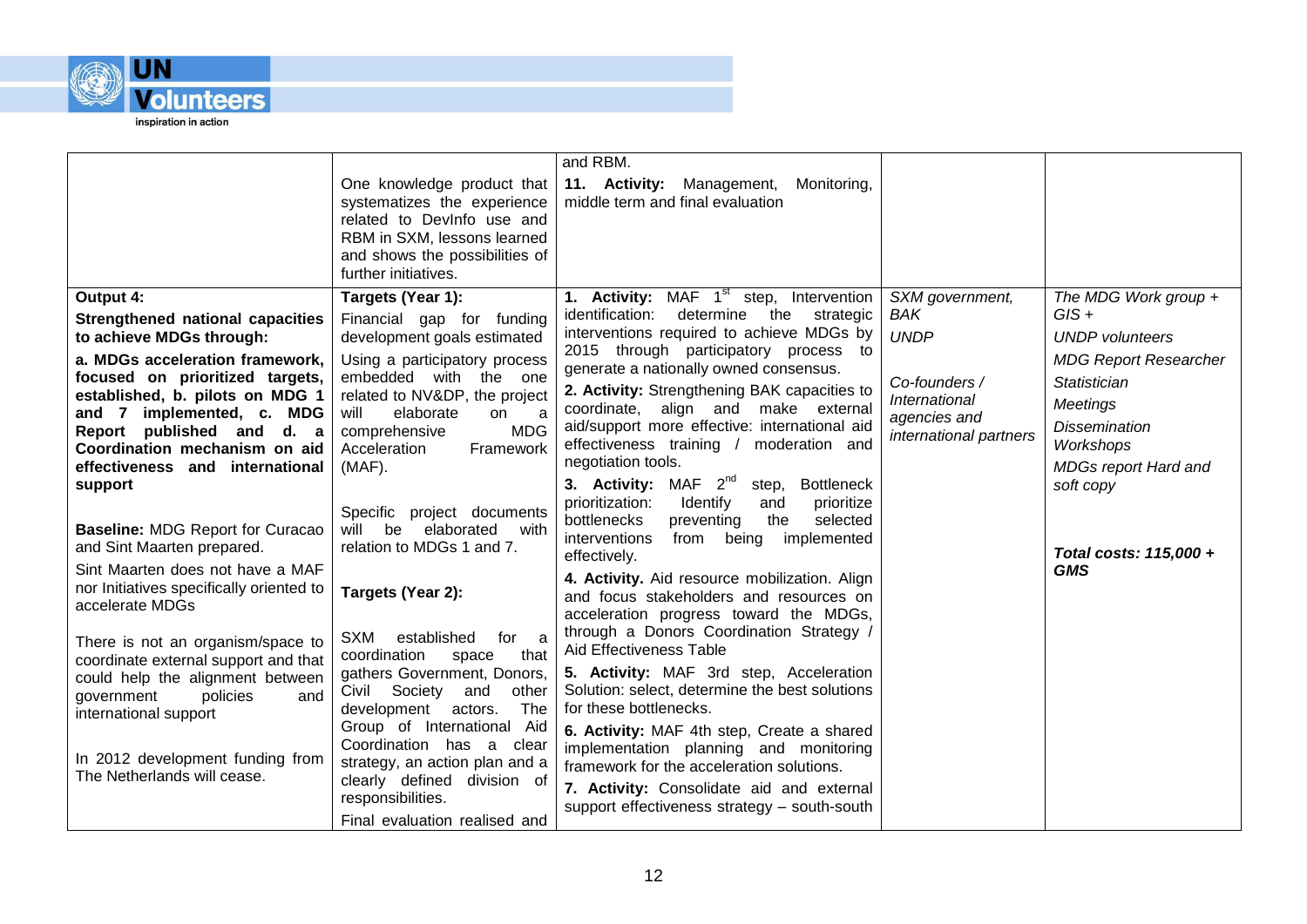

| Indicators:                                                                                                                                                                                                                                                      | lessons learned systematized | cooperation agenda and opportunities.                                                                                                                          |  |
|------------------------------------------------------------------------------------------------------------------------------------------------------------------------------------------------------------------------------------------------------------------|------------------------------|----------------------------------------------------------------------------------------------------------------------------------------------------------------|--|
| - MAF document agreed through a $\vert$ 2 Pilots addressing MDG1                                                                                                                                                                                                 |                              | 8. Activity: Selection of prioritized pilots.                                                                                                                  |  |
| participatory process, accepted by<br>international<br>and<br>government                                                                                                                                                                                         | and 7 identified             | 9. Activity: MDGs Report elaborated with a<br>participatory process.                                                                                           |  |
| counterparts,                                                                                                                                                                                                                                                    | Targets (Year 3):            | 10. Activity: MDG Report published Hard                                                                                                                        |  |
| - Aid Coordination Strategy and                                                                                                                                                                                                                                  | MDGs report published by     | and soft copies                                                                                                                                                |  |
| Donors Group work plan.<br>Sept 2013 and disseminated<br>- Two MDGs acceleration initiatives<br>2 Pilots projects, MDG 1 and<br>national formulated targeting critical<br>7 implemented as agreed<br>impediments for the achievement of<br>with the government,. |                              | 11. Activity: Campaign to disseminate MDG<br>Report contents: workshops, meetings,<br>official launch, friendly version of main<br>contents, radio clips, etc. |  |
| goals 1 and 7.<br>- Two MDGs acceleration initiatives<br>national or<br>financed by<br>are                                                                                                                                                                       |                              | <b>12. Activity:</b> Implementation of MDG 1 and<br>7 pilots.                                                                                                  |  |
| international resources.                                                                                                                                                                                                                                         |                              | 13. Activity: Management, mid-term and<br>final evaluation                                                                                                     |  |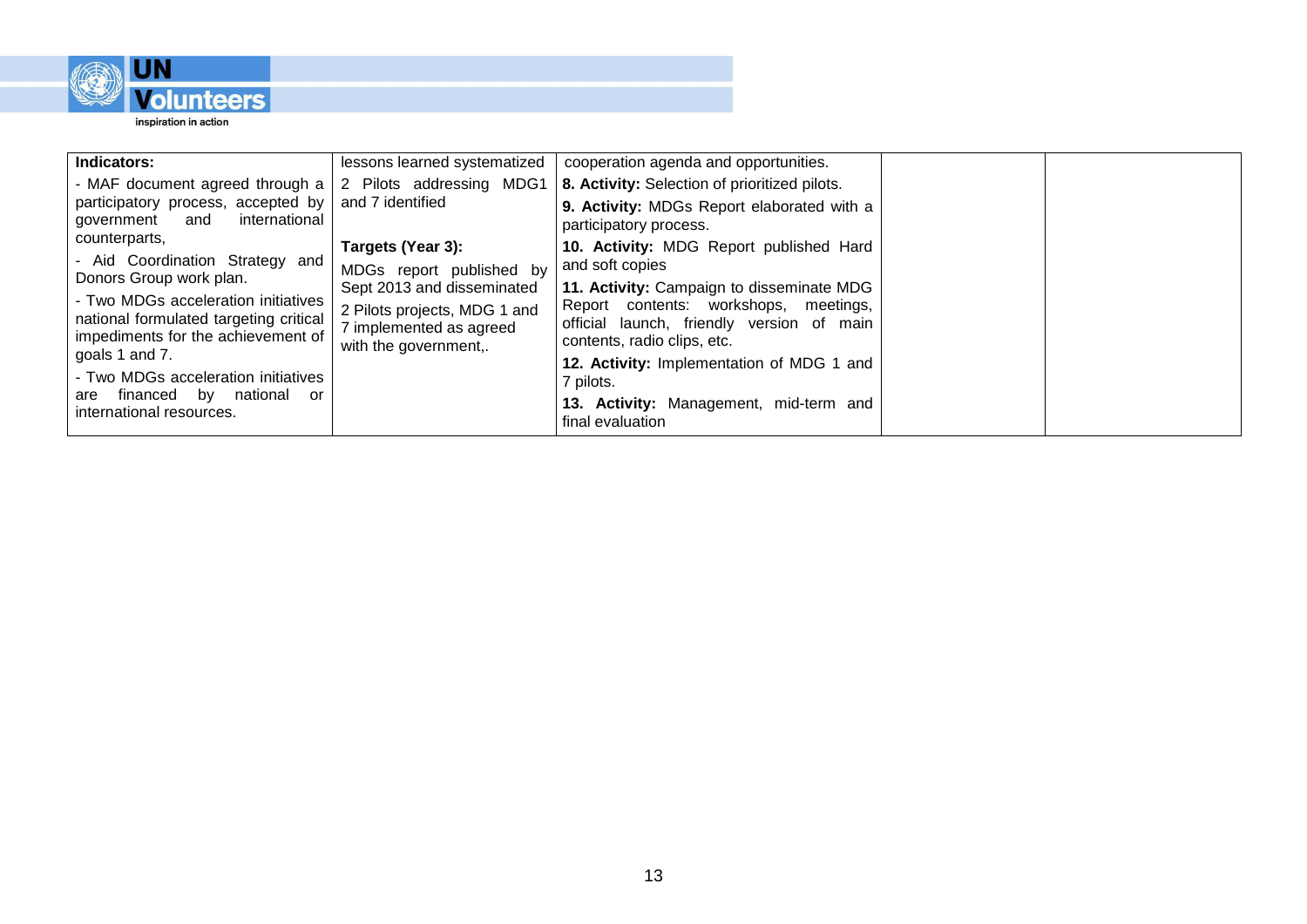

# **III Annual Work Plan Year:**

| <b>EXPECTED OUTPUTS</b>                                                       | <b>PLANNED</b>                                                                                                                                                                                                                  |    |                |                |                | <b>Responsible party</b>                                 |                       |                                                                          |               |
|-------------------------------------------------------------------------------|---------------------------------------------------------------------------------------------------------------------------------------------------------------------------------------------------------------------------------|----|----------------|----------------|----------------|----------------------------------------------------------|-----------------------|--------------------------------------------------------------------------|---------------|
|                                                                               |                                                                                                                                                                                                                                 | Q1 | Q <sub>2</sub> | Q <sub>3</sub> | Q <sub>4</sub> |                                                          | <b>Funding Source</b> | <b>Budget Description</b>                                                | <b>Amount</b> |
| <b>Output 1 A National Vision</b><br>through a democratic dialogue<br>process | Activity: Training for 30 public officers and other strategic partners into<br>Democratic Dialogue, UNDP Virtual School Colombia.                                                                                               | X  |                |                |                | Maarten / BAK as<br>coordinating Department              |                       | Course in agreement with Virtual<br>School                               | 2,000         |
|                                                                               | Activity: Needs and capacities assessment of public sector/ministries:<br>mapping, SWOT, Plans analysis, Consolidation and systematization. Overview<br>funding possibilities                                                   |    |                |                |                | Line ministries as<br>providers of information           |                       | Consultant to recollect<br>and<br>organize info + BAK staff              | 10,000        |
|                                                                               | Activity: Planning Democratic Dialogue, Identifying actors, schedule<br>meetings, locations, contents, methodology, materials.                                                                                                  | X  | X              |                |                | <b>UNDP:</b> technical support                           |                       | Consultant<br>International<br>Government cost National BAK Staff        | 20,000        |
|                                                                               | Activity: Democratic Dialogue consultations, approx. 60 meetings in<br>neighbourhoods or with target groups. MDG Acceleration Initiatives will be also<br>discussed in these forums.                                            |    | Χ              |                |                | D-COMM                                                   | sharing               | Consultant<br>International<br>National BAK Staff                        | 30,000        |
|                                                                               | Activity: Communication campaign; website, social media, radio, posters,<br>flyers, newspapers, Gvnt TV, press releases.                                                                                                        |    | Χ              | Χ              |                | <b>Communication Firm</b>                                |                       | External communication company                                           | 30,000        |
| 6. Activity: Systematize initial draft of development plan                    |                                                                                                                                                                                                                                 |    |                |                |                | Possibly University of SM<br>/ Political Science Faculty |                       | Consultant and materials                                                 | 5,000         |
| Subtotal Output 1, Year 1                                                     |                                                                                                                                                                                                                                 |    |                |                |                |                                                          |                       |                                                                          | 97,000        |
| <b>Output 2A National</b><br>Development Plan through a                       | Activity: Democratic Dialogue consultations, aprox. 30 meetings in<br>neighbourhoods or with target groups. National Development Plan / Action Plan<br>and MDG Acceleration Initiatives will be also discussed in these forums. |    |                |                |                | See Output 1                                             | sharing               | Government cost Consultant to recollect and<br>organize info + BAK staff |               |
| democratic dialogue process                                                   |                                                                                                                                                                                                                                 |    |                | X              | χ              |                                                          |                       |                                                                          | 25000         |
|                                                                               | Activity: Management, monitoring, middle term and final evaluation +<br>financial Audit                                                                                                                                         |    |                |                |                |                                                          |                       | PM, Mid term Evaluation                                                  | 62000         |
| Subtotal Output 2, Year 1                                                     |                                                                                                                                                                                                                                 |    |                |                |                |                                                          |                       |                                                                          | 87,000        |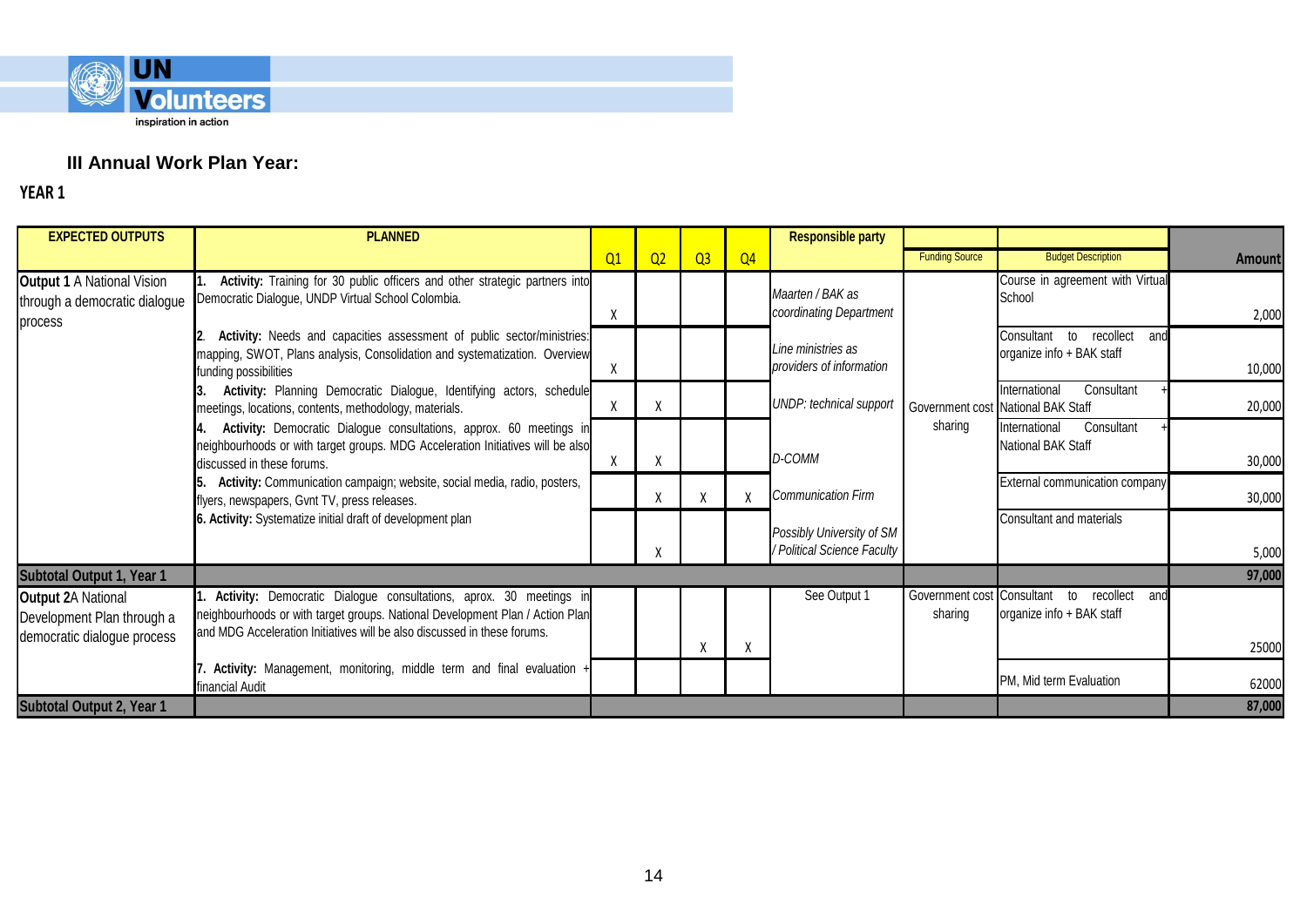

| <b>EXPECTED OUTPUTS</b>                                                                                                                                                                                                                                                                                             | <b>PLANNED</b>                                                                                                                                                                                                                             |    |    |                |                | <b>Responsible party</b>                                          |                            |                                                                                      |               |
|---------------------------------------------------------------------------------------------------------------------------------------------------------------------------------------------------------------------------------------------------------------------------------------------------------------------|--------------------------------------------------------------------------------------------------------------------------------------------------------------------------------------------------------------------------------------------|----|----|----------------|----------------|-------------------------------------------------------------------|----------------------------|--------------------------------------------------------------------------------------|---------------|
|                                                                                                                                                                                                                                                                                                                     |                                                                                                                                                                                                                                            | Q1 | Q2 | Q <sub>3</sub> | Q <sub>4</sub> |                                                                   | <b>Funding Source</b>      | <b>Budget Description</b>                                                            | <b>Amount</b> |
| Output 3: Capacity building in<br>the areas of Result Based<br>Management, Evidence based<br>management (DevInfo - Data),                                                                                                                                                                                           | . Activity: Support to feed DevInfo with the results of 2011 Census. Consultant<br>working with STAT. Establishment/installation of DevInfo Data base + collecting<br>and plugging in of all the relevant data for the NV&DP (Statistical) |    | Χ  |                |                | Government of Sint<br>Maarten / BAK as<br>coordinating Department |                            | <b>International Consultant</b>                                                      | 30,000        |
| CSR, Volunteer program                                                                                                                                                                                                                                                                                              | 2. Activity: DevInfo training of 15 trainers in STAT and other key line ministries.                                                                                                                                                        |    | X  |                |                |                                                                   | sharing                    | Government cost International Consultant                                             | 5,000         |
|                                                                                                                                                                                                                                                                                                                     | 3. Activity. Replication and monitoring of training among public institutions / civil                                                                                                                                                      |    |    | X              |                | HR to be trained and                                              |                            | <b>BAK</b> with external support                                                     | 3,000         |
|                                                                                                                                                                                                                                                                                                                     | 12. Activity: Management, Monitoring, middle term and final evaluation +<br>financial Audit                                                                                                                                                | X  |    |                |                | STAT, for Devinfo related<br>activities                           |                            | PM / UNV, Mid term Evaluation,<br>Final Evaluation, monitoring<br>activities         | 31000         |
| Subtotal Output 3, Year 1                                                                                                                                                                                                                                                                                           |                                                                                                                                                                                                                                            |    |    |                |                |                                                                   |                            |                                                                                      | 69,000        |
| Output 4: Strengthen national<br>capacities to achieve MDGs<br>through:                                                                                                                                                                                                                                             | Activity: MAF 1 <sup>st</sup> step, Intervention identification, determine the strategic<br>interventions required to achieve MDGs by 2015, through participatory process<br>to generate a nationally owned consensus.                     |    |    | X              |                | <b>BAK</b>                                                        |                            | International<br>Consultant<br>National BAK Staff + meeting,<br>workshops, materials | 10000         |
| established, b. pilots on MDG 1                                                                                                                                                                                                                                                                                     | a. MDG acceleration framework 2. Activity: Strengthening BAK capacities to coordinate, align and make<br>external aid/support more effective: international aid effectiveness training /<br>moderation and negotiation tools.              |    |    |                | X              | <b>BAK</b>                                                        | Government cost<br>sharing | Trainer, elearning, materials                                                        | 15000         |
| and 7 implemented, c. MDG<br>3. Activity: MAF 2 <sup>nd</sup> step, Bottleneck prioritization, Identify and prioritize<br>Report published and d. a<br>bottlenecks preventing the selected interventions from being implemented<br>Coordination mechanism on aid<br>effectively.<br>effectiveness and international |                                                                                                                                                                                                                                            |    |    |                | BAK            |                                                                   | Consultant                 | 15000                                                                                |               |
| support<br>Subtotal Output 4, year 1                                                                                                                                                                                                                                                                                |                                                                                                                                                                                                                                            |    |    |                |                |                                                                   |                            |                                                                                      | 40000         |
| Sub-Total                                                                                                                                                                                                                                                                                                           |                                                                                                                                                                                                                                            |    |    |                |                |                                                                   |                            |                                                                                      | 293,000       |
| 7% ADMIN                                                                                                                                                                                                                                                                                                            |                                                                                                                                                                                                                                            |    |    |                |                |                                                                   |                            |                                                                                      | 20510         |
| <b>TOTAL BUDGET</b>                                                                                                                                                                                                                                                                                                 |                                                                                                                                                                                                                                            |    |    |                |                |                                                                   |                            |                                                                                      | 313,510       |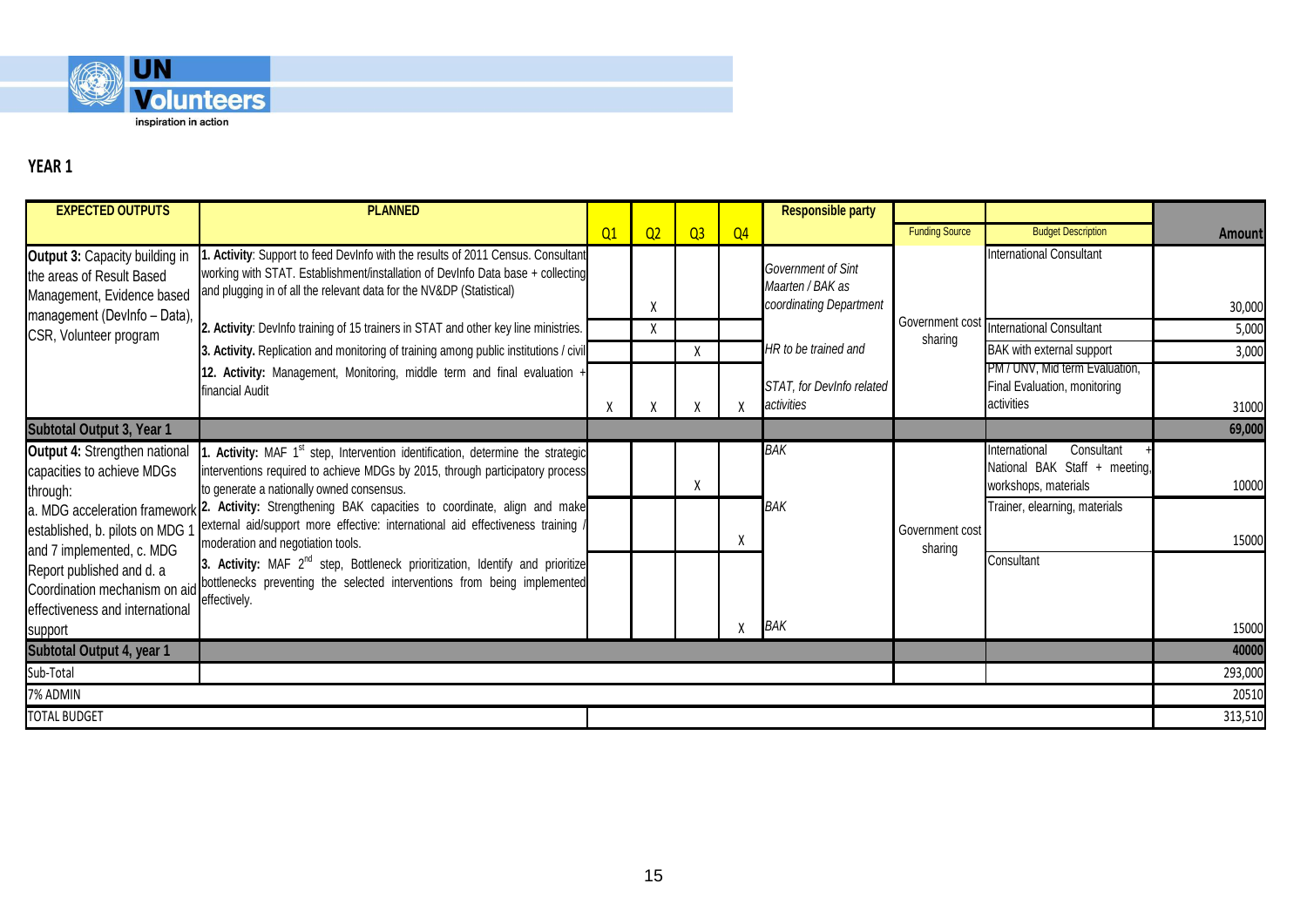

| <b>INTENDED OUTPUTS</b>               | <b>PLANNED ACTIVITIES</b>                                                                                 |                |                |                |                |                       |                                      |                   |
|---------------------------------------|-----------------------------------------------------------------------------------------------------------|----------------|----------------|----------------|----------------|-----------------------|--------------------------------------|-------------------|
|                                       |                                                                                                           | Q <sub>1</sub> | Q <sub>2</sub> | Q <sub>3</sub> | Q <sub>4</sub> | <b>Funding Source</b> | <b>Budget Description</b>            | <b>Amount</b>     |
| <b>Output 2 A National</b>            | 2. Activity: Round of information/feedback regarding the 1 <sup>st</sup> draft                            |                |                |                |                |                       | Meetings<br>workshops<br>and<br>0    |                   |
| Development Plan through a            |                                                                                                           | X              |                |                |                |                       | consultation                         | 6,000             |
| democratic dialogue process           | 3. Activity: Final National Development Plan and Action plan accepted and approved from institutions for  |                |                |                |                |                       | Miscellaneous                        |                   |
|                                       | execution                                                                                                 | X              |                |                |                |                       |                                      | 2,000             |
|                                       | 4. Activity: Dissemination campaign: dissemination of NV&DP, user friendly NV&DP, main findings           |                |                |                |                | Government            | Workshops<br>dissemination<br>$+$    |                   |
|                                       | products.                                                                                                 | Χ              | Х              |                |                | cost sharing          | materials                            | 10,000            |
|                                       | 5. Activity: Evaluation and Systematization of the process: lessons learned, best practices and           |                |                |                |                |                       | External consultant                  |                   |
|                                       | publication.                                                                                              |                | X              | X              |                |                       |                                      | 15,000            |
|                                       | 6. Activity: Participation in regional event to present Sint Maarten National Development Plan            |                |                | X              | X              |                       | <b>Tickets and DSA</b>               | 5,000             |
|                                       | 7. Activity: Management, monitoring, middle term and final evaluation + financial Audit                   |                |                |                |                |                       | PM, Mid term Evaluation, Final       |                   |
|                                       |                                                                                                           |                |                | X              | X              |                       | Evaluation, monitoring activities    | 31,000            |
| <b>Subtotal Output 2</b>              |                                                                                                           |                |                |                |                |                       |                                      | 69,000            |
| <b>Output 3: Capacity building in</b> | 4. Activity: Popularize the database: through civil servants, universities, NGOs, private sector, general |                |                |                |                |                       | External communication company       |                   |
| the areas of Result Based             | population. Materials for promotion will be created and distributed.                                      |                |                |                |                |                       |                                      |                   |
| Management, Evidence based            |                                                                                                           | X              | Х              |                |                |                       |                                      | 15,000            |
| management (DevInfo - Data),          | 5. Activity: RBM study of capacities = identify best candidates                                           | X              |                |                |                |                       | BAK with external support            | 3,000             |
| CSR, Volunteer program                | 6. Activity: RBM Assessment of candidates.                                                                | X              |                |                |                | Government            | BAK with external support            | 3,000             |
|                                       | 7. Activity: Training for 100 civil servants in PRINCE2 and RBM: Online course / Workshops                |                |                |                |                | cost sharing          | Course fees, exams fees,             | 28,000            |
|                                       | 8. Activity: RBM Examination and certification - Final Event                                              |                | х              |                |                |                       | Venue, evaluators, sending materials | 15,000            |
|                                       | 9. Activity Follow up and at distance assistance                                                          |                |                | X              |                |                       | Consultant services on demand        | 5,000             |
|                                       | 10. Activity: Knowledge Product, document that systematizes the experience of DevInfo and RBM.            |                |                |                |                |                       | Consultant and publication           |                   |
|                                       |                                                                                                           |                |                |                | X              |                       | PIVI, MID term Evaluation, Final     | 15,000            |
|                                       | 11. Activity: Management, Monitoring, middle term and final evaluation + financial Audit                  | X              | X              | X              | X              |                       |                                      | 62,000<br>146,000 |
| <b>Subtotal Output3</b>               | 4. Activity. Aid resource mobilization. Align and focus stakeholders and resources on acceleration of     |                |                |                |                |                       | International Consultant + National  |                   |
| <b>Output 4: Strengthen national</b>  | progress toward the MDG, trough a Donors Coordination Strategy / Aid Effectiveness Table                  |                |                |                |                |                       | BAK Staff + meeting, workshops,      |                   |
| capacities to achieve MDG             |                                                                                                           | Χ              |                |                |                |                       | materials                            | 10000             |
| through:                              | 5. Activity: MAF 3rd step, Acceleration Solution selection, determine the best solutions for these        |                |                |                |                |                       | International Consultant + National  |                   |
| a. MDG acceleration framework         | bottlenecks.                                                                                              |                |                |                |                |                       | BAK Staff + meeting, workshops,      |                   |
| established, b. pilots on MDG 1       |                                                                                                           | Χ              |                |                |                |                       | materials                            | 8,000             |
| and 7 implemented, c. MDG             | 6. Activity: MAF 4th step, Create a shared implementation planning and monitoring for the acceleration    |                |                |                |                | Government            | International Consultant + National  |                   |
| Report published and d. a             | solutions.                                                                                                |                |                |                |                | cost sharing          | BAK Staff + meeting, workshops,      |                   |
| Coordination mechanism on aid         |                                                                                                           | Χ              |                |                |                |                       | materials                            | 4,000             |
| effectiveness and international       | 7. Activity: Consolidate aid and external support effectiveness strategy - south-south cooperation agenda |                |                |                |                |                       | International Consultant + National  |                   |
| support                               | and opportunities.                                                                                        |                | Х              |                |                |                       | BAK Staff + meeting, workshops,      | 3,000             |
|                                       |                                                                                                           |                |                |                |                |                       | International Consultant + National  |                   |
|                                       | 8. Activity: Selection of prioritized pilots.                                                             |                |                | X              |                |                       | BAK Staff + meeting, workshops,      | 10,000            |
|                                       | 9. Activity: MDGs Report elaborated in in a participatory way.                                            | $\mathsf{x}$   | $\mathsf{X}$   |                |                |                       | Researcher, Statistician, Design,    | 40,000            |
| <b>Subtotal Output 4</b>              |                                                                                                           |                |                |                |                |                       |                                      | 75,000            |
| Sub-Total                             |                                                                                                           |                |                |                |                |                       |                                      | 290,000           |
| 7% ADMIN                              |                                                                                                           |                |                |                |                |                       |                                      | 20,300            |
| <b>TOTAL BUDGET</b>                   |                                                                                                           |                |                |                |                |                       |                                      | 310,300           |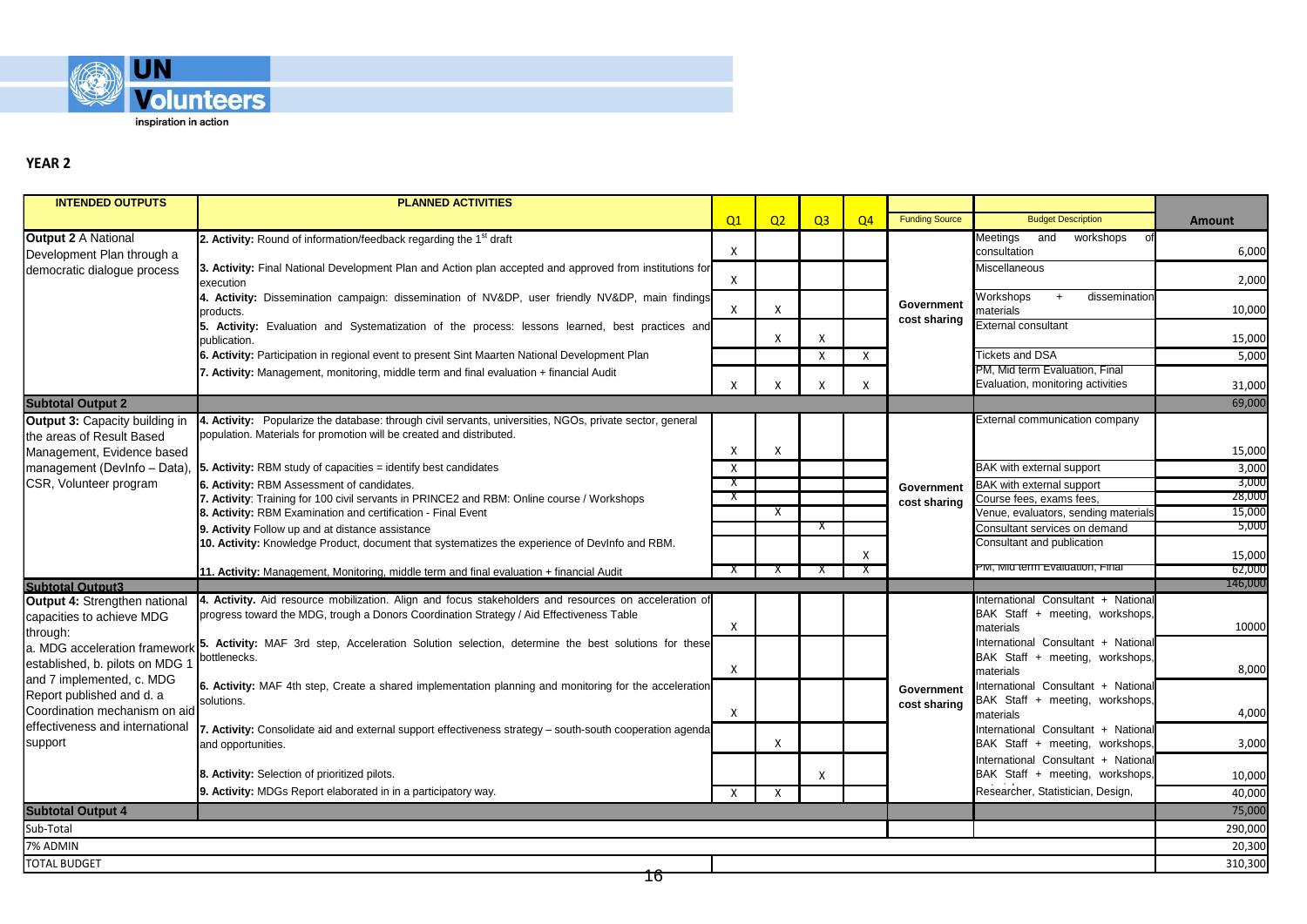

| <b>INTENDED OUTPUTS</b>                                                                       | <b>PLANNED ACTIVITIES</b>                                                                                                                                      |    |                |                |                |                            |                                                                     |               |
|-----------------------------------------------------------------------------------------------|----------------------------------------------------------------------------------------------------------------------------------------------------------------|----|----------------|----------------|----------------|----------------------------|---------------------------------------------------------------------|---------------|
|                                                                                               |                                                                                                                                                                | Q1 | Q <sub>2</sub> | Q <sub>3</sub> | Q <sub>4</sub> | <b>Funding Source</b>      | <b>Budget Description</b>                                           | <b>Amount</b> |
| Output3: Strengthen national                                                                  |                                                                                                                                                                |    |                |                |                |                            |                                                                     |               |
| capacities to achieve MDGs<br>through:                                                        | 10. Activity: MDG Report published Hard and<br>soft copies                                                                                                     | X  |                |                |                |                            | Publication                                                         | 20,000        |
| a. MDG acceleration framework<br>established, b. pilots on MDG 1<br>and 7 implemented, c. MDG | 11. Activity: Campaign to disseminate MDG<br>Report contents: workshops, meetings, official<br>launch, friendly version of main contents, radio<br>clips, etc. | X  |                |                |                | Government<br>cost sharing | <b>External communication firm</b>                                  | 25,000        |
| Report published and d. a<br>Coordination mechanism on aid<br>effectiveness and international | 12. Activity: Implementation of MDG 1 and 7<br>pilots.                                                                                                         | X  | $\sim$         | x              | X.             |                            | 2 pilots project, 60,000 each                                       | 120,000       |
| support                                                                                       | 13. Activity: Management, middle term and fin                                                                                                                  | X  | X.             | X              | x              |                            | PM, Mid term Evaluation, Final<br>Evaluation, monitoring activities | 93,000        |
| <b>Subtotal Output 3</b>                                                                      |                                                                                                                                                                |    |                |                |                |                            |                                                                     | 258,000       |
| Sub-Total                                                                                     |                                                                                                                                                                |    |                |                |                |                            |                                                                     | 258,000       |
| 7% ADMIN                                                                                      |                                                                                                                                                                |    |                |                |                |                            |                                                                     | 18,060        |
| <b>TOTAL BUDGET</b>                                                                           |                                                                                                                                                                |    |                |                |                |                            |                                                                     | 276,060       |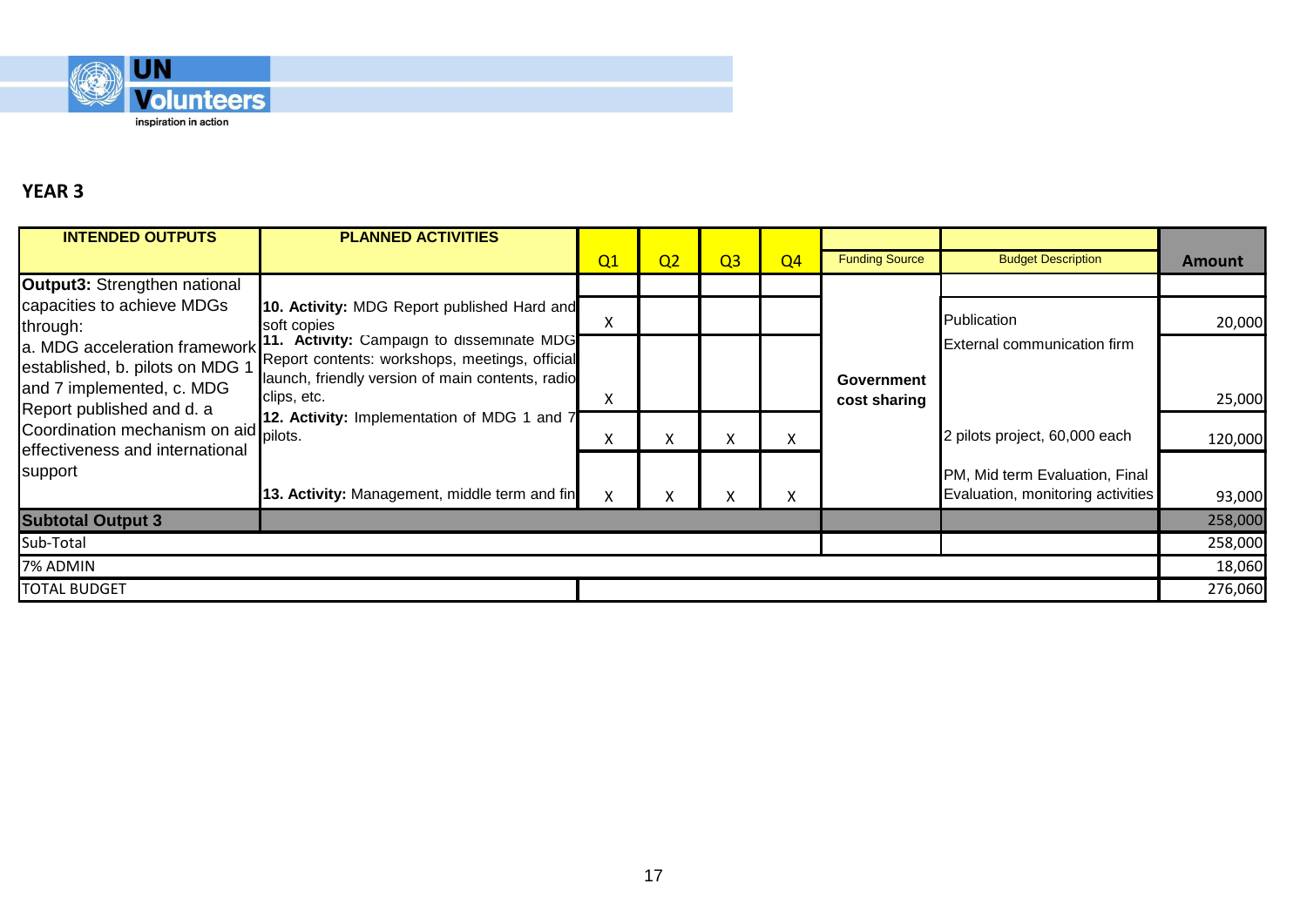# **III. MANAGEMENT ARRANGEMENTS**



In keeping with UNDP's policy for promoting national ownership and leadership, the project will be a *Nationally Implemented Project* with the support of UNDP Trinidad and Tobago Country Office and the Ministry of General Affairs, Department of Interior and Kingdom Relations (BAK) as the Implementing Agency.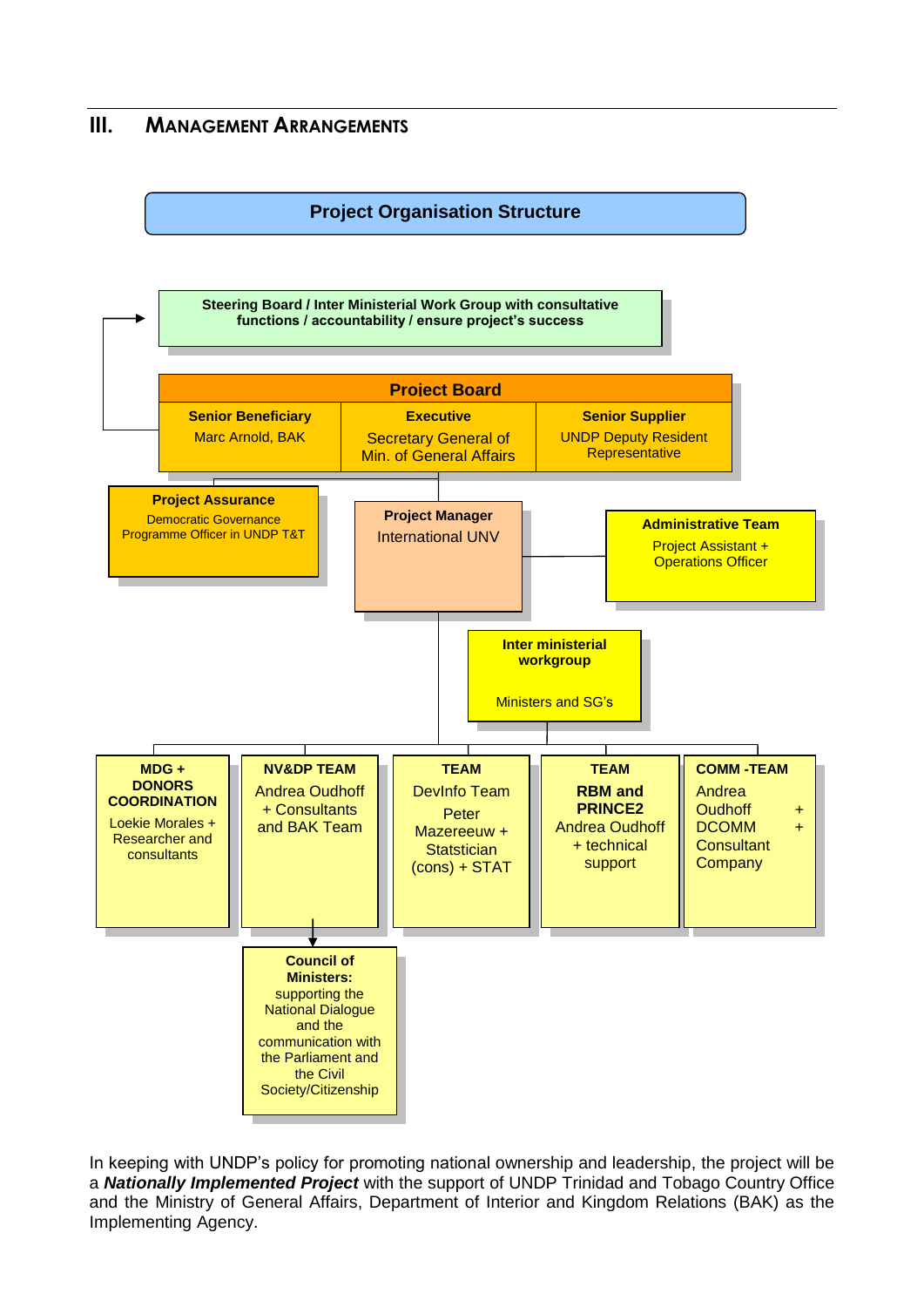

The project will hire a full time Project Manager (International UNV) and the Sint Maarten Government will assign BAK Project Managers to support the implementation of different outputs in agreement with the Management Arrangements Diagram. The Sint Maarten Government will also participate into the Board and supply other policy workers from BAK, ensuring that outputs are achieved.

The good results and achievements of the project are based on the assumption that there will be a high degree of cooperation between BAK, as the implementing agency, and other Ministries that will be involved in an Inter-ministerial work group. Other ministries collaboration is intended to: provide timely and reliable information, participate in Democratic Dialogue and nourish the participatory process, support the communication campaign and appoint civil servants for training.

Project implementation will be in line with the PRINCE 2 methodology and as such a Project Board will be set up to make all management decisions related to the project including all decisions related to directional change and timing for delivery of outputs. The Project Board shall meet quarterly. To ensure effective and efficient project management, a project manager will be appointed to undertake the day to day implementation of the project. The project will be audited at least once in its lifetime and will be subject to a mid-term evaluation.

UNDP's Executive Board in discussions of the 2000-2001 and 2002-2003 support budgets, indicated that its Non Core Resources needed to cover the full cost of the services being provided to their programmes as well as to contribute to the overall cost of UNDP's operations. As such, for programmes funded wholly or partially from Non Core Resources, including cost shared funds, the recovery for these services, which is not directly attributable to project inputs or activities, is through a **percentage fee,** referred to as General Management Support (GMS). GMS encompasses general oversight and management functions of UNDP HQ and CO units, and includes the following specific services which are provided for the project:

- Project identification, formulation, and appraisal
- Determination of execution modality and local capacity assessment
- Briefing and de-briefing of project staff and consultants
- General oversight and monitoring, including participation in project reviews
- Receipt, allocation and reporting to the donor of financial resources
- Thematic and technical backstopping through Bureaus
- Financial oversight through the UNDP global ERP system called Atlas
- Systems, IT infrastructure, branding, knowledge transfer

This project will charge 7% GMS for all the aforementioned services which will be rendered under this project.

The roles and responsibilities of the parties are listed below:

#### **Project Board**:

- 1. Make decisions on major project changes
- 2. Provide approval to move to different phases of the project
- 3. Recommend to Minister and Cabinet cessation of activities or injection of additional resources

#### **Implementing Agency – Ministry of General Affairs - BAK**

1. Obtain and allocate resources for the project in a timely manner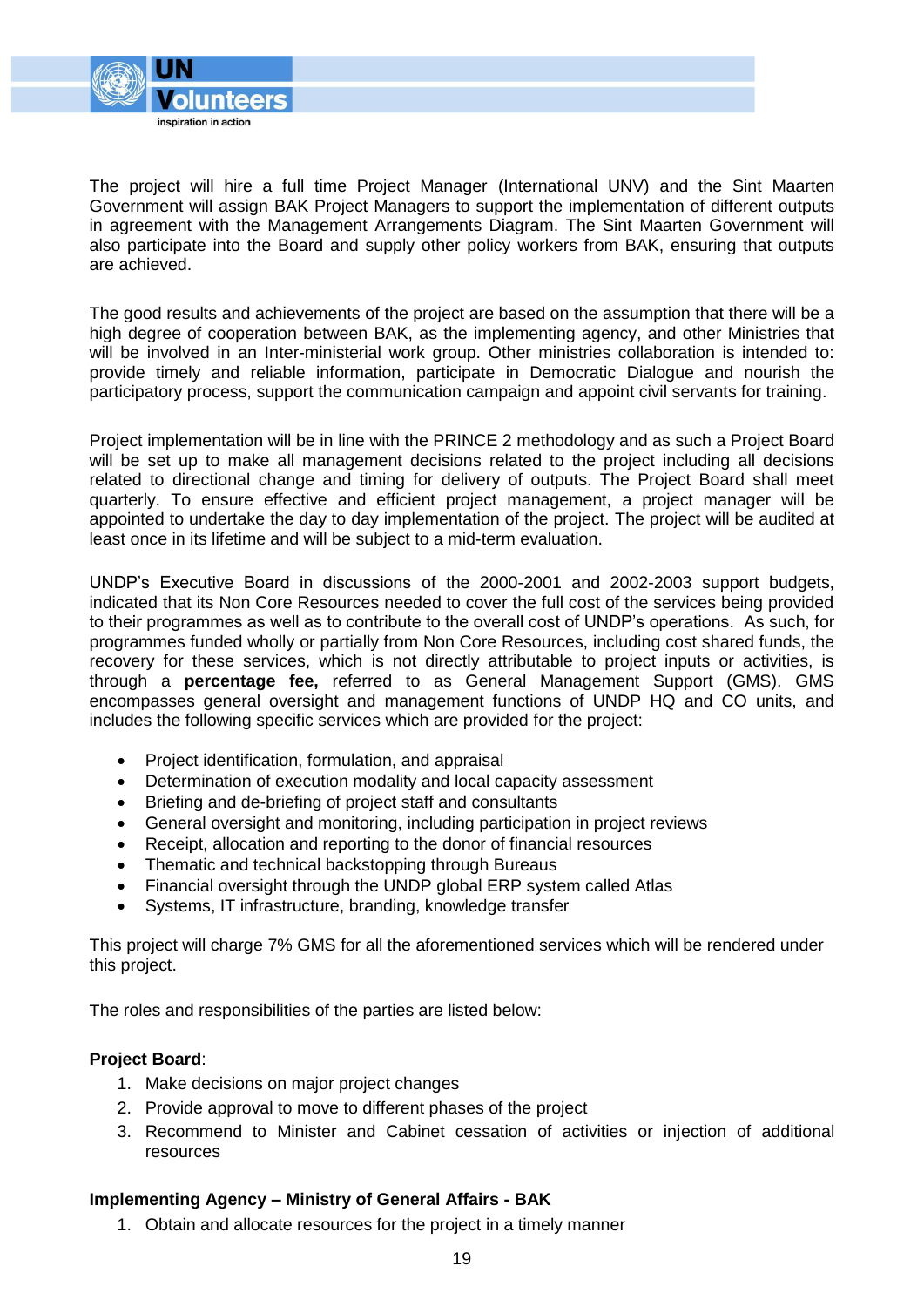

- 2. Certification of annual expenditure reports prepared by UNDP
- 3. Convening of and participation in Project Board meetings
- 4. Participation in monitoring and evaluation of project
- 5. Participate with the PM in supervision of consultants
- 6. Collaborate with PM in drafting TORs when necessary

#### **UNDP- Principal Supplier**

To facilitate implementation of the project, UNDP Trinidad and Tobago Country office will provide the following services in accordance with UNDP procedures:

- 1. Identification and recruitment of both national and international experts with prior agreement of the Executing Agency, Department of Interior and Kingdom Relations herein referred to as 'BAK'. BAK will liaise with UNDP on any matters of concern.
- 2. Participate in meetings of the Project Board.
- 3. Regularly review the status of project objectives, activities, outputs, risks and emerging issues and when necessary convey concerns to relevant parties
- 4. Financial management of the project and preparation of financial reports

#### **Project assurance:**

UNDP will assume the major project assurance role:

- Monitoring all aspects of the project's performance and products independently of the Project Manager.
- Support the Project Manager by giving advice and guidance on issues such as the use of corporate standards or the correct personnel to be involved in different aspects of the project.
- Report to the Project Board member overseeing the relevant area of interest.
- Provide thematic and technical assistance.
- Payment of experts upon certification by the project manager.

### **Overall Project Manager (International UNV)**

- Manage the realization of project outputs through activities and project administration
- Provide direction and quidance to project team /responsible parties
- Liaise with the Project Board and facilitate Project Board meetings to ensure overall direction and integrity of the project
- Liaise with UNDP, Project Supplier
- Reporting to the Project Board.
- Preparation of Annual Project Report
- Supervision of experts/consultants procured under this project.
- Participate in the Inter-Ministerial meetings.
- Prepare TORs and monitor the delivery of consultants and technical staff.

#### **Inter ministerial workgroup**

1. Provide information to the project team/responsible parties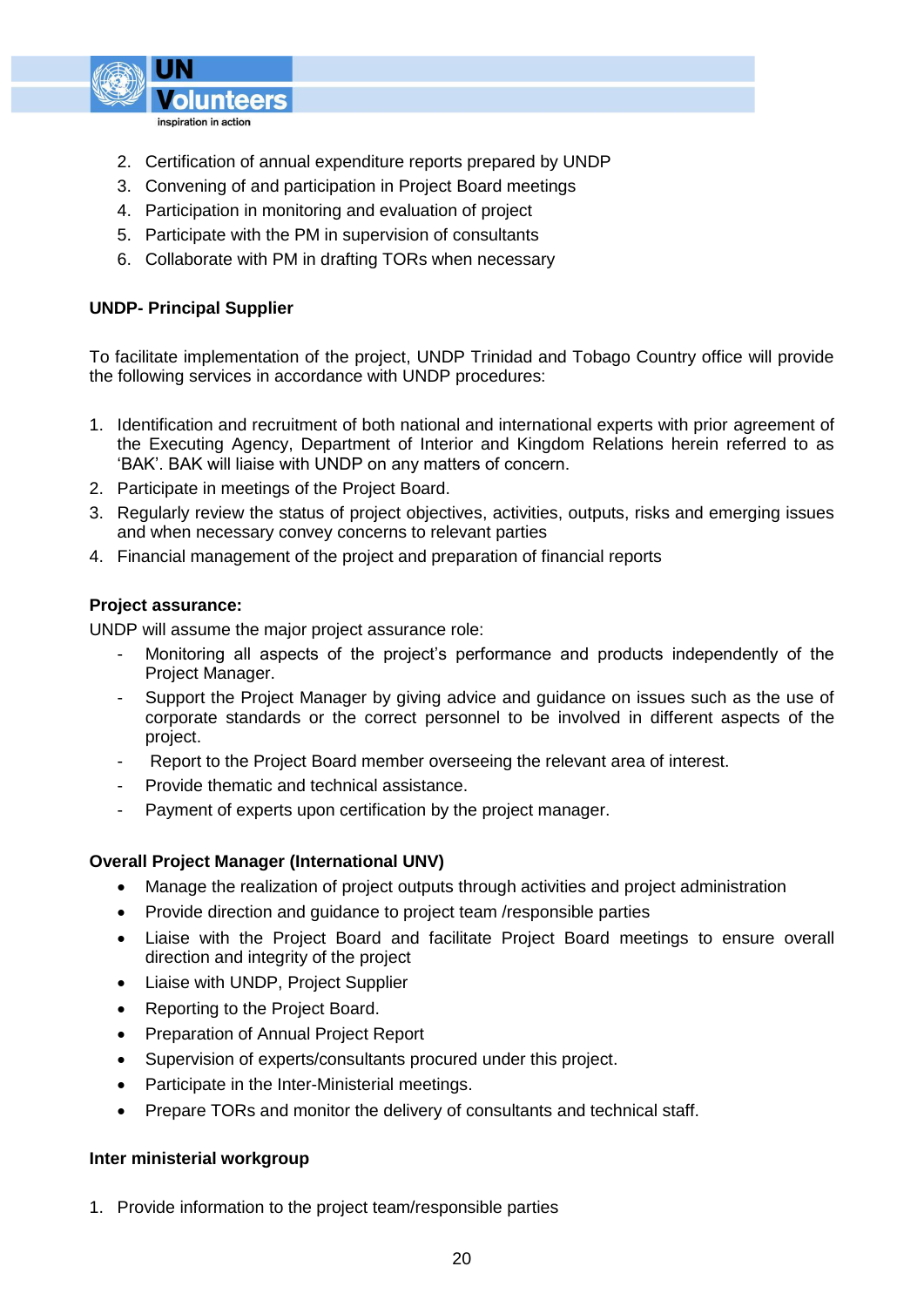

- 2. Divide and direct tasks relating to the project to responsible parties in different Ministries
- 3. Regularly review the status of project objectives, activities, outputs, risks and emerging issues and when necessary convey concerns to relevant parties
- 4. Participate in democratic dialogue (with parliament, public and stakeholders)

#### **Project teams**

It is envisaged to set up 5 team groups covering the core areas of national development plan, MDGs, DevInfo and donor coordination, RBM and Communication. These teams will have a technical thematic focal point that will be coordinated by the project manager. The idea is to ensure better coordination with all relevant stakeholders and ownership of each composite area. Teamleaders will provide support to: in country coordination of training events and selection of training participants.

#### **IV Monitoring Framework and Evaluation**

In accordance with the programming policies and procedures outlined in the UNDP User Guide, the project will be monitored through the following:

#### Within the annual cycle

- $\triangleright$  On a quarterly basis, a quality assessment shall record progress towards the completion of key results, based on quality criteria and methods captured in the Quality Management table below.
- $\triangleright$  An Issue Log shall be activated in Atlas and updated by the Project Manager to facilitate tracking and resolution of potential problems or requests for change.
- $\triangleright$  Based on the initial risk analysis submitted (see annex 1), a risk log shall be activated in Atlas and regularly updated by reviewing the external environment that may affect the project implementation.
- ▶ Based on the above information recorded in Atlas, a Project Progress Reports (PPR) shall be submitted by the Project Manager to the Project Board through Project Assurance, using the standard report format available in the Executive Snapshot.
- $\triangleright$  A project Lesson-learned log shall be activated and regularly updated to ensure on-going learning and adaptation within the organization, and to facilitate the preparation of the Lessons-learned Report at the end of the project
- $\triangleright$  A Monitoring Schedule Plan shall be activated in Atlas and updated to track key management actions/events

#### Annually

- **Annual Review Report**. An Annual Review Report shall be prepared by the Project Manager and shared with the Project Board and the Outcome Board. As minimum requirement, the Annual Review Report shall consist of the Atlas standard format for the QPR covering the whole year with updated information for each above element of the QPR as well as a summary of results achieved against pre-defined annual targets at the output level.
- **Annual Project Review**. Based on the above report, an annual project review shall be conducted during the fourth quarter of the year or soon after, to assess the performance of the project and appraise the Annual Work Plan (AWP) for the following year. In the last year, this review will be a final assessment. This review is driven by the Project Board and may involve other stakeholders as required. It shall focus on the extent to which progress is being made towards outputs, and that these remain aligned to appropriate outcomes.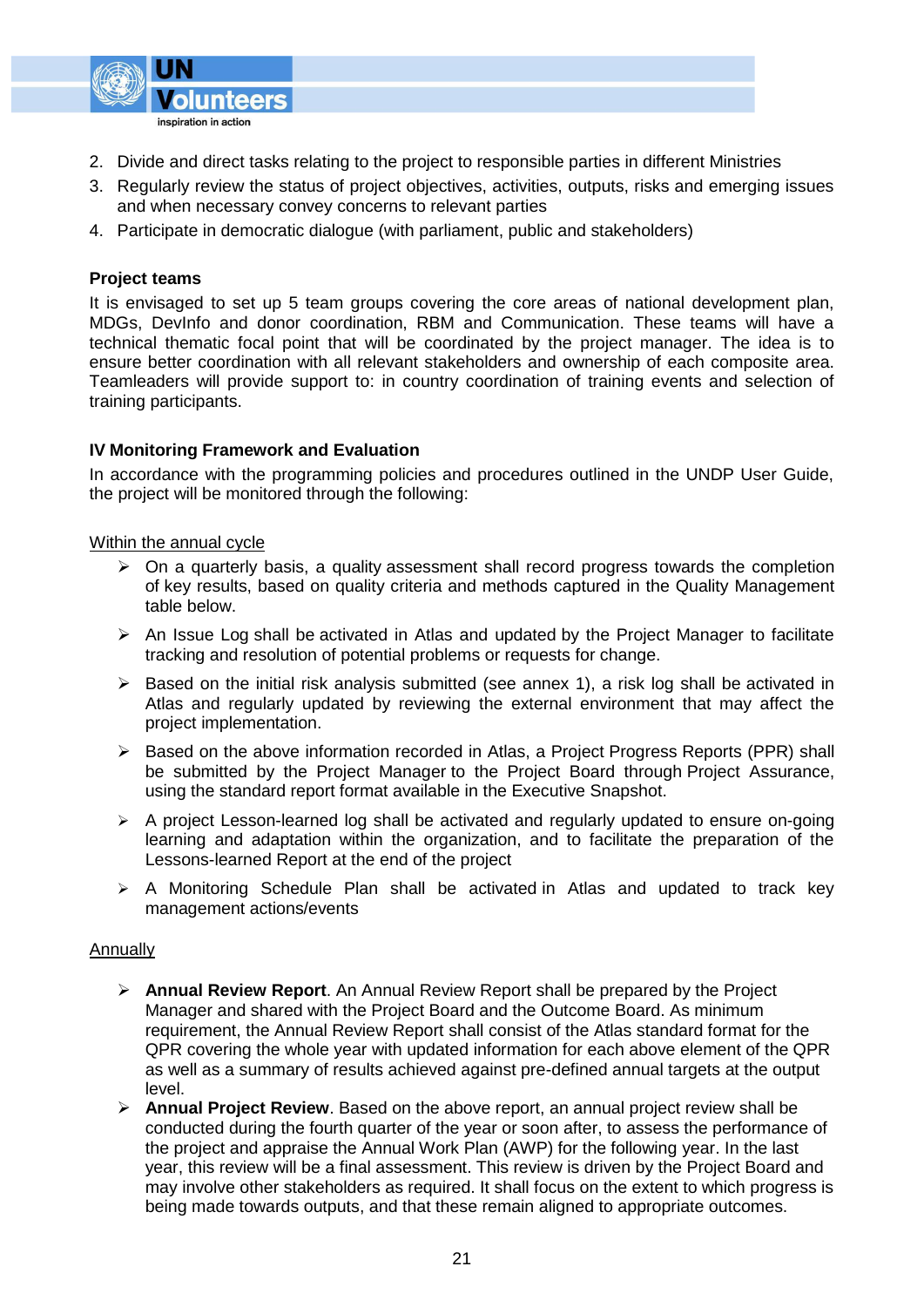

UNDP and the Department of Interior & Kingdom Relations (BAK) have commonly decided to realise two evaluations: a) **a middle term evaluation** and a b) **final evaluation**. Both evaluations will have mainly a learning proposal. These evaluations are relevant because this is the first project that BAK is realizing directly with UNDP and both institutions want to capitalise the experience and systematize the lessons learned.

The middle term evaluation will help the Project Board to take appropriate decisions on how to increase the effectiveness of the project and reorient activities. The final evaluation has three objectives: accountability, appraisal and studying options for further cooperation activities between the institutions.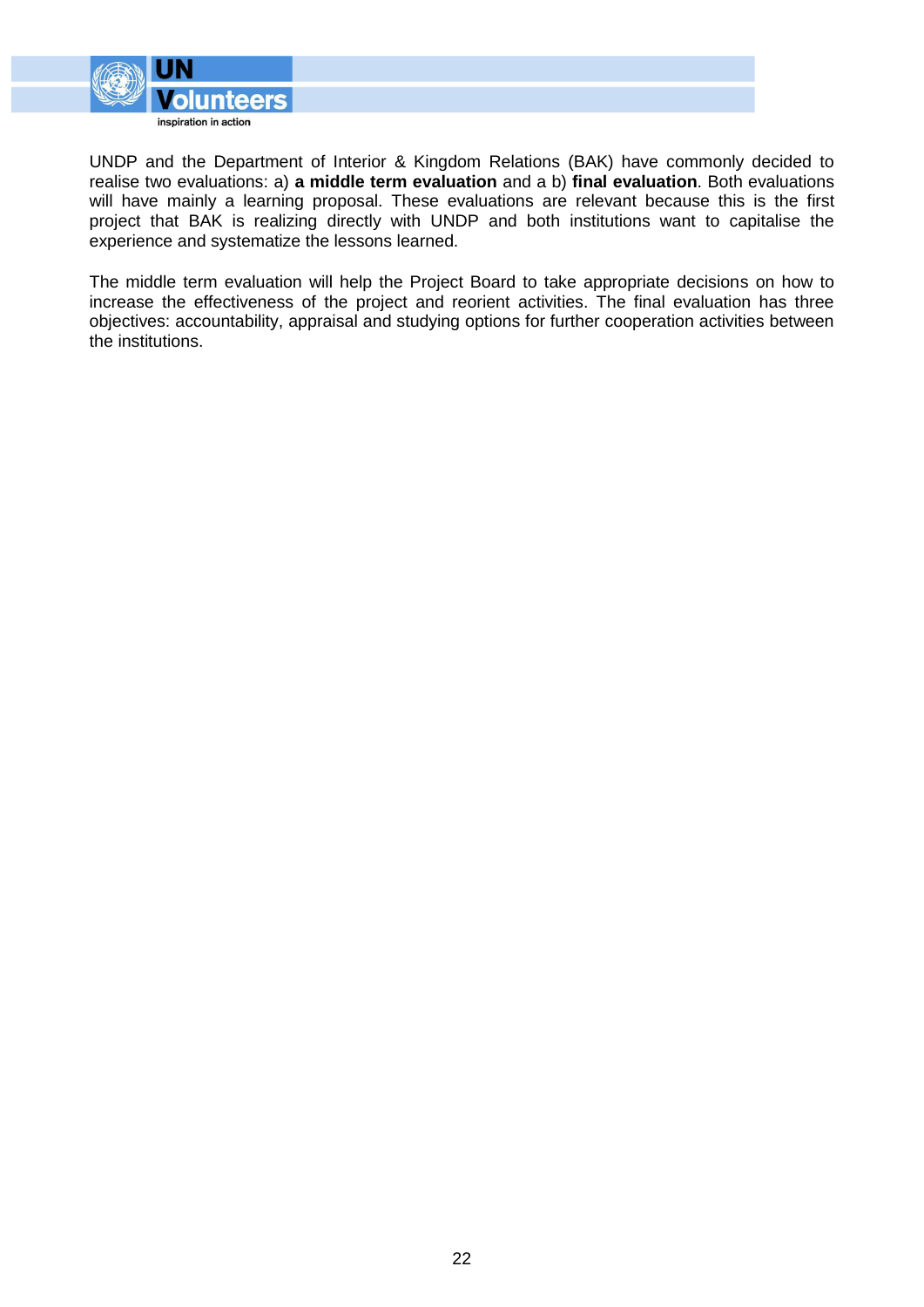# **Quality Management for Project Activity Results**

|                                                       | <b>Output 1</b> A National Vision through a democratic dialogue process                             |                                                                                                                                                                          |                           |  |  |  |  |  |  |  |
|-------------------------------------------------------|-----------------------------------------------------------------------------------------------------|--------------------------------------------------------------------------------------------------------------------------------------------------------------------------|---------------------------|--|--|--|--|--|--|--|
| <b>Activity Result</b>                                | Democratic Dialogue process                                                                         | a Start Date: Q1<br>National Vision aelaborated in highly participatory way<br>through                                                                                   |                           |  |  |  |  |  |  |  |
|                                                       |                                                                                                     |                                                                                                                                                                          | End Date: Q4              |  |  |  |  |  |  |  |
| <b>Purpose</b>                                        |                                                                                                     | To obtain inputs from the citizenry of Sint Maarten to prepare a participatory National Vision                                                                           |                           |  |  |  |  |  |  |  |
| <b>Description</b>                                    |                                                                                                     | Recollect through consultation information to build a participatory NV&DP. Different rounds of dialogue will be realised.<br>Approximately 30 meeting will be organized. |                           |  |  |  |  |  |  |  |
| <b>Quality Criteria</b>                               |                                                                                                     | <b>Quality Method</b>                                                                                                                                                    | <b>Date of Assessment</b> |  |  |  |  |  |  |  |
|                                                       | 30 public servants are trained into Democratic Dialogue                                             | Certificate review                                                                                                                                                       | Q2                        |  |  |  |  |  |  |  |
| Level of participation in democratic dialogue process |                                                                                                     | Number of persons participating in<br>dialogue sessions                                                                                                                  | $Q3-4$                    |  |  |  |  |  |  |  |
| process and the NV                                    | Knowledge acquired by population regarding the Democratic Dialogue Evaluation of awareness Campaign | People visiting the DemDial<br><b>Internet Platform</b>                                                                                                                  | Q5                        |  |  |  |  |  |  |  |
| Level of acceptance of plan as being a national one   |                                                                                                     | Opinion survey / political decisions<br>follow up                                                                                                                        | Q5                        |  |  |  |  |  |  |  |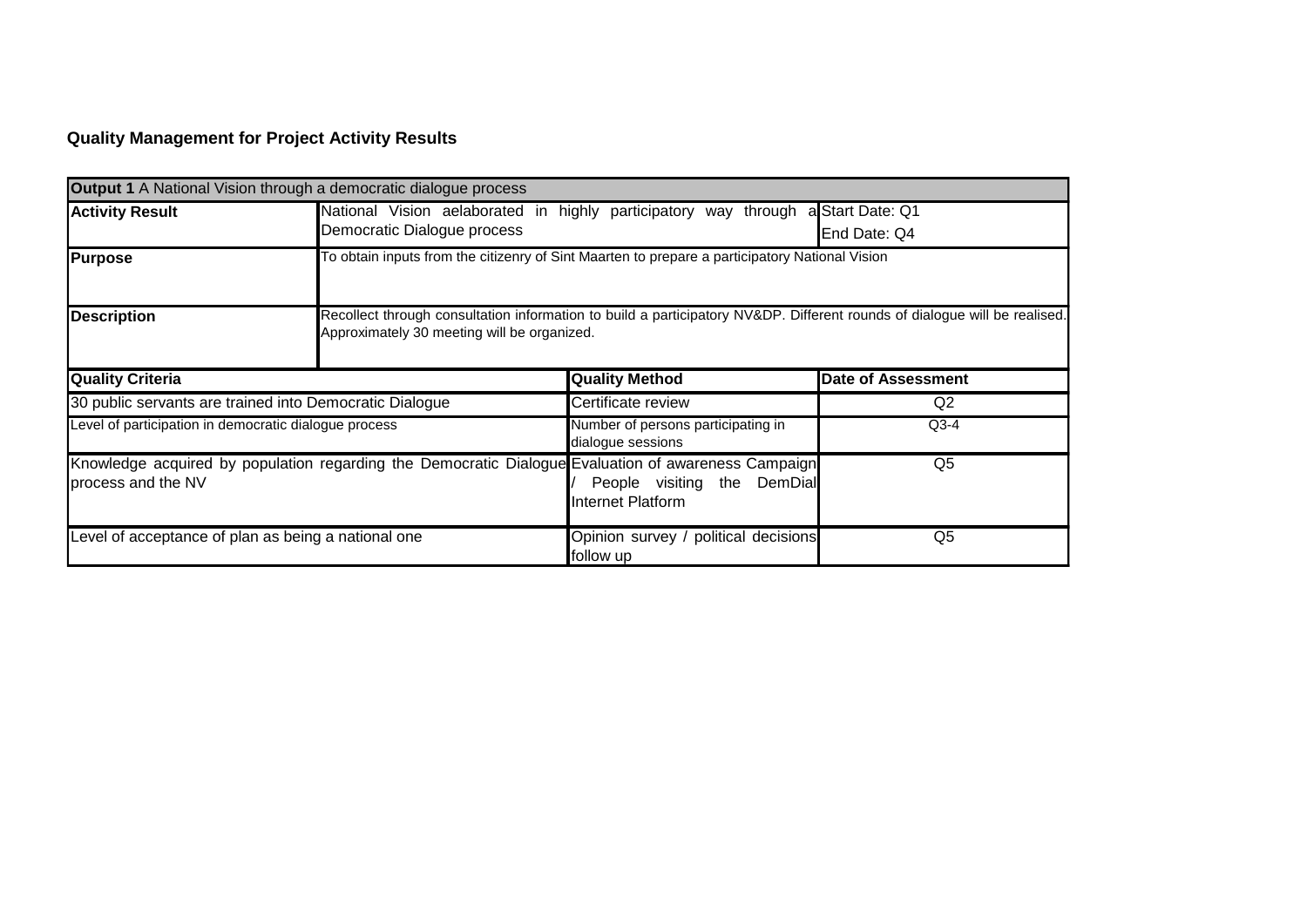

|                                                                                                                            | <b>Output 2</b> A National Development Plan through a democratic dialogue process |                                                                                                                                                                                                                            |                           |  |  |
|----------------------------------------------------------------------------------------------------------------------------|-----------------------------------------------------------------------------------|----------------------------------------------------------------------------------------------------------------------------------------------------------------------------------------------------------------------------|---------------------------|--|--|
| <b>Activity Result</b>                                                                                                     |                                                                                   | National Development Plan elaborated in highly participatory way Start Date: Q5<br>through a Democratic Dialogue process<br>End Date: Q11                                                                                  |                           |  |  |
| <b>Purpose</b>                                                                                                             |                                                                                   | To obtain inputs from the citizenry of Sint Maarten to prepare a participatory National Development Plan with execution<br>plan/targets and indicators prepared. General population is aware about the contents of the NDP |                           |  |  |
| <b>Description</b>                                                                                                         |                                                                                   | Recollect through consultation information to build a participatory NV&DP. Different rounds of dialogue will be realised.<br>Approximately 60 meeting will be organized.                                                   |                           |  |  |
| <b>Quality Criteria</b>                                                                                                    |                                                                                   | <b>Quality Method</b>                                                                                                                                                                                                      | <b>Date of Assessment</b> |  |  |
| Level of participation in democratic dialogue process                                                                      |                                                                                   | Number of persons participating in<br>dialogue sessions                                                                                                                                                                    | $Q5-8$                    |  |  |
| Knowledge acquired by population regarding the Democratic Dialogue Evaluation of awareness Campaign<br>process and the NDP |                                                                                   | People visiting the DemDial<br><b>Internet Platform</b>                                                                                                                                                                    | Q10                       |  |  |
| Level of acceptance of plan as being a national one                                                                        |                                                                                   | Opinion survey / political decisions<br>follow up                                                                                                                                                                          | Q10                       |  |  |
| Lessons learned recollected int Knowledge products                                                                         |                                                                                   | Research and KP                                                                                                                                                                                                            | Q <sub>11</sub>           |  |  |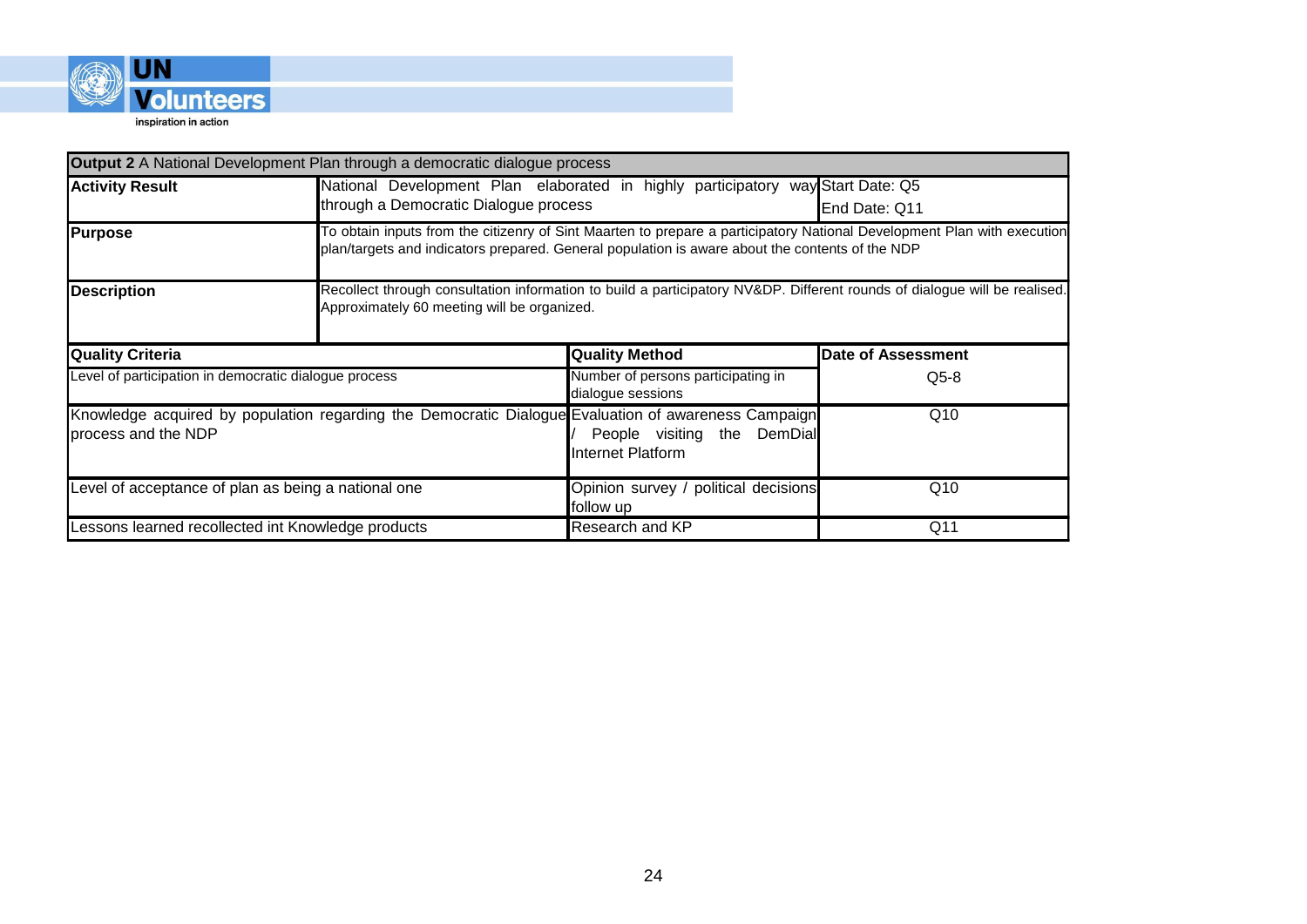

| <b>Output 3:</b> Capacity building in the areas of Result Based Management, Evidence based management (DevInfo – Data)                                           |                                                                                                |                                                                                                                                                                                                                                                                                                                            |                    |  |  |
|------------------------------------------------------------------------------------------------------------------------------------------------------------------|------------------------------------------------------------------------------------------------|----------------------------------------------------------------------------------------------------------------------------------------------------------------------------------------------------------------------------------------------------------------------------------------------------------------------------|--------------------|--|--|
| <b>Activity Result</b>                                                                                                                                           | among civil servants                                                                           | National socio-economic database developed and enhanced RBM Start Date: Q2<br>End Date: Q9                                                                                                                                                                                                                                 |                    |  |  |
| Purpose                                                                                                                                                          |                                                                                                | To establish an accessible national database of statistics information; built corresponding sector database; build<br>capacity to maintain and upgrade databases and to create a cadre of national trainers; introduce use of PRINCE2<br>Project management among public servants, promote evidence based decision making, |                    |  |  |
| <b>Description</b>                                                                                                                                               |                                                                                                | Train staff of Public sector in use of DevInfo and establish Database. Spread the information among different target<br>groups. Promote the use of the Database.                                                                                                                                                           |                    |  |  |
| <b>Quality Criteria</b>                                                                                                                                          |                                                                                                | <b>Quality Method</b>                                                                                                                                                                                                                                                                                                      | Date of Assessment |  |  |
| Dev Info is Updated with data from 2011 Census and other relevant info coming # of hits of people accessing the<br>from line Ministries and accessible to public |                                                                                                | Database Online                                                                                                                                                                                                                                                                                                            | Q3                 |  |  |
| DevInfo: Trained pool of 15 trainers                                                                                                                             |                                                                                                | Certificates and assistance                                                                                                                                                                                                                                                                                                | Q <sub>3</sub>     |  |  |
| 100 civil servants trained in Prince2 and 60% is successfully certified                                                                                          |                                                                                                | <b>Certificates</b>                                                                                                                                                                                                                                                                                                        | Q6                 |  |  |
| <b>RBM</b> in Sint Maarten                                                                                                                                       | One knowledge product regarding Evidence Based Management and Depending on the KP that will be | selected by the Project Board                                                                                                                                                                                                                                                                                              | Q9                 |  |  |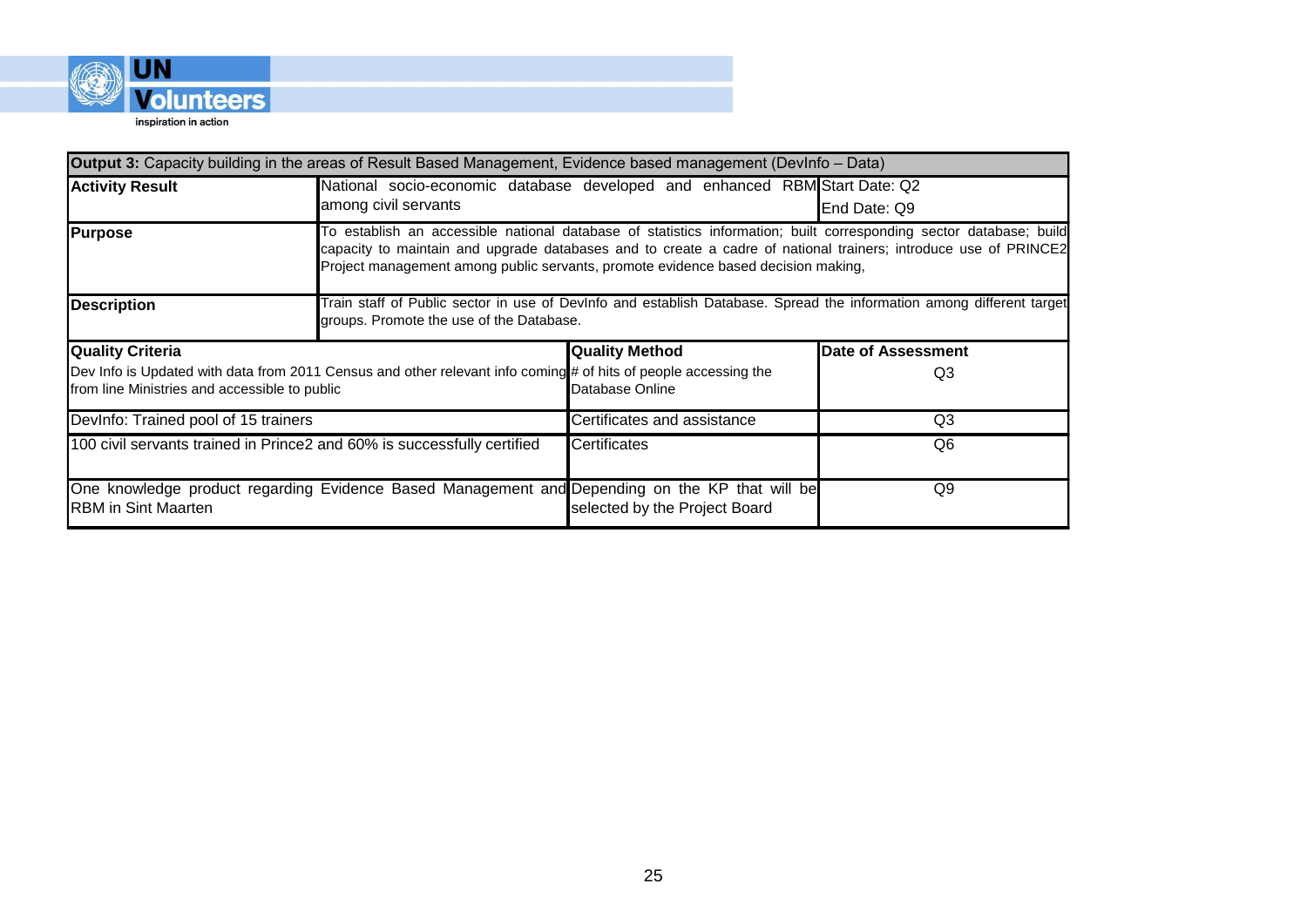

| <b>OUTPUT 4:</b> Strengthen national capacities to achieve MDGs                                                               |                                                                                                                                                                                                                                                                                                                                    |                                                                                                                                                 |                    |  |
|-------------------------------------------------------------------------------------------------------------------------------|------------------------------------------------------------------------------------------------------------------------------------------------------------------------------------------------------------------------------------------------------------------------------------------------------------------------------------|-------------------------------------------------------------------------------------------------------------------------------------------------|--------------------|--|
| <b>Activity Result</b>                                                                                                        | a. MDG acceleration framework established, b. pilots on MDG 1 and 7 Start Date: Q3<br>implemented, c. MDG Report published and d. a Coordination End Date: Q12<br>mechanism on aid effectiveness and international support                                                                                                         |                                                                                                                                                 |                    |  |
| <b>Purpose</b>                                                                                                                | Activities under Output 3 are intended to spread knowledge about MDGs, position MDGs in the core of National<br>priorities and into the NV&DP. The MAF will recollect and list initiatives to accelerate MDGs. Two pilots will be realised<br>to accelerate MDG 1 and MDG 7. A 2013 MDG report will be published and disseminated. |                                                                                                                                                 |                    |  |
| <b>Description</b>                                                                                                            | Planned actions to produce the activity result.                                                                                                                                                                                                                                                                                    |                                                                                                                                                 |                    |  |
| <b>Quality Criteria</b>                                                                                                       |                                                                                                                                                                                                                                                                                                                                    | <b>Quality Method</b>                                                                                                                           | Date of Assessment |  |
| MAF document agreed through a participatory, accepted by government and<br>international counterparts,                        |                                                                                                                                                                                                                                                                                                                                    | MAF Document agreed and elements<br>incorporated into NV&DP                                                                                     | Q <sub>5</sub>     |  |
| Aid Coordination Strategy and Donors Group work plan.                                                                         |                                                                                                                                                                                                                                                                                                                                    | Maarten Govnt coordinate<br>Sint<br>international support, has a action<br>plan and international actors are<br>aligned and contribute to NV&DP | Q <sub>5</sub>     |  |
| Two MDGs acceleration initiatives national formulated targeting critical<br>impediments for the achievement of goals 1 and 7. |                                                                                                                                                                                                                                                                                                                                    | Execution reports form NGOs and<br>monitoring report form OM                                                                                    | Q7                 |  |
| National MDG report printed and disseminated by 2013                                                                          |                                                                                                                                                                                                                                                                                                                                    | Copies distributes, medias survey,                                                                                                              | Q <sub>9</sub>     |  |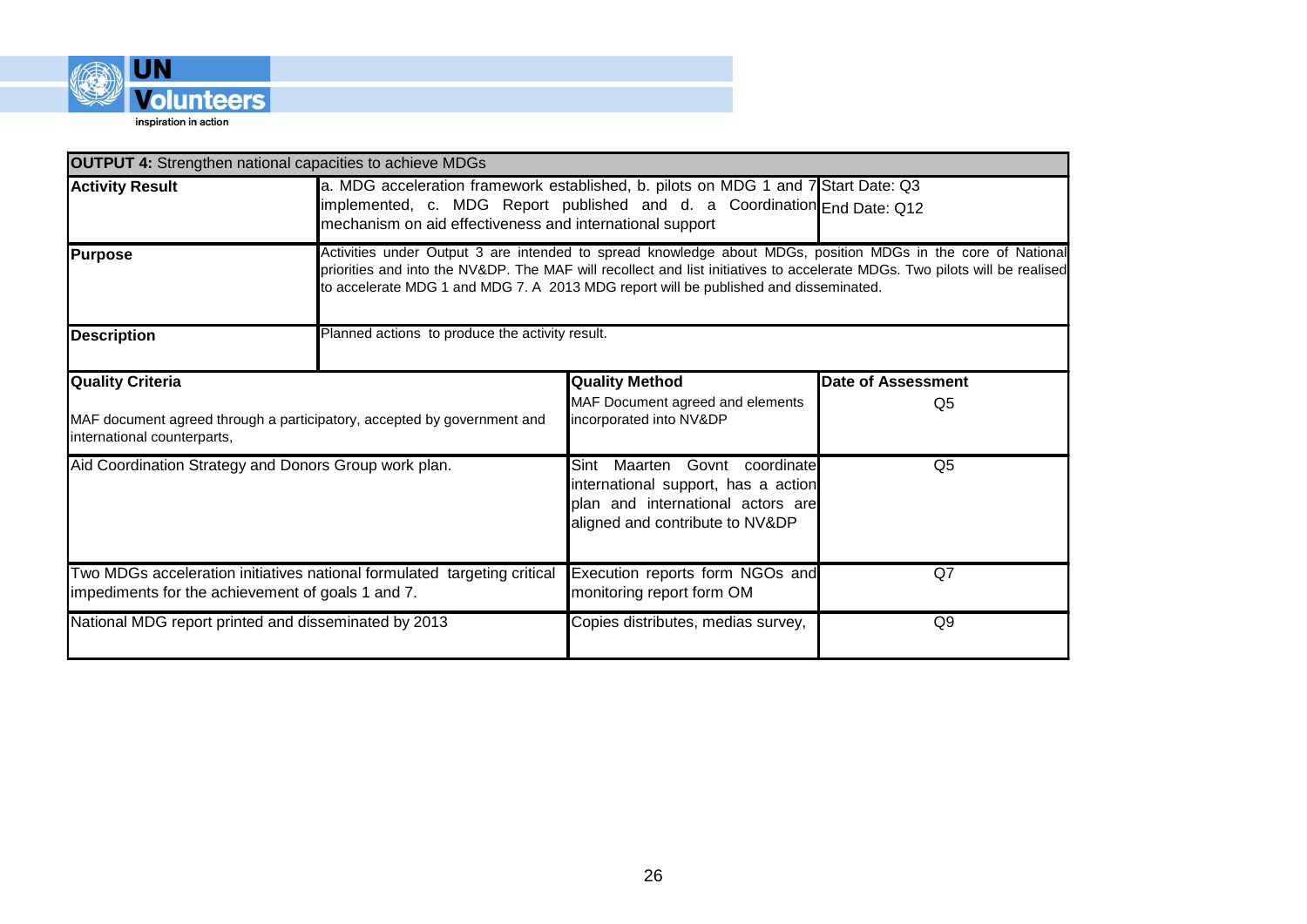# **IV. LEGAL CONTEXT**

The project document shall be the instrument envisaged in the [Supplemental Provisions](http://intra.undp.org/bdp/archive-programming-manual/docs/reference-centre/chapter6/sbaa.pdf) to the Project Document, attached hereto.

Consistent with the above mentioned Supplemental Provisions, the responsibility for the safety and security of the executing agency and its personnel and property, and of UNDP's property in the executing agency's custody, rests with the executing agency.

The executing agency shall:

- a) put in place an appropriate security plan and maintain the security plan, taking into account the security situation in the country where the project is being carried;
- b) Assume all risks and liabilities related to the executing agency's security, and the full implementation of the security plan.

UNDP reserves the right to verify whether such a plan is in place, and to suggest modifications to the plan when necessary. Failure to maintain and implement an appropriate security plan as required hereunder shall be deemed a breach of this agreement.

The executing agency agrees to undertake all reasonable efforts to ensure that none of the UNDP funds received pursuant to the Project Document are used to provide support to individuals or entities associated with terrorism and that the recipients of any amounts provided by UNDP hereunder do not appear on the list maintained by the Security Council Committee established pursuant to resolution 1267 (1999). The list can be accessed via [http://www.un.org/Docs/sc/committees/1267/1267ListEng.htm.](http://www.un.org/Docs/sc/committees/1267/1267ListEng.htm) This provision must be included in all sub-contracts or sub-agreements entered into under this Project Document.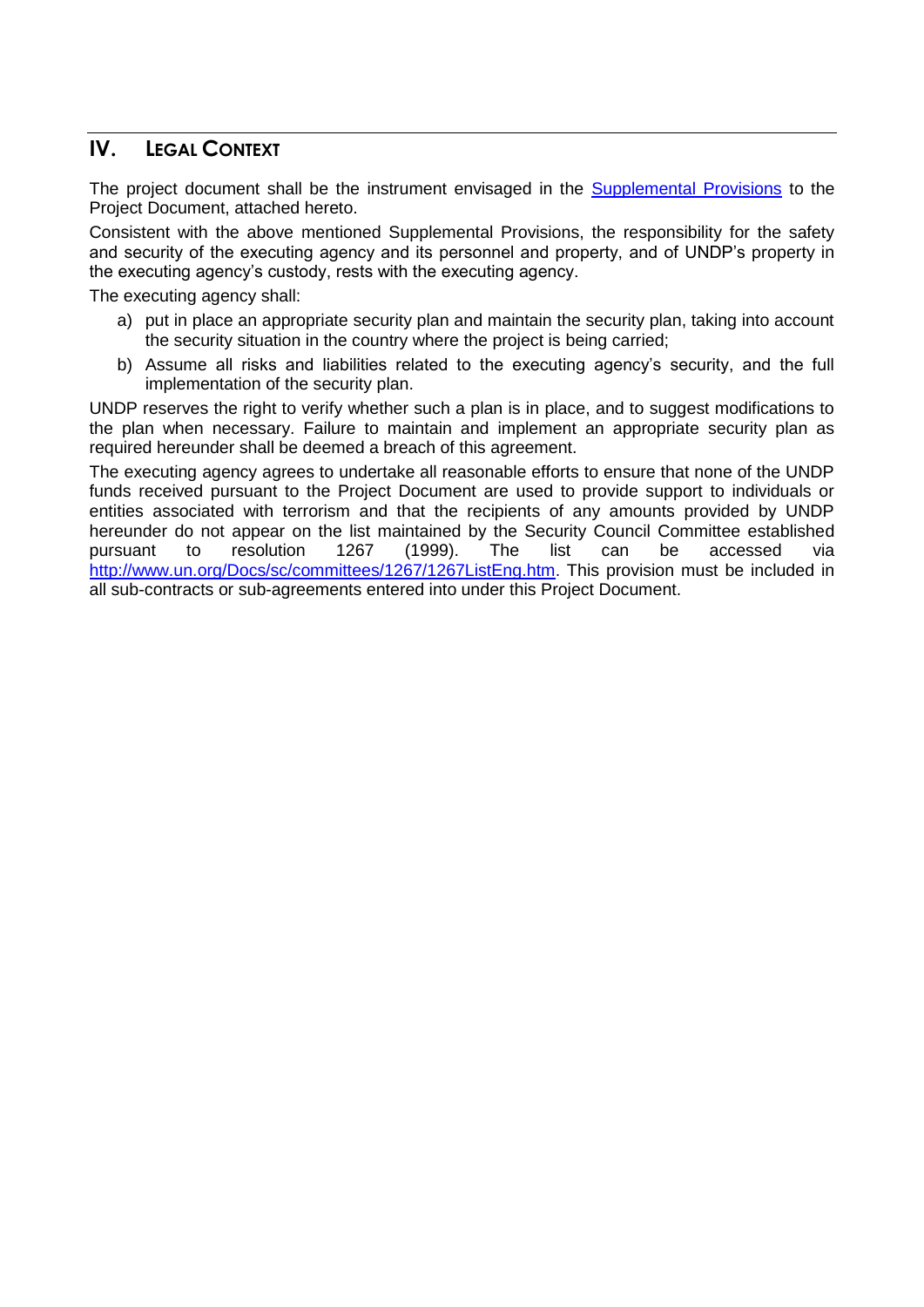

# **V. ANNEXES**

| Annex I.   | Standard annex to project documents for use in countries which are not<br>parties to the Standard Basic Assistance Agreement (SBAA)                      |
|------------|----------------------------------------------------------------------------------------------------------------------------------------------------------|
| Annex II.  | Terms of Risk Log                                                                                                                                        |
| Annex III. | NIM Letter of Agreement and attachment                                                                                                                   |
| Annex IV.  | Letter of intent between United Nations Development Programme (UNDP)<br>and Country Sint Maarten, signed in Philipsburg on July, 7 <sup>th</sup> , 2011. |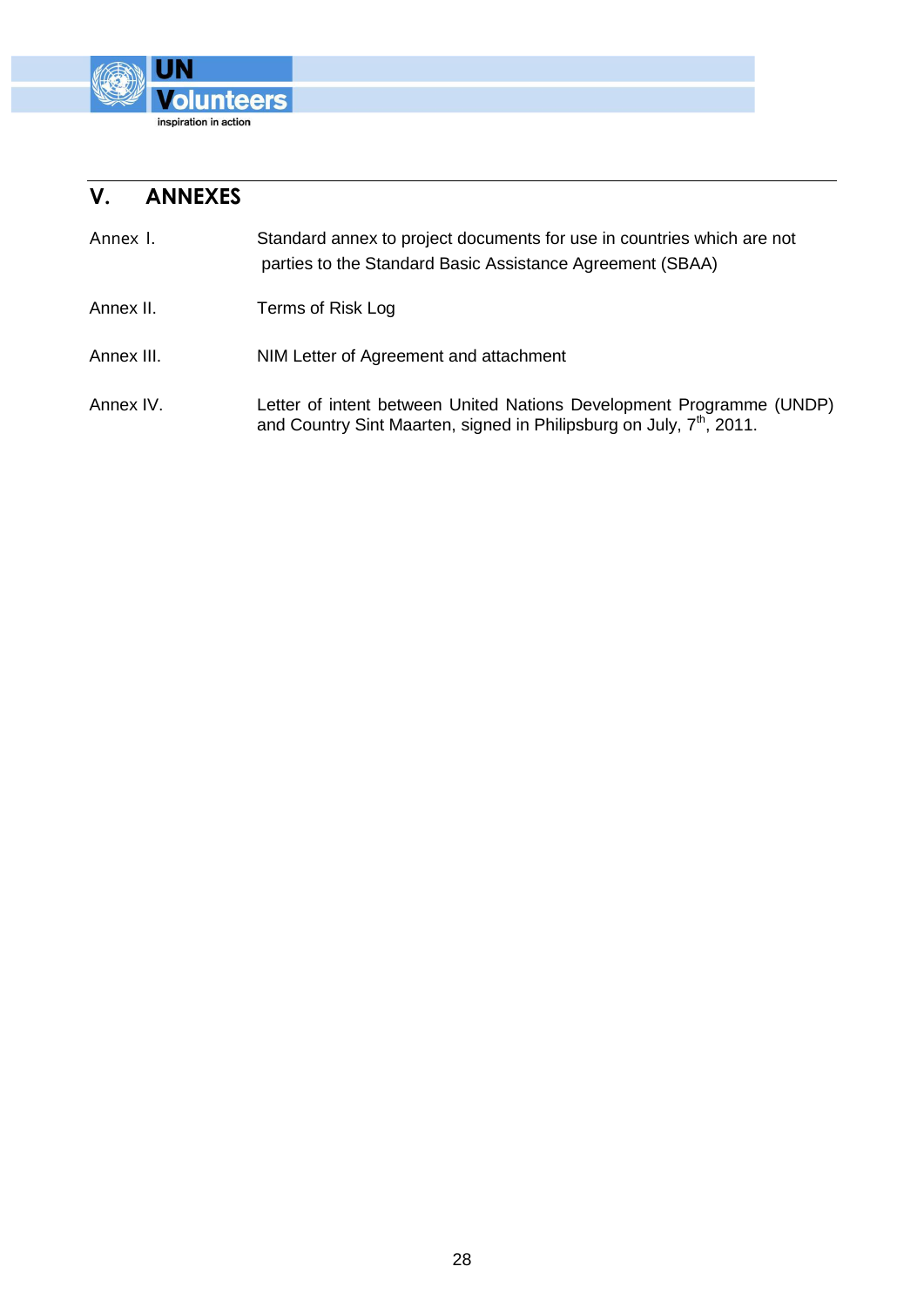

**Annex I**

# **Standard annex to project documents for use in countries which are not parties to the Standard Basic Assistance Agreement (SBAA)**

Standard Text: Supplemental Provisions to the Project Document:

## **The Legal Context General responsibilities of the Government, UNDP and the executing agency**

- 1. All phases and aspects of UNDP assistance to this project shall be governed by and carried out in accordance with the relevant and applicable resolutions and decisions of the competent United Nations organs and in accordance with UNDP's policies and procedures for such projects, and subject to the requirements of the UNDP Monitoring, Evaluation and Reporting System.
- 2. The Government shall remain responsible for this UNDP-assisted development project and the realization of its objectives as described in this Project Document.
- 3. Assistance under this Project Document being provided for the benefit of the Government and the people of (the particular country or territory), the Government shall bear all risks of operations in respect of this project.
- 4. The Government shall provide to the project the national counterpart personnel, training facilities, land, buildings, equipment and other required services and facilities. It shall designate the Government Co-operating Agency named in the cover page of this document (hereinafter referred to as the "Co-operating Agency"), which shall be directly responsible for the implementation of the Government contribution to the project.
- 5. The UNDP undertakes to complement and supplement the Government participation and will provide through the Executing Agency the required expert services, training, equipment and other services within the funds available to the project.
- 6. Upon commencement of the project the Executing Agency shall assume primary responsibility for project execution and shall have the status of an independent contractor for this purpose. However, that primary responsibility shall be exercised in consultation with UNDP and in agreement with the Co-operating Agency. Arrangements to this effect shall be stipulated in the Project Document as well as for the transfer of this responsibility to the Government or to an entity designated by the Government during the execution of the project.
- 7. Part of the Government's participation may take the form of a cash contribution to UNDP. In such cases, the Executing Agency will provide the related services and facilities and will account annually to the UNDP and to the Government for the expenditure incurred.

(a) Participation of the Government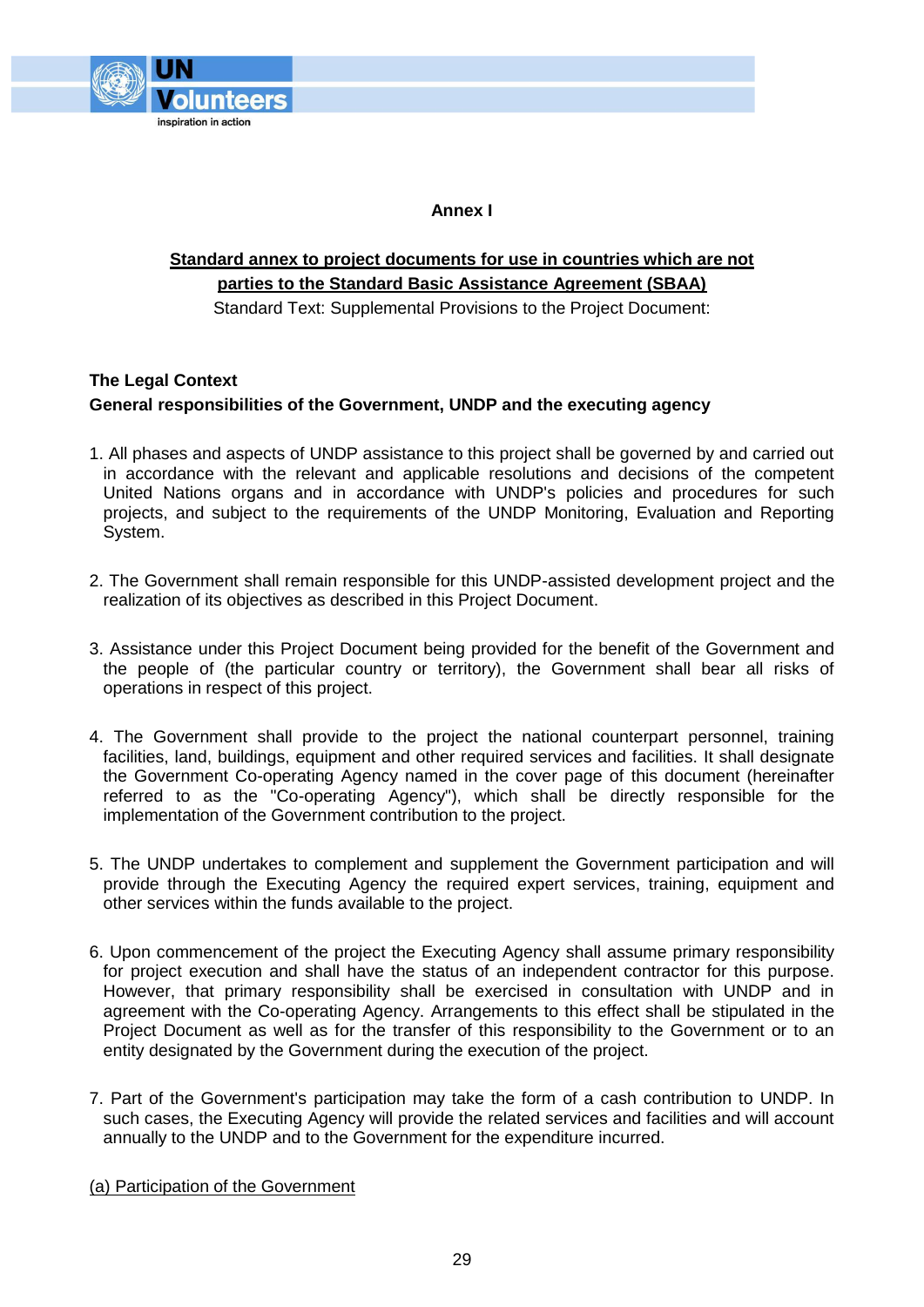

- 1. The Government shall provide to the project the services, equipment and facilities in the quantities and at the time specified in the Project Document. Budgetary provision, either in kind or in cash, for the Government's participation so specified shall be set forth in the Project Budgets.
- 2. The Co-operating Agency shall, as appropriate and in consultation with the Executing Agency, assign a director for the project on a full-time basis. He shall carry out such responsibilities in the project as are assigned to him by the Co-operating Agency.
- 3. The estimated cost of items included in the Government contribution, as detailed in the Project Budget, shall be based on the best information available at the time of drafting the project proposal. It is understood that price fluctuations during the period of execution of the project may necessitate an adjustment of said contribution in monetary terms; the latter shall at all times be determined by the value of the services, equipment and facilities required for the proper execution of the project.
- 4. Within the given number of man-months of personnel services described in the Project Document, minor adjustments of individual assignments of project personnel provided by the Government may be made by the Government in consultation with the Executing Agency, if this is found to be in the best interest of the project. UNDP shall be so informed in all instances where such minor adjustments involve financial implications.
- 5. The Government shall continue to pay the local salaries and appropriate allowances of national counterpart personnel during the period of their absence from the project while on UNDP fellowships.
- 6. The Government shall defray any customs duties and other charges related to the clearance of project equipment, its transportation, handling, storage and related expenses within the country. It shall be responsible for its installation and maintenance, insurance, and replacement, if necessary, after delivery to the project site.
- 7. The Government shall make available to the project subject to existing security provisions any published and unpublished reports, maps, records and other data which are considered necessary to the implementation of the project.
- 8. Patent rights, copyright rights and other similar rights to any discoveries or work resulting from UNDP assistance in respect of this project shall belong to the UNDP. Unless otherwise agreed by the Parties in each case, however, the Government shall have the right to use any such discoveries or work within the country free of royalty and any charge of similar nature.
- 9. The Government shall assist all project personnel in finding suitable housing accommodation at reasonable rents.
- 10. The services and facilities specified in the Project Document which are to be provided to the project by the Government by means of a contribution in cash shall be set forth in the Project Budget. Payment of this amount shall be made to the UNDP in accordance with the Schedule of Payments by the Government.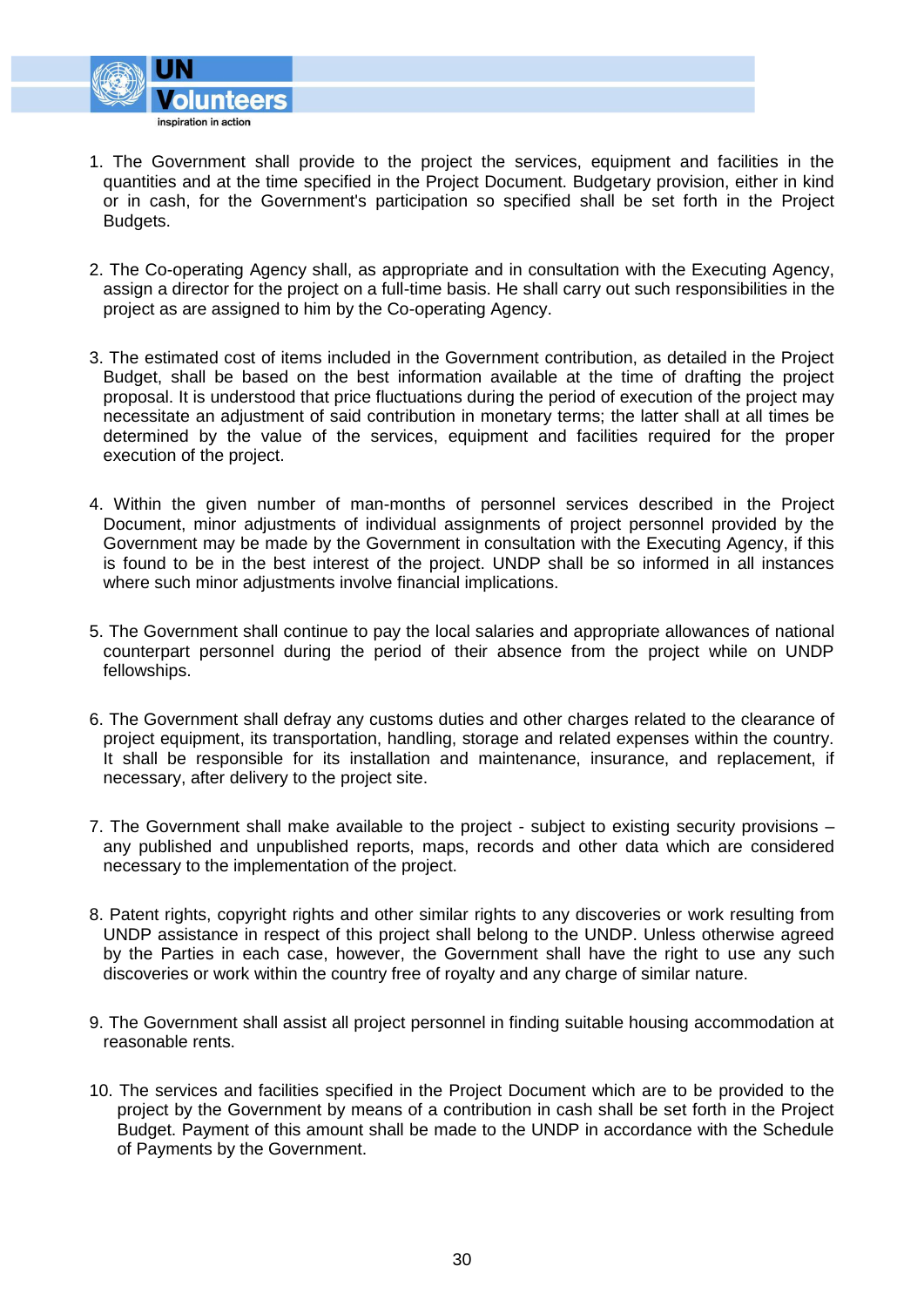

11.Payment of the above-mentioned contribution to the UNDP on or before the dates specified in the Schedule of Payments by the Government is a prerequisite to commencement or continuation of project operations.

#### (b) Participation of the UNDP and the executing agency

- 1. The UNDP shall provide to the project through the Executing Agency the services, equipment and facilities described in the Project Document. Budgetary provision for the UNDP contribution as specified shall be set forth in the Project Budget.
- 2. The Executing Agency shall consult with the Government and UNDP on the candidature of the Project Manager a/ who, under the direction of the Executing Agency, will be responsible in the country for the Executing Agency's participation in the project. The Project Manager shall supervise the experts and other agency personnel assigned to the project, and the on-the-job training of national counterpart personnel. He shall be responsible for the management and efficient utilization of all UNDP-financed inputs, including equipment provided to the project.
- 3. The Executing Agency, in consultation with the Government and UNDP, shall assign international staff and other personnel to the project as specified in the Project Document, select candidates for fellowships and determine standards for the training of national counterpart personnel.
- 4. Fellowships shall be administered in accordance with the fellowships regulations of the Executing Agency.

#### *a/ May also be designated Project Co-ordinator or Chief Technical Adviser, as appropriate.*

- 5. The Executing Agency may, in agreement with the Government and UNDP, execute part or all of the project by subcontract. The selection of subcontractors shall be made, after consultation with the Government and UNDP, in accordance with the Executing Agency's procedures.
- 6. All material, equipment and supplies which are purchased from UNDP resources will be used exclusively for the execution of the project, and will remain the property of the UNDP in whose name it will be held by the Executing Agency. Equipment supplied by the UNDP shall be marked with the insignia of the UNDP and of the Executing Agency.
- 7. Arrangements may be made, if necessary, for a temporary transfer of custody of equipment to local authorities during the life of the project, without prejudice to the final transfer.
- 8. Prior to completion of UNDP assistance to the project, the Government, the UNDP and the Executing Agency shall consult as to the disposition of all project equipment provided by the UNDP. Title to such equipment shall normally be transferred to the Government, or to an entity nominated by the Government, when it is required for continued operation of the project or for activities following directly there from. The UNDP may, however, at its discretion, retain title to part or all of such equipment.
- 9. At an agreed time after the completion of UNDP assistance to the project, the Government and the UNDP, and if necessary the Executing Agency, shall review the activities continuing from or consequent upon the project with a view to evaluating its results.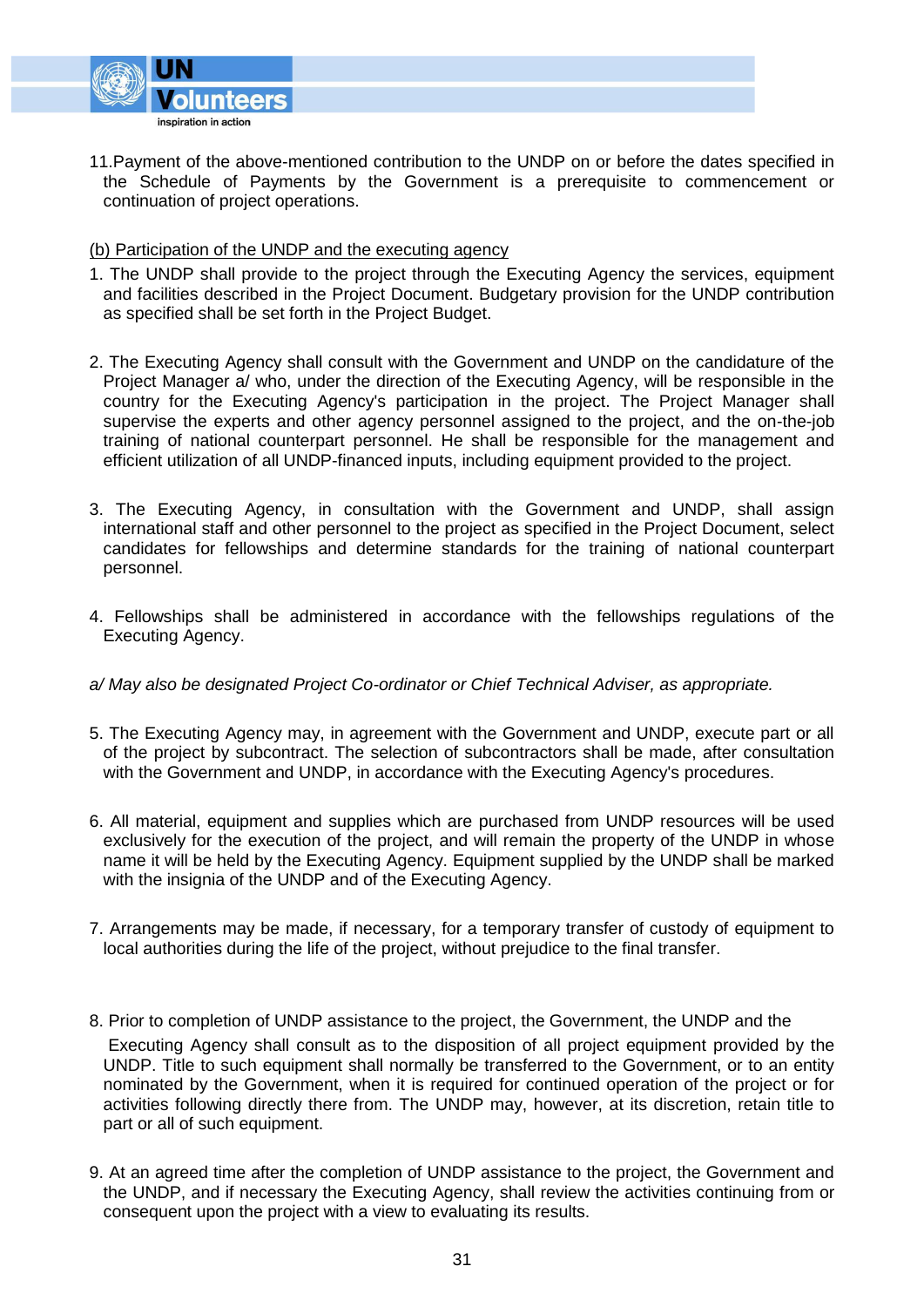

10. UNDP may release information relating to any investment oriented project to potential investors, unless and until the Government has requested the UNDP in writing to restrict the release of information relating to such project.

#### **Rights, Facilities, Privileges and Immunities**

- 1. In accordance with the Agreement concluded by the United Nations (UNDP) and the Government concerning the provision of assistance by UNDP, the personnel of UNDP and other United Nations. Organizations associated with the project shall be accorded rights, facilities, privileges and immunities specified in said Agreement.
- 2. The Government shall grant UN volunteers, if such services are requested by the Government, the same rights, facilities, privileges and immunities as are granted to the personnel of UNDP.
- 3. The Executing Agency's contractors and their personnel (except nationals of the host country employed locally) shall:
- (a) Be immune from legal process in respect of all acts performed by them in their official capacity in the execution of the project;
- (b) Be immune from national service obligations;
- (c) Be immune together with their spouses and relatives dependent on them from immigration restrictions;
- (d) Be accorded the privileges of bringing into the country reasonable amounts of foreign currency for the purposes of the project or for personal use of such personnel, and of withdrawing any such amounts brought into the country, or in accordance with the relevant foreign exchange regulations,

such amounts as may be earned therein by such personnel in the execution of the project;

(e) Be accorded together with their spouses and relatives dependent on them the same

repatriation facilities in the event of international crisis as diplomatic envoys.

- 4. All personnel of the Executing Agency's contractors shall enjoy inviolability for all papers and documents relating to the project.
- 5. The Government shall either exempt from or bear the cost of any taxes, duties, fees or levies which it may impose on any firm or organization which may be retained by the Executing Agency and on the personnel of any such firm or organization, except for nationals of the host country employed locally, in respect of:
- (a) The salaries or wages earned by such personnel in the execution of the project;
- (b) Any equipment, materials and supplies brought into the country for the purposes of the project or which, after having been brought into the country, may be subsequently withdrawn there from;
- (c) Any substantial quantities of equipment, materials and supplies obtained locally for the execution of the project, such as, for example, petrol and spare parts for the operation and maintenance of equipment mentioned under (b), above, with the provision that the types and approximate quantities to be exempted and relevant procedures to be followed shall be agreed upon with the Government and, as appropriate, recorded in the Project Document; and
- (d) As in the case of concessions currently granted to UNDP and Executing Agency's personnel, any property brought, including one privately owned automobile per employee, by the firm or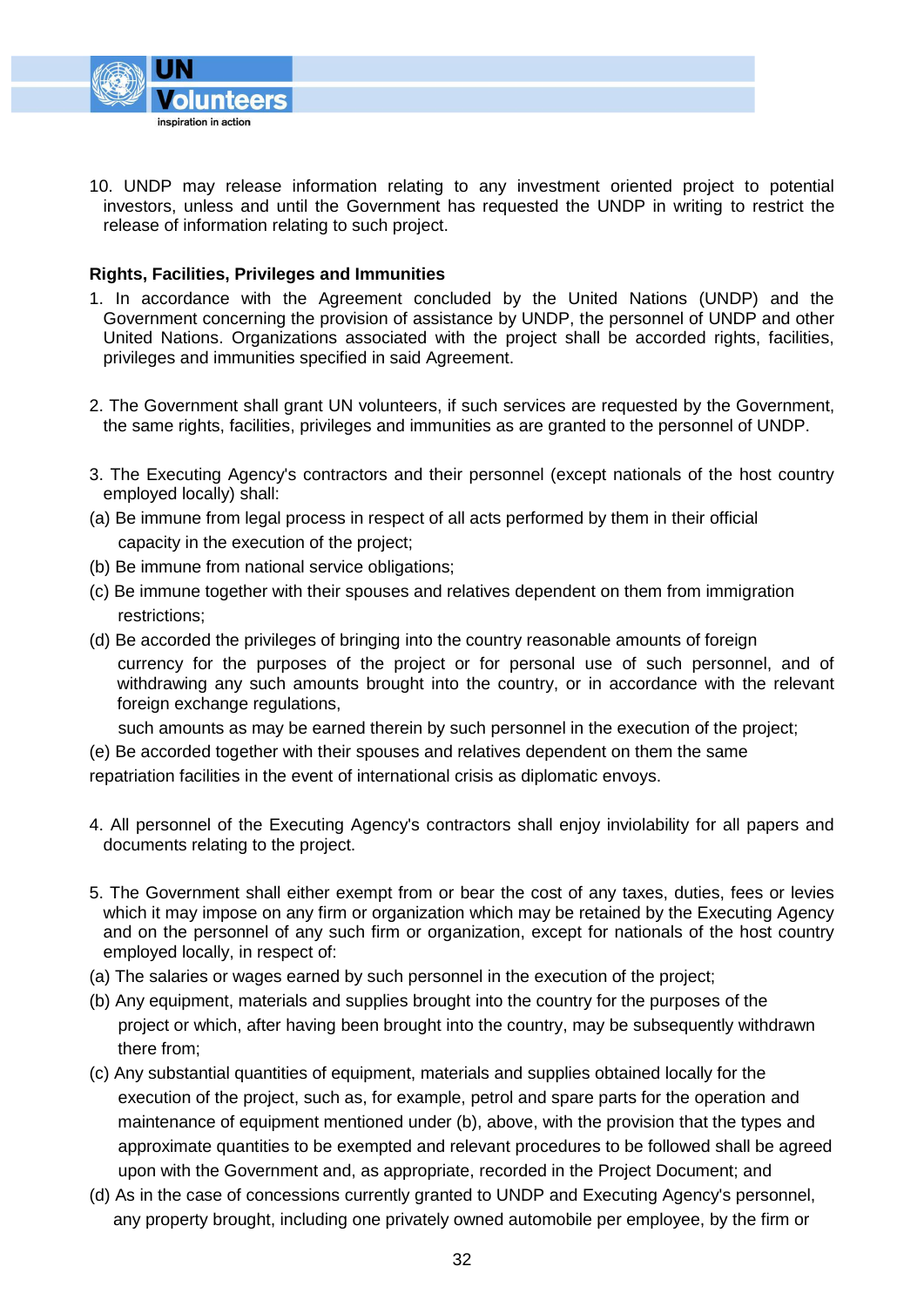

 organization or its personnel for their personal use or consumption or which after having been brought into the country, may subsequently be withdrawn there from upon departure of such personnel.

- 6. The Government shall ensure:
- (a) prompt clearance of experts and other persons performing services in respect of this project; and
- (b) the prompt release from customs of:
- (i) equipment, materials and supplies required in connection with this project; and
- (ii) property belonging to and intended for the personal use or consumption of the personnel of the UNDP, its Executing Agencies, or other persons performing services on their

behalf in respect of this project, except for locally recruited personnel.

- 7. The privileges and immunities referred to in the paragraphs above, to which such firm or organization and its personnel may be entitled, may be waived by the Executing Agency where, in its opinion or in the opinion of the UNDP, the immunity would impede the course of justice and can be waived without prejudice to the successful completion of the project or to the interest of the UNDP or the Executing Agency.
- 8. The Executing Agency shall provide the Government through the resident representative with the list of personnel to whom the privileges and immunities enumerated above shall apply.
- 9. Nothing in this Project Document or Annex shall be construed to limit the rights, facilities, privileges or immunities conferred in any other instrument upon any person, natural or juridical, referred to hereunder.

#### Suspension or termination of assistance

- 1. The UNDP may by written notice to the Government and to the Executing Agency concerned suspend its assistance to any project if in the judgement of the UNDP any circumstance arises which interferes with or threatens to interfere with the successful completion of the project or the accomplishment of its purposes. The UNDP may, in the same or a subsequent written notice, indicate the conditions under which it is prepared to resume its assistance to the project. Any such suspension shall continue until such time as such conditions are accepted by the Government and as the UNDP shall give written notice to the Government and the Executing Agency that it is prepared to resume its assistance.
- 2. If any situation referred to in paragraph 1, above, shall continue for a period of fourteen days after notice thereof and of suspension shall have been given by the UNDP to the Government and the Executing Agency, then at any time thereafter during the continuance thereof, the UNDP may by written notice to the Government and the Executing Agency terminate the project.
- 3. The provisions of this paragraph shall be without prejudice to any other rights or remedies the UNDP may have in the circumstances, whether under general principles of law or otherwise.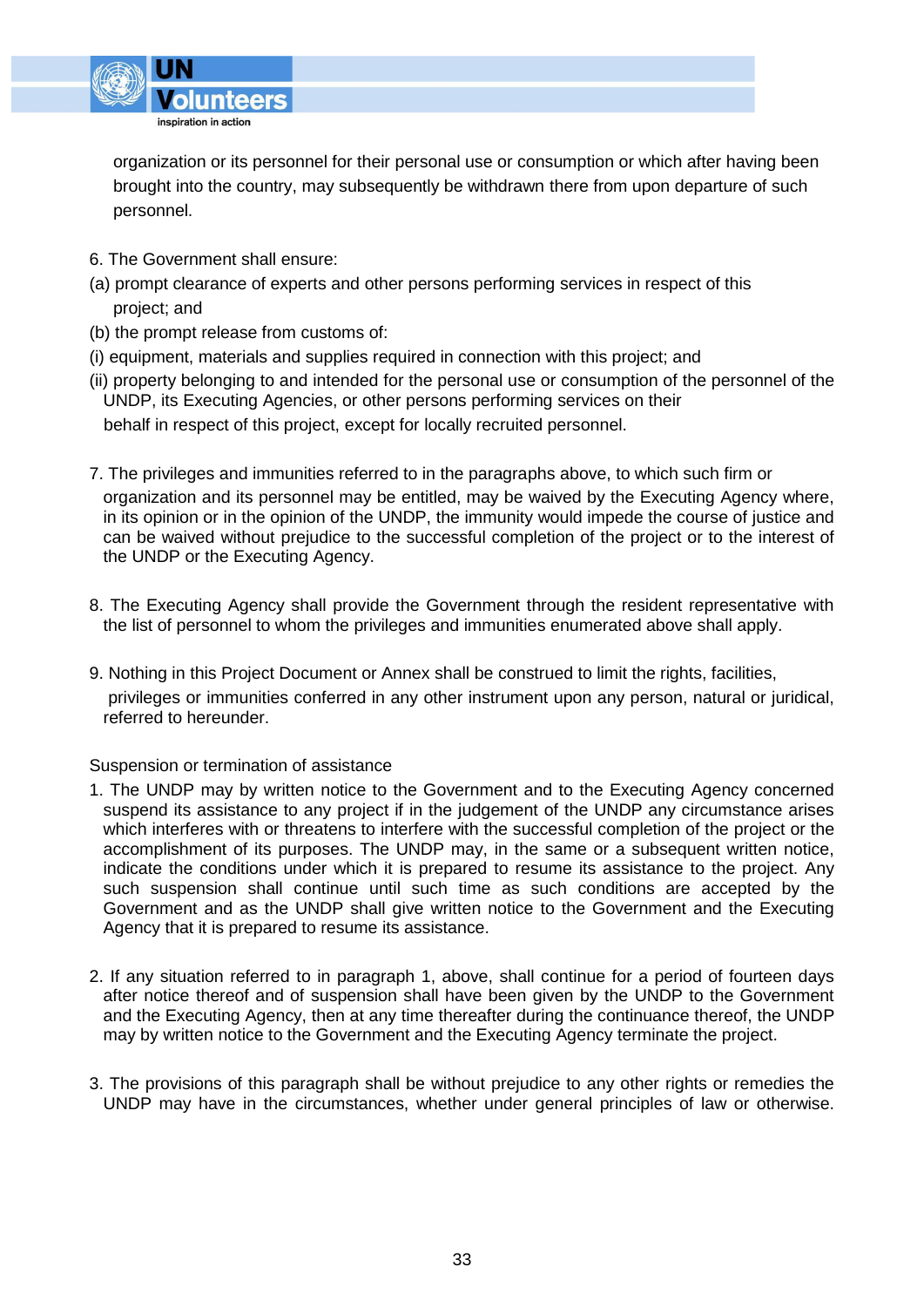# **ANNEX II: RISK LOG**

|    | <b>DESCRIPTION</b>                                                                                                                                                    | <b>TYPE</b>                     | <b>IMPACT AND PROBABILITY</b> | <b>COUNTERMEASURES / MNGT</b><br><b>RESPONSE</b>                                                                                     | <b>OWNER</b>    |
|----|-----------------------------------------------------------------------------------------------------------------------------------------------------------------------|---------------------------------|-------------------------------|--------------------------------------------------------------------------------------------------------------------------------------|-----------------|
|    | Difficulty in identifying a suitable project manager                                                                                                                  | Organizational / Human Resource | I: 4, P:2                     | Advertise both on national and<br>international Job platforms,<br>Elaborate a strategy to start<br>activities without a PM operating | <b>BAK/UNDP</b> |
| 12 | Hurricane hazard: risk that resources should be reoriented Environment hazard and Financial<br>to recovery and reconstruction                                         | related risk                    | 1: 5, P:1                     | Finding alternative donors or<br>financial aid to keep implementing<br>the activities                                                | <b>BAK</b>      |
|    | Pverlapping with KPMG Strategic Economic Development<br><b>Plan</b>                                                                                                   | Political / Strategic           | 1:3, P3                       | Coordinate with KPGM how to build BAK/UNDP<br>on their experience to avoid<br>replication                                            |                 |
| 4  | International financial crisis or dollar devaluation could<br>affect tourism and consequently resources at disposal for<br>Project implementation during Year 2 and 3 | <b>Financial risk</b>           | I: 5, P:3                     | Finding alternative donors or<br>financial aid to keep implementing<br>the activities                                                | <b>BAK</b>      |
|    | Difficulty to find at national level a Communication<br>Company that realise all the activities planned for the<br>budget previewed                                   | Operational                     | I:3, P:2                      | Advertise internationally/regionally BAK<br>and plan again reducing the number<br>of comm activities                                 |                 |
| 6  | Government Ministries could not cooperate in agreement Operational<br>with the timeline provoking delays in products delivery                                         |                                 | I:2, P:3                      | Improve internal communication                                                                                                       | <b>BAK</b>      |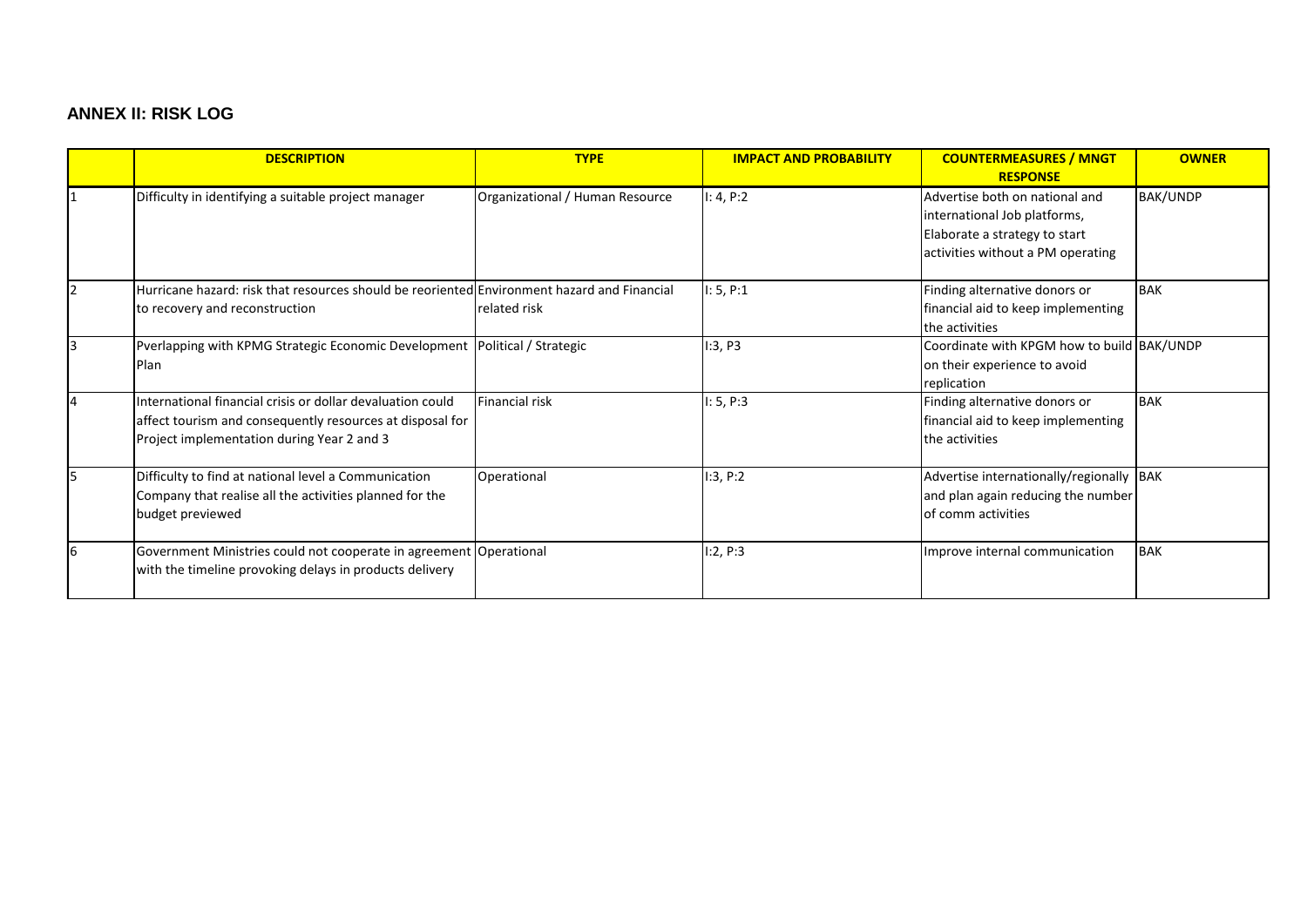

inspiration in action

|    | <b>DESCRIPTION</b>                                                                                                                                                                 | <b>TYPE</b>           | <b>IMPACT AND PROBABILITY</b> | <b>COUNTERMEASURES / MNGT</b><br><b>RESPONSE</b>                                                                                                                                                               | <b>OWNER</b>    |
|----|------------------------------------------------------------------------------------------------------------------------------------------------------------------------------------|-----------------------|-------------------------------|----------------------------------------------------------------------------------------------------------------------------------------------------------------------------------------------------------------|-----------------|
|    | Lack of interest or democratic involvement of population, Operational<br>causing small degree of participation into Democratic<br>Dialogues and consultations                      |                       | 1:3, P:1                      | Improve external communication<br>strategy to invite participants                                                                                                                                              | <b>BAK</b>      |
| 8  | The Democratic Dialogue could create high expectations<br>among the population, but national government may not<br>have the capacities to give a response to those<br>expectations | Political / Strategic | 1:3, P2                       | Before starting the consultation<br>process (democratic dialogue) there<br>will be a accurate planning to<br>ensure that the Dem. Dailogue will<br>not create unrealistic expectations<br>among the population | <b>BAK</b>      |
| 8  | National political crisis / government instability                                                                                                                                 | Political / Strategic | 1:4, P:1                      | Elaborate alternative strategy with<br>the new government                                                                                                                                                      | <b>BAK/UNDP</b> |
|    | Lack of interest/time among civil servants to be involved<br>in training activities, lower % of participants                                                                       | Operational           | 1:2, P:2                      | Create incentives and good buying<br>In from different ministries                                                                                                                                              | <b>BAK</b>      |
| 10 | No backing from public to the final draft of the NV&DP /<br>or lack of political support to approve it into the<br>Parliament                                                      | Political / Strategic | 1:4, P:2                      | Good communication, monitoring<br>the results of DemDia                                                                                                                                                        | <b>BAK</b>      |
| 11 | Census could not be finalized in agreement with the<br>previewed timeline causing a dilay into DevInfo activities                                                                  | Operational           | 1:2, P:4                      | Reschedule DevInfo training and<br>activities                                                                                                                                                                  | <b>BAK/UNDP</b> |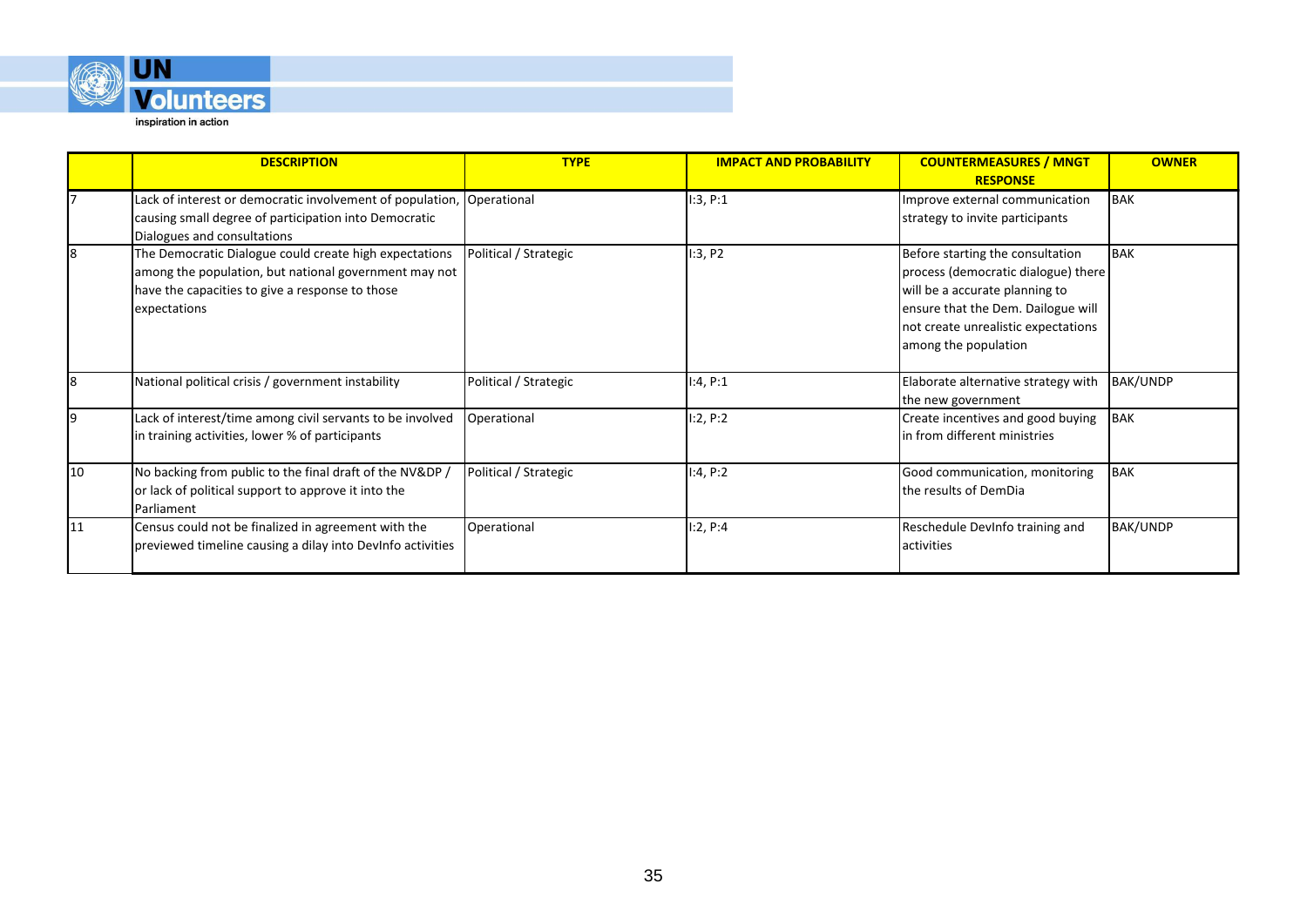**Annex III** 

#### **NIM Letter of Agreement and attachment**

30 April 2012

Dear Mr. Arnold

1. Reference is made to consultations between officials of the Government of *Sint Maarten* (hereinafter referred to as "the Government") and officials of UNDP with respect to the provision of support services by the UNDP country office for nationally managed programmes and projects. UNDP and the Government hereby agree that the UNDP country office may provide such support services at the request of the Government through its institution designated in the relevant project document, as described below.

2. The UNDP country office may provide support services for assistance with reporting requirements and direct payment. In providing such support services, the UNDP country office shall ensure that the capacity of the Government (Designated Institution) is strengthened to enable it to carry out such activities directly. The costs incurred by the UNDP country office in providing such support services shall be recovered from the administrative budget of the office.

3. The UNDP country office may provide, at the request of the Implementing Partner, the following support services for the activities of the project:

- (a) Identification and/or recruitment of project personnel;
- (b) Identification and facilitation of training activities;
- (a) Procurement of goods and services;

4. The procurement of goods and services and the recruitment of project personnel by the UNDP country office shall be in accordance with the UNDP regulations, rules, policies and procedures. Support services described in paragraph 3 above shall be detailed in an annex to the project document, in the form provided in the Attachment hereto. If the requirements for support services by the country office change during the life of a project, the annex to the project document is revised with the mutual agreement of the UNDP resident representative and the Designated Institution.

5. The relevant provisions of the Supplemental Provisions forming part of the project document, including the provisions on liability and privileges and immunities, shall apply to the provision of such support services. The Government shall retain overall responsibility for the nationally managed project through its Designated Institution. The responsibility of the UNDP country office for the provision of the support services described herein shall be limited to the provision of such support services detailed in the annex to the project document.

6. Any claim or dispute arising under or in connection with the provision of support services by the UNDP country office in accordance with this letter shall be handled pursuant to the relevant provisions of the Supplemental Provisions.

7. The manner and method of cost-recovery by the UNDP country office in providing the support services described in paragraph 3 above shall be specified in the project document.

8. The UNDP country office shall submit progress reports on the support services provided and shall report on the costs reimbursed in providing such services, as may be required.